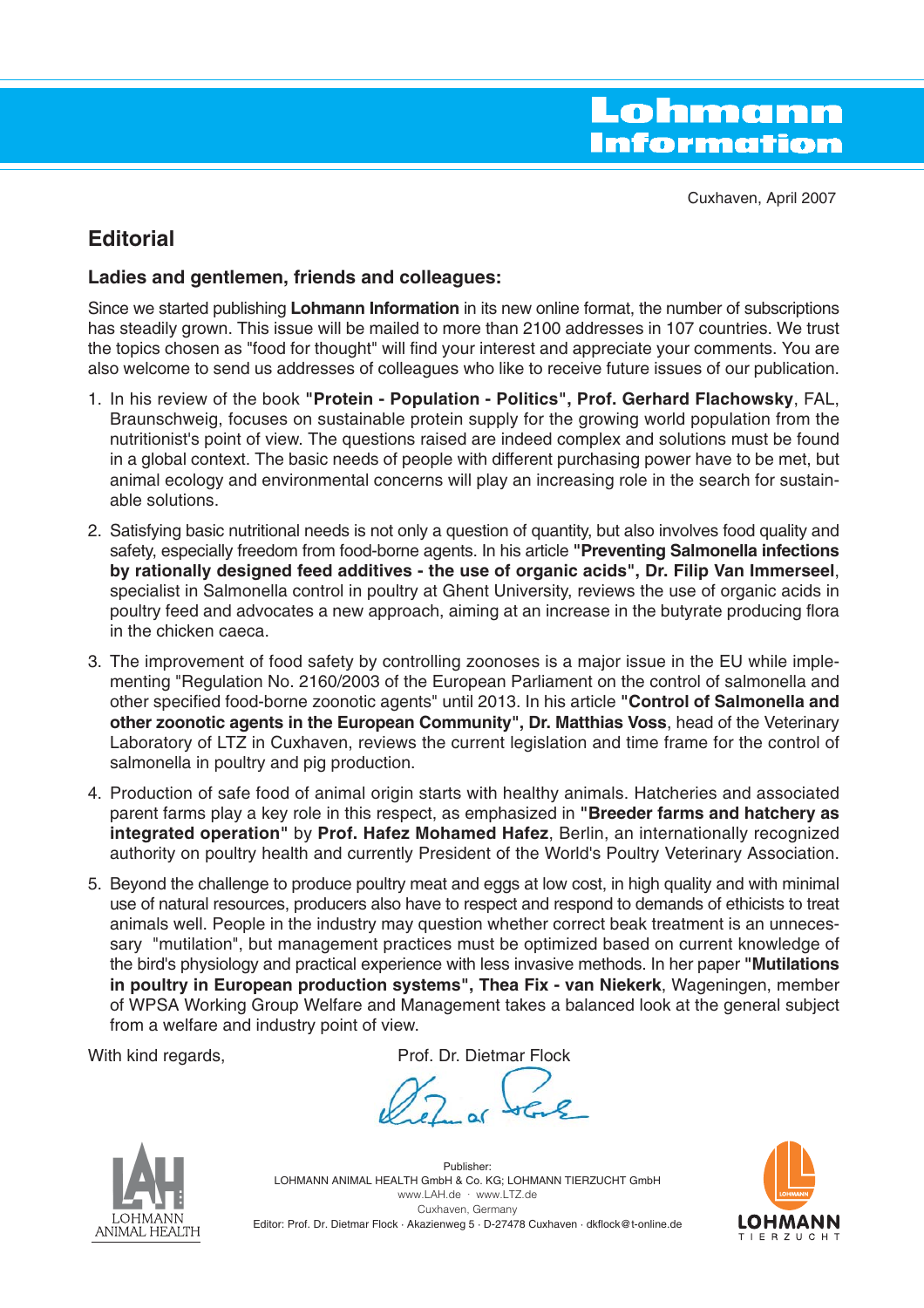

# **Protein – Population – Politics: How protein can be supplied sustainably in the 21st century**

**G. Flachowsky Institute of Animal Nutrition of the Federal Research Center (FAL) Braunschweig, Germany**

### **Introduction**

The satisfaction of hunger and thirst are basic human needs noted in the United Nations Declaration of Human Rights. At the time the declaration was written in 1948, the world population was about 2 billion people. Now there are more than six billion inhabitants, and in the foreseeable future it could easily rise to ten billion.

Hunger is much more than not feeling full. Hunger can also mean a deficit of protein and amino acids as well as other micronutrients, such as macroelements, trace elements and vitamins. These nutritional deficits may cause illnesses and diseases, preventing affected people and populations from performing at their best and adding to the medical bill. Hunger and undernourishment can be seen as the fundamental causes of a spiral of underdevelopment – not tapping physical and mental potential – dissatisfaction and development of local and international tension.

According to United Nations statistics, the WHO and FAO estimate that out of the current 6.5 billion people living on Earth, approximately 0.8 billion are not getting enough calories. Many more suffer from a lack of certain micronutrients, such as vitamin A, iodine and iron. Reducing by half the number of starving (and impoverished) people by 2015 is a primary goal formulated by the Food and Agriculture Organization. At the current rate of increase, the world population will grow to about 8.5 billion within the next 25 years (UN 2003).

In this context, the production of high-quality animal-based food takes on a special meaning, along with more efficient plant production, based on progress in plant breeding, cultivation, pest control, harvest, food preservation and storage.

There is no question that animal-based foods are not absolutely necessary for a carefully balanced diet. Predominantly vegetarian diets could already feed more than ten billion people. But it is easier to eat a balanced diet when animal protein is on the menu. This is due to the fact that in addition to high-quality protein and amino acids, milk, meat, fish and eggs contain essential macroelements and trace elements as well as vitamins. It is estimated that about 20 grams of edible animal-based protein daily would be sufficient for a complete human diet (Waterlow, 2001; Young, 2001). According to FAO estimates, livestock food products globally contributed 17% of energy and 33% of protein to dietary intakes in 2003, and it is predicted that the global average diet will reach the OECD average of 30% of energy and 50% of protein intake (Steinfeld et al., 2006).

At present, an estimated average of 30 grams per day is available per person on Earth, varying from six to 80 grams between countries and even more on an individual basis within countries. The differences in protein consumption are due to many factors, including purchasing power and social standing, but also preferences due to ethnic and religious tradition. In addition to physiological dietary aspects, foods from animal sources have a considerable enjoyment value. Rising incomes in developing countries lead to elevated demand and consumption of meat, fish, milk and eggs (Keyzer et al., 2005). Sufficient feed is the most important prerequisite for efficient animal production. Food producing animals consume about seven times more dry matter than humans all over the world (Table 1).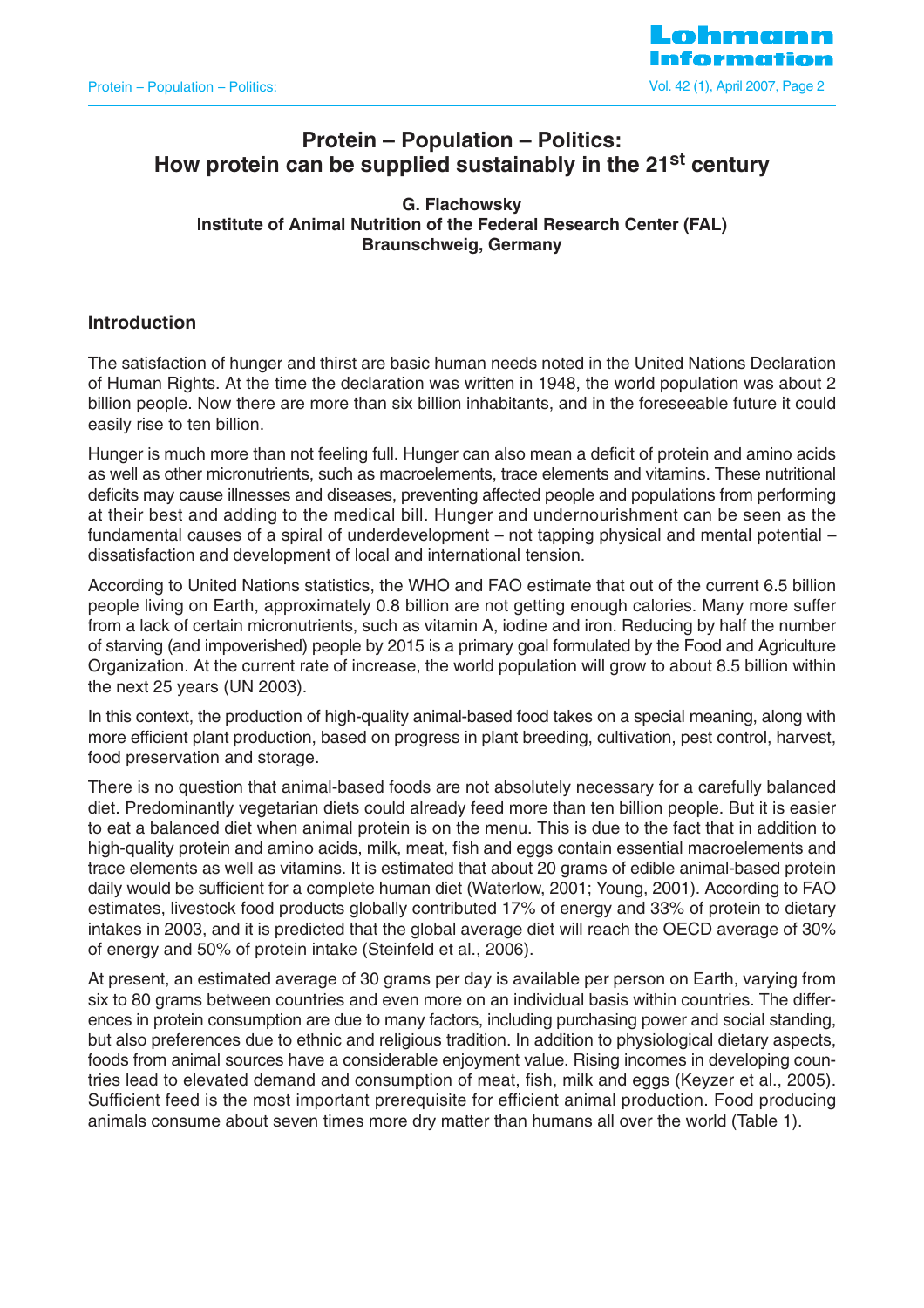| <b>Species</b>                    | Number (billions) | Consumption (DM) |                  |  |
|-----------------------------------|-------------------|------------------|------------------|--|
|                                   | FAO Stat 2005     | (kg/day)         | (billion t/year) |  |
| Humans                            | 6.3               | 0.45             | 1.0              |  |
| Cattle, buffaloes, horses, camels | 1.6               | 10               | 5.8              |  |
| Sheep, goats                      | 1.8               |                  | 0.6              |  |
| Pigs                              | 0.95              |                  | 0.35             |  |
| Poultry                           | 17.4              | 0.7              | 0.45             |  |
| Total (animals)                   |                   |                  | 7.2              |  |

## **Table 1: Estimated dry matter (DM) consumption by humans and farm animals**

## **Production of edible protein of animal origin**

The sizeable conversion losses in food production from animal sources are a main point of criticism. On the one hand, these losses contribute to considerable resource consumption (e.g., 3 - 5 kg grain to produce one kg pork), on the other hand to the excretion of nutrients that pollute the environment (Flachowsky and Lebzien, 2006; Verstegen and Tamminga, 2006).

As shown in Table 2, protein production via milk and eggs is more efficient and more environmentally friendly than via pork and beef. As the feed conversion into food improves, the excretion decreases with higher animal performance.

Lower plant yields and lower animal performance require more land to produce a certain amount of protein of animal origin. The land area needed per inhabitant and year is calculated in Table 3 under consideration of plant and animal performances, the ratio of protein from meat and milk, and the level of consumption of protein of animal origin.

In addition to the traditional competition of land use between production of vegetarian food for human consumption and feed production for animal production, land area is increasingly being used for bioenergy/fuel production in response to the challenge of global warming (Keyzer et al., 2005). Possible strategies to overcome this situation include:

- Continued investments to increase plant yield and animal performance by traditional and innovative biotechnology.
- Improved efficiency of utilizing limited resources (land, water, fertilizer etc.).
- Lower consumption of animal protein by people with current overconsumption

About two thirds of the world's ruminants are kept in tropical and subtropical regions, but these animals account for only about one third of the ruminant protein intended for human consumption. The lion's share of the world's meat supply is produced by a much smaller number of animals in the world's temperate zones. Improvements in efficiency including optimal feeding of animals (e.g. to meet their requirements in energy and protein/amino acids) must be recognized as a top priority for farmers and researchers.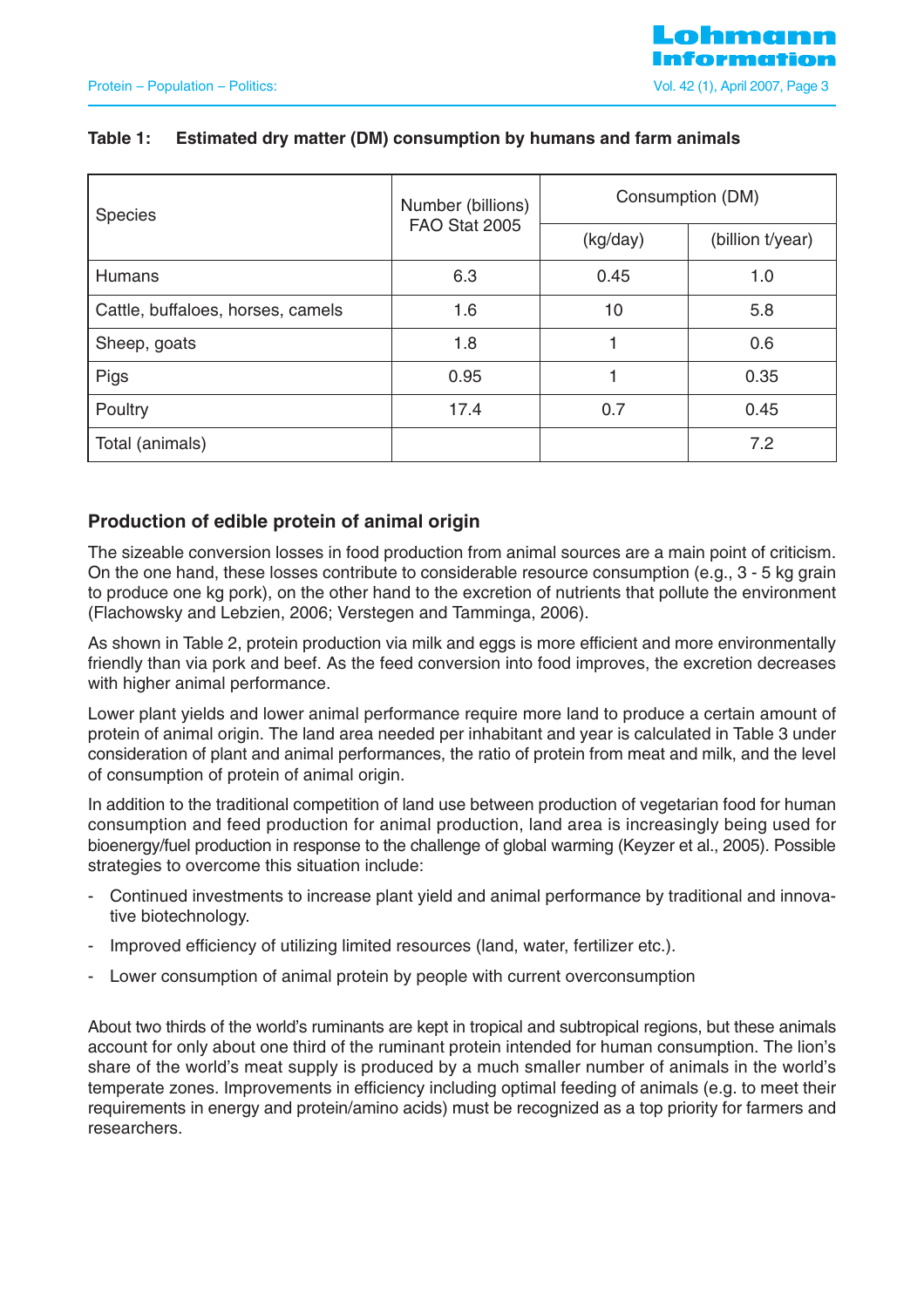# Lohmann Information Protein – Population – Politics: Vol. 42 (1), April 2007, Page 4

## **Table 2: Production of edible protein of animal origin and corresponding N excretion from different animal species with various performance at recommended N supply (Flachowsky, 2002)**

| Protein source                                                                                                                     | Production              | Edible<br>fraction | Protein<br>content                                               | Estima-<br>ted food                                   | Edible protein                   |                               | N-excretion       |                           |
|------------------------------------------------------------------------------------------------------------------------------------|-------------------------|--------------------|------------------------------------------------------------------|-------------------------------------------------------|----------------------------------|-------------------------------|-------------------|---------------------------|
| (average<br>body weight)                                                                                                           | per day                 | $\%$               | in the<br>edible<br>fraction<br>(g per kg<br>fresh<br>substance) | competi-<br>tion to<br>humans<br>% of<br>$feed)^{3)}$ | g<br>per day<br>Percent-<br>ages | g<br>per kg<br>body<br>weight | edible<br>protein | kg<br>per kg<br>of intake |
| <b>Milk</b><br>Cow                                                                                                                 | 10 kg                   | 95                 | 34                                                               | $\mathbf 0$                                           | 323                              | 0.5                           | 0.65              | 75                        |
| (650 kg bw)                                                                                                                        | 20 kg                   |                    |                                                                  | (20)                                                  | 646                              | 0.9                           | 0.44              | 70                        |
|                                                                                                                                    | 40 kg                   |                    |                                                                  | (40)                                                  | 1292                             | 2.0                           | 0.24              | 65                        |
| Goat                                                                                                                               | 2 kg                    | 95                 | 36                                                               | $\mathsf{O}\xspace$                                   | 68                               | 1.1                           | 0.40              | 70                        |
| $(60 \text{ kg}$ bw)                                                                                                               | 5 kg                    |                    | (30)                                                             | 170                                                   | 2.8                              | 0.23                          | 60                |                           |
| <b>Beef</b>                                                                                                                        | 500 g bwg <sup>1)</sup> | 50                 | 190                                                              | $\mathbf 0$                                           | 48                               | 0.12                          | 2.5               | 90                        |
| (400 kg bw)                                                                                                                        | $1000$ g bwg            |                    |                                                                  | (20)                                                  | 95                               | 0.24                          | 1.6               | 84                        |
|                                                                                                                                    | 1500 g bwg              |                    |                                                                  | (40)                                                  | 143                              | 0.36                          | 1.2               | 80                        |
| Lamb                                                                                                                               | $200$ g bwg             | 50                 | 200                                                              | $\mathbf 0$                                           | 20                               | 0.5                           | 1.5               | 85                        |
| $(40 \text{ kg}$ bw)                                                                                                               | 400 g bwg               |                    |                                                                  | (30)                                                  | 40                               | 1.0                           | 1.0               | 80                        |
| Pork                                                                                                                               | 500 g bwg               | 60                 | 150                                                              | (30)                                                  | 45                               | 0.55                          | 0.8               | 85                        |
| $(80 \text{ kg}$ bw)                                                                                                               | 700 g bwg               |                    |                                                                  | (50)                                                  | 63                               | 0.8                           | 0.7               | 80                        |
|                                                                                                                                    | 900 g bwg               |                    |                                                                  | (60)                                                  | 81                               | 1.0                           | 0.6               | 75                        |
| Poultry meat<br>$(1.5 \text{ kg bw})$                                                                                              | 40 g bwg                | 60                 | 200                                                              | (40)                                                  | 4.8                              | 3.2                           | 0.4               | 70                        |
|                                                                                                                                    | 60 g bwg                |                    |                                                                  | (70)                                                  | 7.2                              | 4.8                           | 0.3               | 60                        |
| Eggs                                                                                                                               | 50 % $ p^2\rangle$      | 95                 | 120                                                              | (35)                                                  | 3.6                              | 2.0                           | 0.6               | 80                        |
| $(1.8 \text{ kg}$ bw)                                                                                                              | 70 % lp                 |                    |                                                                  | (50)                                                  | 5.1                              | 2.8                           | 0.35              | 65                        |
|                                                                                                                                    | 90 % lp                 |                    |                                                                  | (65)                                                  | 6.6                              | 3.7                           | 0.2               | 55                        |
| <sup>1)</sup> Body weight gain<br><sup>2)</sup> Laying performance $3)$ Depends on amount of roughage and by-products in the diets |                         |                    |                                                                  |                                                       |                                  |                               |                   |                           |

## **Food security and food safety**

Global food security means far more than providing enough food. The quality and safety of these products are equally important. Getting enough to eat in the immediate future is of primary concern for the starving, but even for these people at lowest end of the distribution food loaded with harmful substances cannot be an option, not to mention the fact that food-deficit countries would be excluded from international trade unless they meet the food quality and food safety standard of importing countries.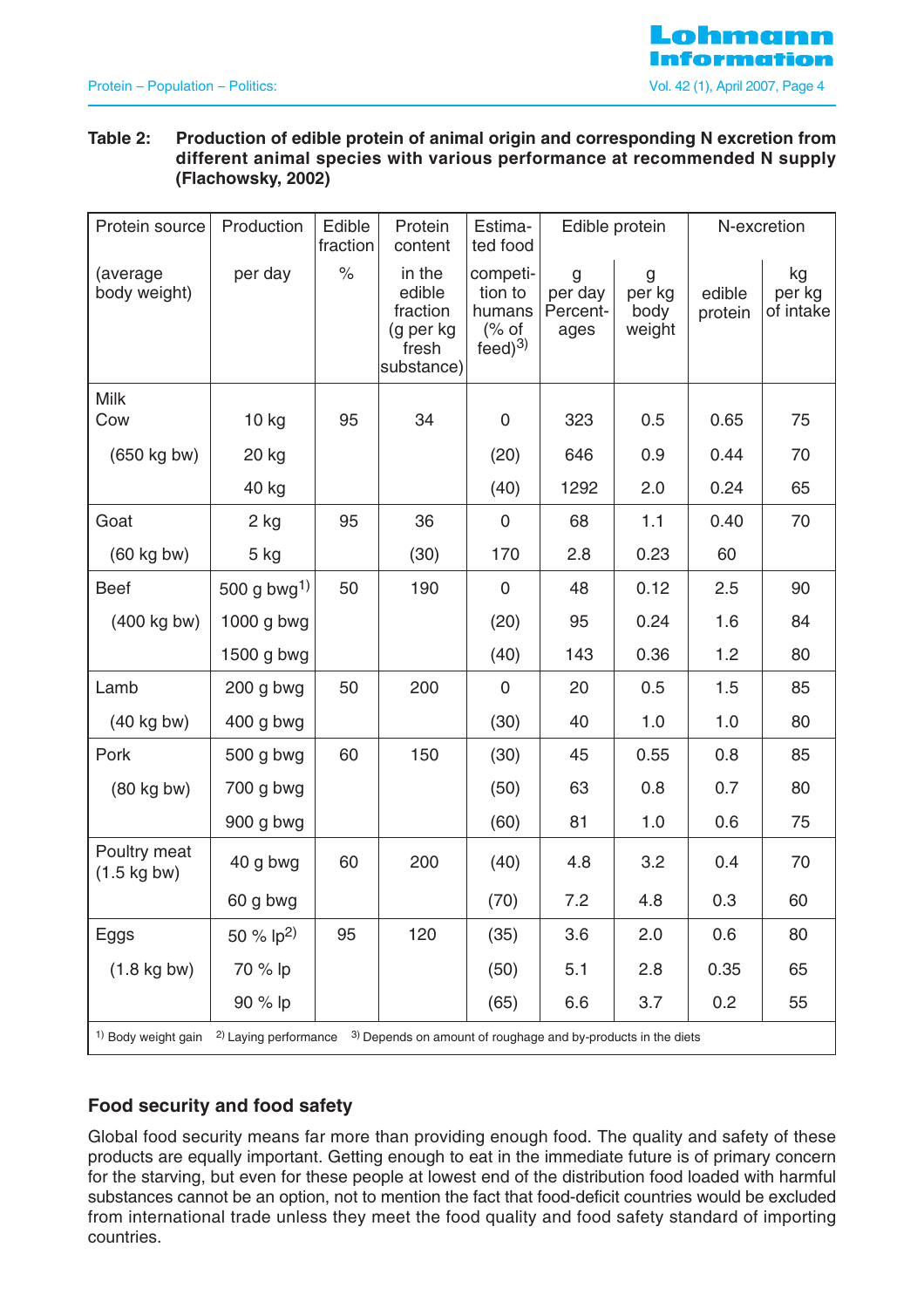#### **Table 3: Influence of the yield level of plants, the performance level of animals, the ratio of protein from meat and milk, and the level of consumption of protein of animal origin on land area needs (m² per capita)**

| Consumption<br>(g protein/day)                                              |     | 10               | 20  |     |      | 40  |      | 60  |
|-----------------------------------------------------------------------------|-----|------------------|-----|-----|------|-----|------|-----|
| <b>Yield level</b>                                                          | A1) | B <sub>2</sub> ) | A   | B   | A    | B   | A    | B   |
| Ratio between protein<br>from meat <sup>3)</sup> and milk<br>(% of protein) |     |                  |     |     |      |     |      |     |
| 70:30                                                                       | 260 | 105              | 520 | 210 | 1050 | 420 | 1560 | 630 |
| 50:50                                                                       | 225 | 95               | 450 | 190 | 900  | 380 | 1350 | 570 |
| 30:70                                                                       | 190 | 85               | 380 | 170 | 760  | 340 | 1140 | 510 |

1) Yield level A per hectare: 4 t DM of cereals, 10 t DM of forage; performance level A per day: 15 kg milk; live weight gain: beef cattle: 600 g; pigs: 400 g; poultry: 30 g

2) Yield level B per hectare: 8 t DM of cereals, 15 t DM of forage; performance level B per day: live weight gain: beef cattle: 1200 g; pigs: 800 g; poultry: 60 g

3) Ratio between protein from beef, pork and poultry (in %):  $\approx$  15 : 60 : 25



#### **Figure 1:**

#### **Food security and food safety as elements of health and well being**

Various consequences for politicians, agricultural producers and also scientists are illustrated in Figure 2. They include fair distribution of available food, increased food production in deficit regions (»helping them to help themselves«), application of current scientific knowledge and investment in research to secure food for a growing world population. Increasing demand for high quality animal-based protein should be taken into account as a reality.

#### **Figure 2:**

**Main questions related to food as well as tasks for policy and agricultural research (Flachowsky, 2003)**

#### **Question/Task**

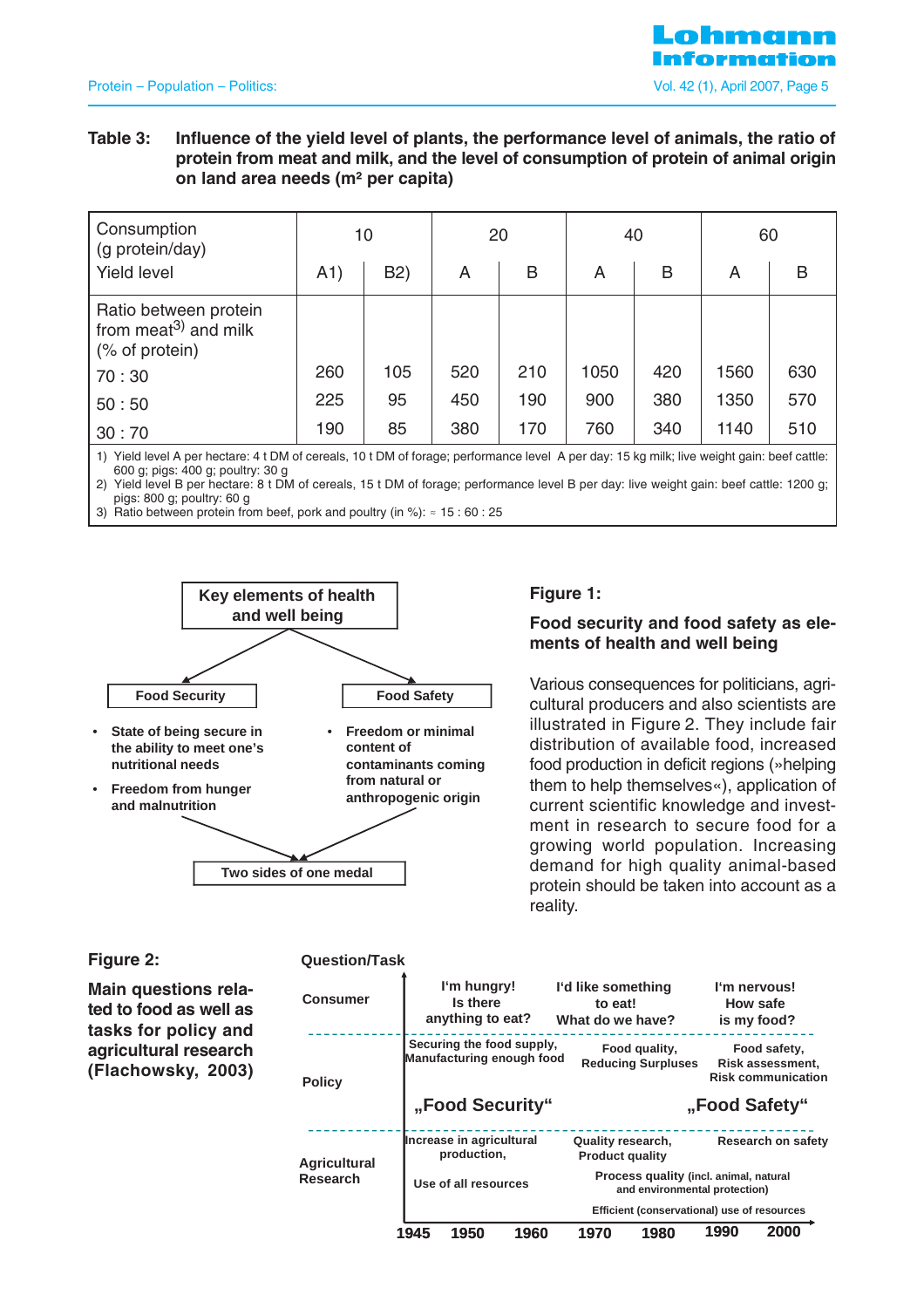The quantitative issue of food security and the qualitative issue of food safety are key elements of human health and well being, as shown in Figure 1 (from Flachowsky and Dänicke, 2005).

## **Protein – Population – Politics**

The goals mentioned above can only be achieved through the efficient use of available resources such as water, fossil fuels, soil and raw materials such as phosphorus, a minimization of pollution in food production and effective conversion of available feed into animal-based food including new learning's in animal sciences (e.g., optimal feeding incl. feed additives). The many agricultural research disciplines, beginning with plant cultivation and including everything from genetic modification to agricultural economics, can and must make substantial contributions to ensure long-term, sustainable food security.

These and more were the topics of a large symposium held in Berlin entitled "Protein, Population, Politics". Scientists, farmers and politicians involved in aspects of global nutrition presented interesting papers on these themes.

Two well-known journalists, Dirk Maxeiner and Michael Miersch, moderated the Symposium, structured and illustrated the contributions und helped to put the scientific information into understandable language also for people outside the scientific community. The book, originally published in German, was recently translated into English to make it accessible for more readers (Wennemer et al., 2006). Main aspects of the 10 chapters are:

The 1<sup>st</sup> chapter deals with diet and evolution. The struggle for meat seems to be a driving force in the evolution of humankind. It required everyone to be cooperative within a group and ready to fight those on the outside.

Nearly all cultures favor animal protein over other foodstuffs and pursue meat at a cultural expense. A biological mechanism seems to be behind it all. Also today, meat is the determining part of the meal. For example, when choosing from a menu, most people will name the meat portion of the meal.

The 2<sup>nd</sup> chapter is entitled "The race between the stork and the plow" and deals with the question: How many people can the earth feed? Interesting figures characterize future developments concerning world population, food need and area per capita available in future. In 2050 only around 1750 m<sup>2</sup> of arable land will be available for every person. Much attention has been spent in this chapter to Norman Borlang and his success story with the green revolution (see also Hesser, 2006). Jaques Diouf, the General Secretary of the FAO stated in an interview about the second "green revolution": "There isn't any more land. We are exploiting the available production factors to a great extent. The environment is becoming more polluted. Increased production has to come from high-yielding farming". New technologies, including biotechnology cannot solve the problems of developing countries alone, but they can lay the essential groundwork for development.

The 3<sup>rd</sup> chapter deals with shepherds and rulers or how breeding animals changed the world. The animal species and their potential to improve the yields or to use feeds more efficiently are analyzed in this chapter. "Perestroika in the chicken coop" is the title of the  $4<sup>th</sup>$  chapter. The human attitude towards animals is changing. More and more countries are experiencing an explosion in the public debate concerning animal welfare and animal husbandry.

The 5<sup>th</sup> chapter, written by Wolfgang Haber, deals with sustainable agriculture: "Accountable to people and the environment". Around 350 000 human generations got their food from hunting and gathering, taking a percentage of biomass that was produced naturally, without being manipulated by humans. But the basic diet became inadequate because of increased population and the humans recognized that they could use certain plant and animal species to their own ends by gardens and fields. Natural processes and systems could be transformed to increase the production of that part of the biomass that was desired as food. In Central Europe, only around 325 generations of farmers were needed to make this fundamental transformation. Humans and their needs are still increasing, which means they need increasing amounts of space and food. Ways for more efficient and sustainable production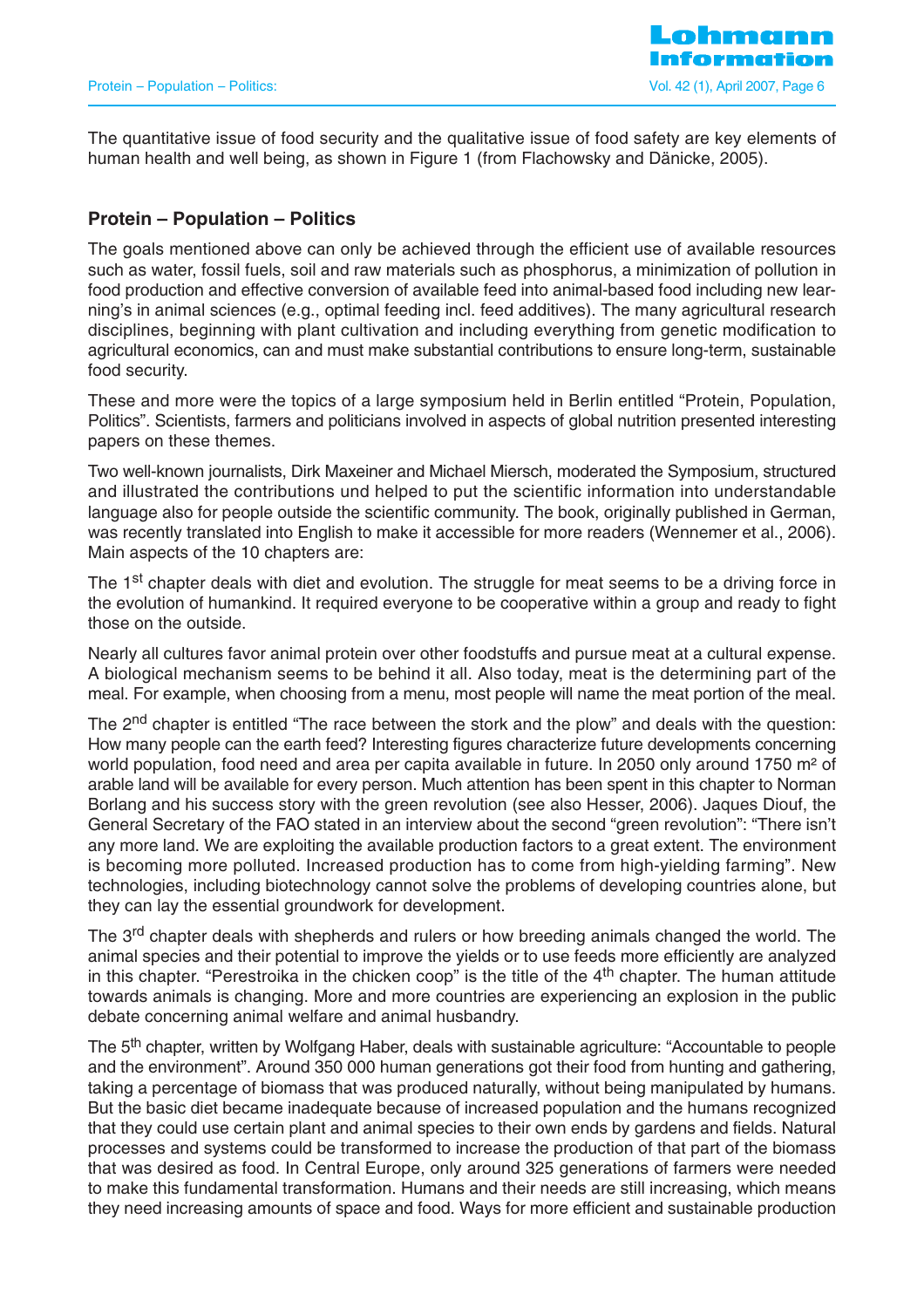of protein of animal origin are discussed. Supplementation of diets of non-ruminants with essential amino acids like lysine and/or methionine may substantially contribute to a more efficient conversion of feed into food of animal origin.

Chapter 6 deals with soybeans on the high seas. Feed, meat and even live animals have become international commodities. Pros and cons of shipping meat or feed are discussed. Chapter 7 is entitled "Competition vs. cooperation". Does feeding the world's livestock take food away from the poor? This is a difficult question, and various opinions are offered as tentative answers (e.g. Rifkin, 1992; FAO, 2002; Keyzer et al., 2005). Animal species, their level of production and amounts of roughage and by-products included in animal feed (see Table 2) influence the competition with humans.

Chapters 8 ("From fisherman to farmers of the sea") and 9 ("Meatless alternatives") are relatively short (6 and 3 p.) and deal with domesticating fish through aquaculture and alternatives in addition to widely used protein plants like soybeans. Exotic alternatives such as fungi, algae and insects add variety to the human protein palette. Fish farming will play an important role in satisfying the increasing protein demand. In 2020 more than 40 % of all fish on the market will be farmed (Delgado, 2000). Around 80% of the world's fish will be produced and consumed by developing nations. Today's fishermen will be tomorrow's farmers on the sea.

The last chapter (10) deals with the "Brave new swine". The desire for food of animal origin will continue to increase sharply in the coming decades. Much needs to be done to ensure a sustainable protein supply. More activities to improve plant yields and animal efficiency as well as to utilize local resources and by-products are necessary to produce safe food of animal origin (see Figure 1) with low demand of land (see Table 3) and low excretion of nitrogen (see Table 2), phosphorus, methane and other pollutions (see also v. Weizsäcker et al., 1997).

Finally an afterword on genuine dialogue is presented by the theologian Roger J. Bush. The author looks at modern livestock feeding and sustainable development from an ethical perspective. The main question is: how can the society find common ground on economic, ecological and social issues? The following ethically relevant areas and questions concerning animal feeds must be considered and answered by people working with animals:

- Animal ecology: Does behavioral research take into account describable, fundamental needs of the animals to be fed?
- Environmental ecology: What effects do feed systems have on the environment?
- The relationship between local and national, European and global "solutions" for using protein resources.
- Consideration of the rights of people to participate and to fulfill their potential in economically disadvantaged areas on Earth.

Altogether the authors of the book tried to find answers to the questions "Can the Earth feed everyone in the long term?"; or "Are we making efficient use of the Earth's natural resources?"; or "What role do animals play in all of this and how should they be treated?"

It is extremely difficult to find clear answers to such complex and difficult questions, but at least the book shows how feed production and feeding of animals can contribute to a more efficient production of protein of animal origin. Hopefully the book will not only be enjoyed by many readers, but also contribute to current public debate and give impulses to overcome deficits in worldwide human nutrition.

Some of the basic issues raised in this book are also discussed in a recent FAO publication, mainly from an environmental angle (Steinfeld et al., 2006). Clearly, environmental concerns will play an increasing role in animal production. Political decisions to use more land for bio-energy production contribute to the pressure to maximize the efficiency of feed conversion in animal production. Synthetic amino acids will play an important role in any plan to improve global human nutrition while minimizing the environmental impact of animal agriculture.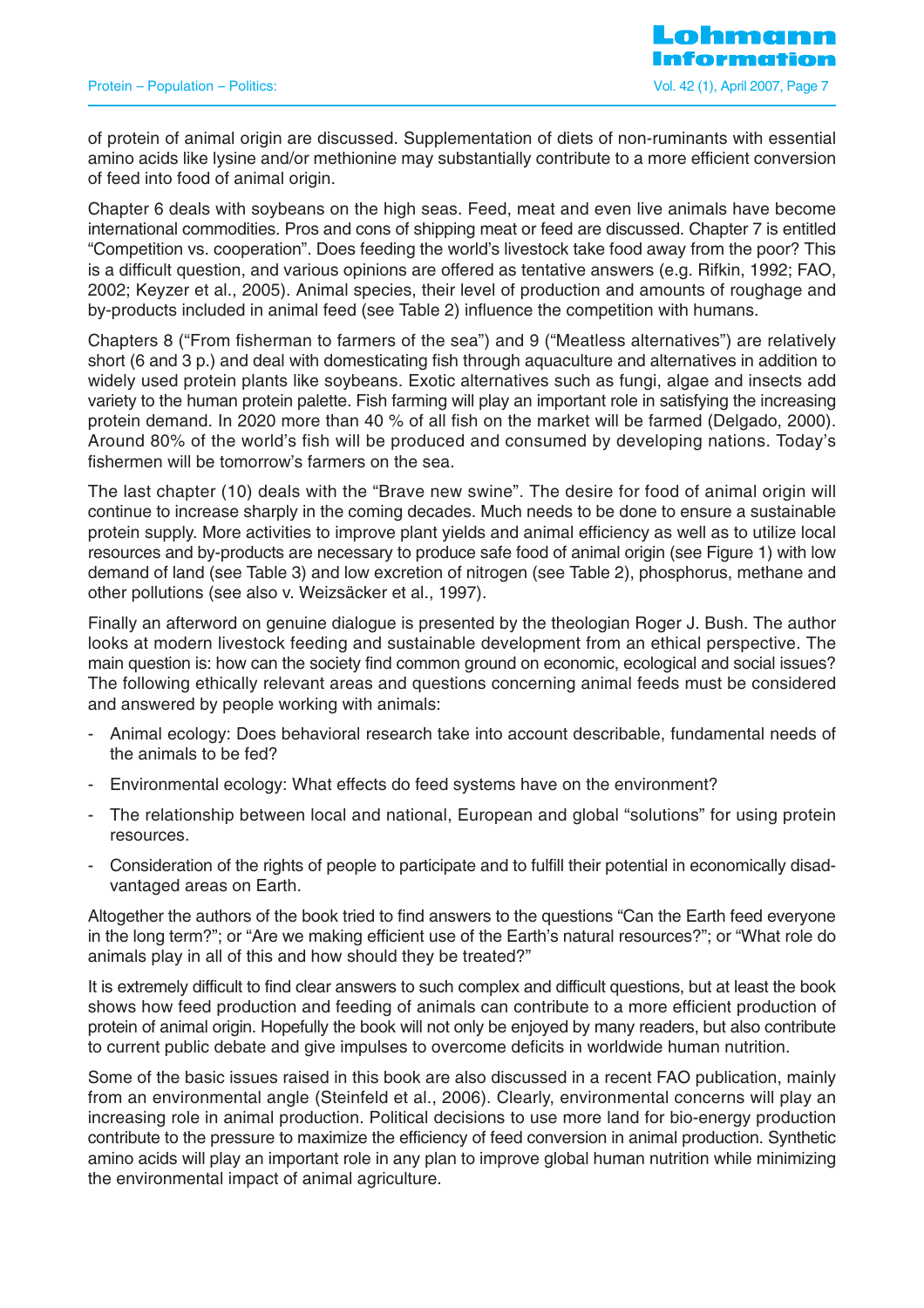## **Summary**

The production of edible protein of animal origin is the primary objective of livestock husbandry. The protein intake of people in developed countries is high (more than 50 g per capita daily from animal origin) and rising incomes in developing countries lead to elevated demand and consumption of meat, fish, milk and eggs.

On this basis, the following questions must be answered: "Can the Earth feed everyone in the long term?", "Are we making efficient use of the Earth's natural resources?", "What role do animals play in all of this and how should they be treated?" Some answers are given in this paper.

In the first part, fundamentals are presented such as protein production of various animal species (depending on their performance), need for arable land per capita (depending on plant and animal yields), animal protein consumption per capita and the connection with food security and food safety.

In the second part, the book "Protein – Population – Politics" is reviewed in some detail. This book (10 chapters, 160 pages) was primarily written for people outside the scientific community and shows the responsibility of politicians, scientists and farmers for future developments to satisfy the physiological needs and wishes of humans under consideration of physiological, ecological, economical and ethical aspects. In some cases more questions are arisen than answers could be given. Future challenges for all those involved in animal production are shown.

## **Zusammenfassung**

### **Protein – Population – Poltik: Wege zur nachhaltigen Eiweißversorgung im 21. Jahrhundert**

Die Erzeugung von essbarem Eiweiß tierischer Herkunft ist eine der wichtigsten Aufgaben der Nutztierhaltung. Der Proteinverzehr der Menschen in den sog. entwickelten Ländern ist bereits hoch (> 50 g je Einwohner und Tag als Protein tierischer Herkunft). Mit zunehmendem Einkommen steigt aber auch in den Entwicklungsländern der Verzehr von Fleisch, Fisch, Milch und Eiern weiter an.

Auf der Grundlage dieser Entwicklung sind u.a. folgende Fragen zu beantworten: "Kann die Erde langfristig alle Menschen ernähren?", "Werden auf der Erde die natürlichen Ressourcen effizient genutzt?" oder "Welche Rolle spielen Nutztiere in diesem Zusammenhang und wie sind sie zukünftig zu betrachten?".

Einige Antworten zu diesen komplizierten Fragen werden im Beitrag gegeben. Grundlagen sind im ersten Teil beschrieben, wie z.B. die Proteinerzeugung mit verschiedenen Tierarten und in Abhängigkeit von der Leistungshöhe; der Bedarf der Einwohner an Ackerfläche in Abhängigkeit von Pflanzenertrag und tierischer Leistung sowie dem Verzehr je Einwohner an tierischem Protein oder der enge Zusammenhang zwischen ausreichender Lebensmittelbereitstellung, deren Qualität und Sicherheit.

Der zweite Teil des Beitrages beschäftigt sich mit dem Inhalt des Buches "Protein – Population – Politik" und beschreibt einige Aussagen der 10 Kapitel des Buches. Das Buch ist primär geschrieben für die allgemeine Öffentlichkeit, um Verständnis für die globale Herausforderung der "Welternährung" zu wecken. Es zeigt die Verantwortung der Politiker, Wissenschaftler, Landwirte und all jener, die sich mit Ernährung für die zukünftige Befriedigung des ernährungsphysiologischen Bedarfs und der Wünsche der Menschen an Lebensmittel unter Berücksichtigung physiologischer, ökologischer, ökonomischer und ethischer Aspekte beschäftigen. Manchmal entstanden aus einer Frage mehr neue Fragen als Antworten gegeben werden konnten. Herausforderungen für alle Beteiligten werden aufgezeigt.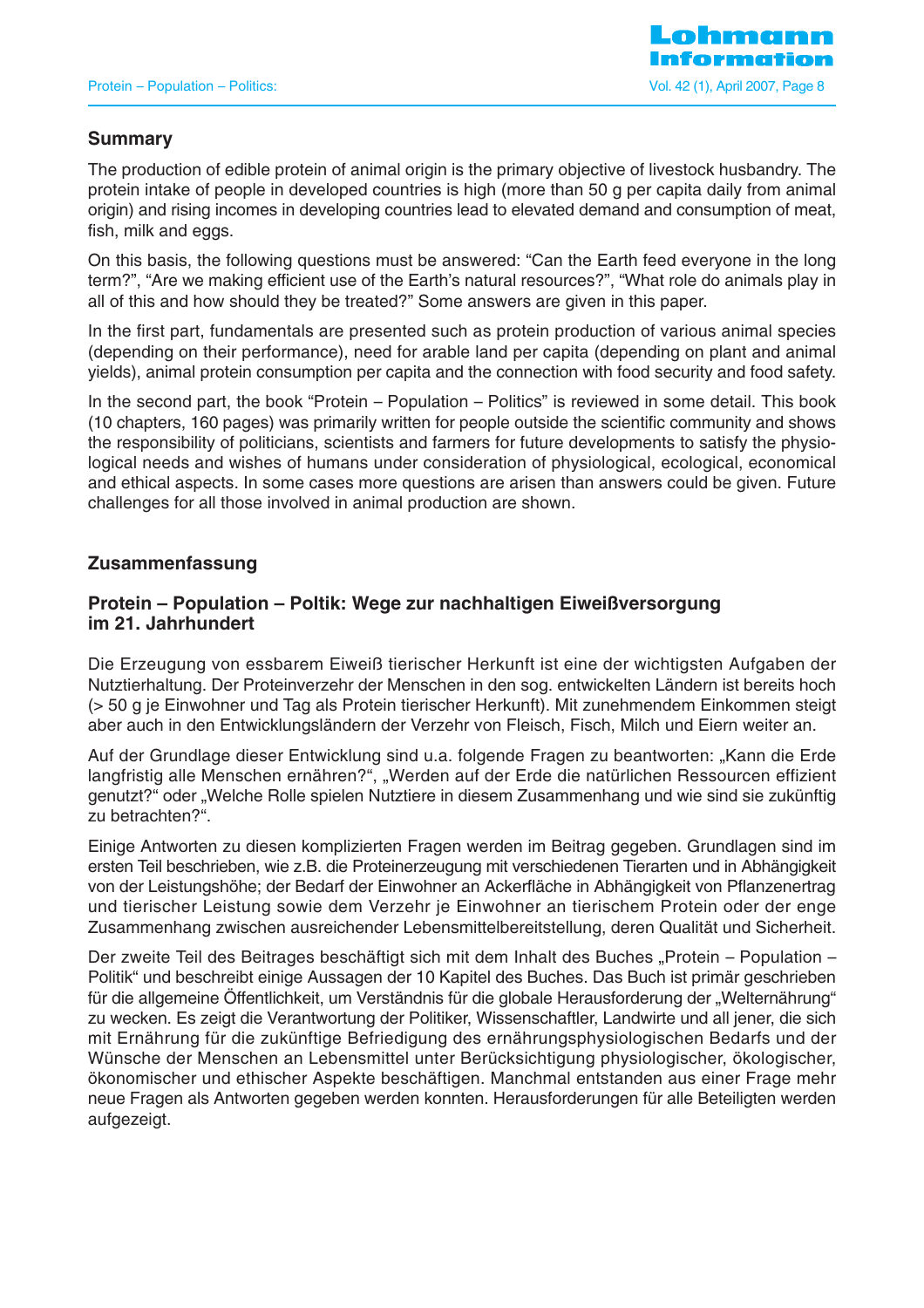

#### **References**

Delgado, C.L. (2000): Outlook for fish to 2020, Washington, www.ifpri.org

- FAOSTAT (2002): Food balance sheets. Statistical Databases. http://www.fao.org
- Flachowsky, G. (2002): Efficiency of energy and nutrient use in the production of edible protein of animal origin. J. Appl. Anim. Res.22: 1-24.
- Flachowsky, G. (2003): Contributions of agriculture to improved food security and food safety. Fresenius Environm. Bull. 12: 467-489.
- Flachowsky, G. and S. Dänicke (2005): From feed to safe food Contributions of animal nutrition to the safety of food. In: New Developments in Food Policy Control and Research, Ed: A.P. Riley, Vona Sci. Publ. Inc.: 65-95.
- Flachowsky, G. and P. Lebzien (2006): Possibilities for reduction of Nitrogen (N) excretion from ruminants and the need for further research – a review. Landbauforschung Völkenrode 56: 19-30.
- Hesser, L. (2006): The man who fed the world. Durban House Publ. Comp., Dallas, Texas, 263 p.
- Keyzer, M.A., M.D. Merbis, L.F.P.W. Pavel and C.F.A. van Wesenbeeck (2005): Diets shifts towards meat and the effect on cereal use: Can we feed the animals in 2030? Ecological Economics 55, 187-202.
- Rifkin, J. (1992): Beyond beef: The rise and fall of the cattle culture. Dutton, New York, 280 p.
- Steinfeld, H., P. Gerber, T. Wassenaar, V. Castel, M. Rosales and C. de Haan (2006): Livestock's long shadow environmental issues and options. FAO, Rome.
- UN (2003): State of world population. United Nations Population Fund. New York, www.unfpa.org
- Verstegen, M., Tamminga, S. (2006): Feed composition and environmental pollution. In: Recent Developments in Nonruminant Nutrition, Ed. by P.C. Garnsworthy and J. Wisemann, Nottingham Univ. Press, 453-465.
- Waterlow, J.C. (2001): Protein requirements. Progress in Knowledge in the last year. Ann. Nutr. Metab. 45: 200 (Abstr.)
- Weizsäcker, E.U. v., A.B., Lovins, and L.H. Lovins (1997): Faktor Vier. Doppelter Wohlstand halbierter Naturverbrauch. Droemersche Verlagsanstalt Th. Knaur Nachf., München, 352 p.
- Wennemer, H., Flachowsky, G., Hoffmann, V. (2005): Protein, Population, Politics How protein can be supplied sustainable in the 21st Century. Plexus Verlag, Miltenberg und Frankfurt/Main, Hard cover, 160p., ISBN 3-937996-03-6
- Young, V.R. (2001): Progress in establishing requirements for amino acids in healthy adults and in disease states. Ann. Nutr. Metab. 45, 200 (Abst.)

Prof. Dr. G. Flachowsky Institute of Animal Nutrition Federal Agricultural Research Centre Bundesallee 50 38116 Braunschweig, Germany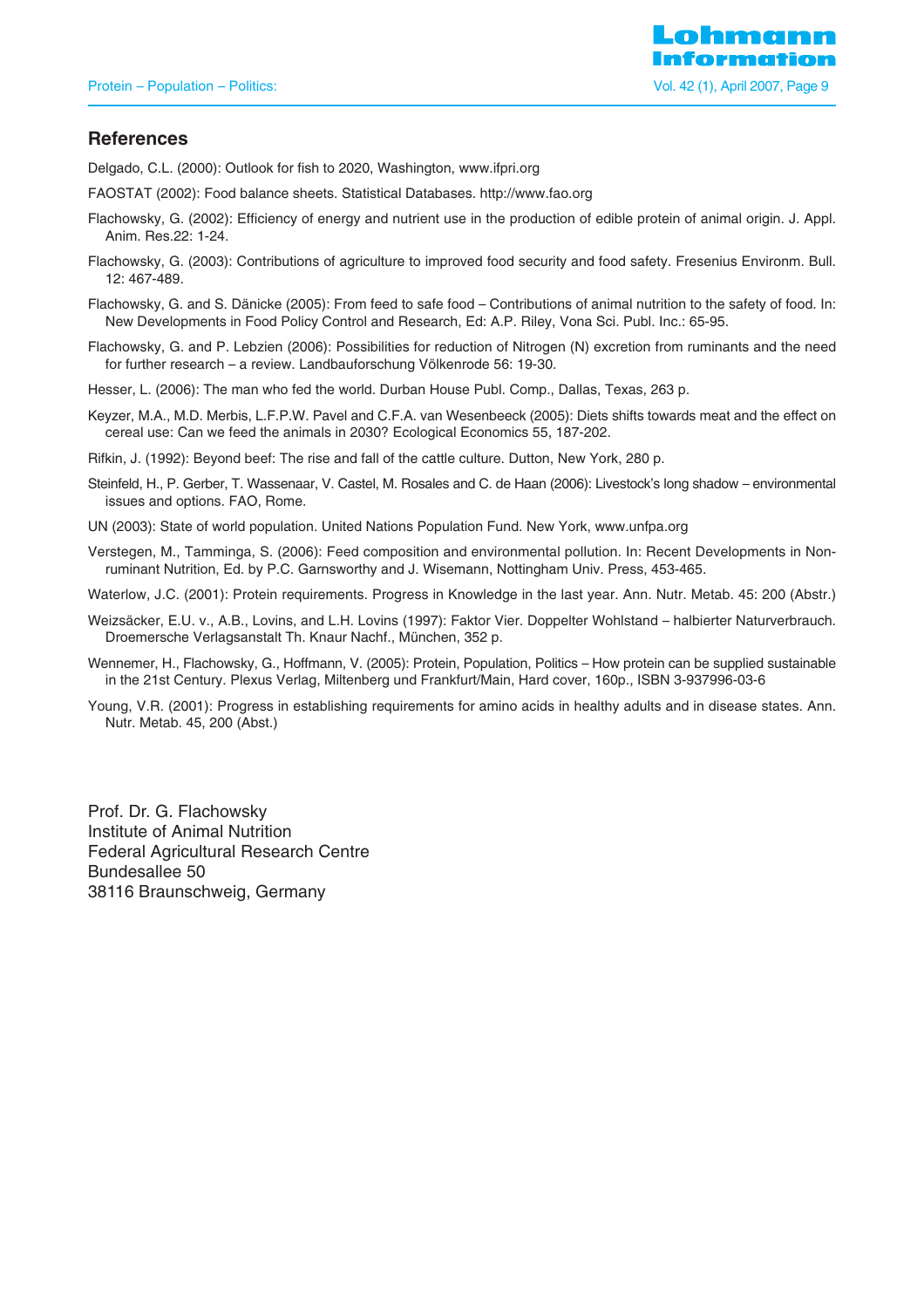

# **Preventing Salmonella infections by rationally designed feed additives: the use of organic acids**

## **Filip Van Immerseel Ghent University, Merelbeke, Belgium**

## **Introduction**

Poultry meat and eggs are important food products and the poultry-related industry is an economically important component of the agro-industry in the EU. The industry however is under pressure and faces many challenges. Most importantly, there is a demand for eggs and meat of high nutritional value and free of microbiological and chemical hazards. Unfortunately poultry eggs and meat are one of the major sources of food borne bacterial infections in humans. In this respect, Salmonella (mainly Salmonella Enteritidis) and *Campylobacter* are of particular importance, since these pathogens can colonize the chicken host without causing discernible illness in the infected chickens.

In Europe and the USA, Salmonella Enteritidis has become by far the most important egg-associated pathogen resulting in a pandemic of non-typhoidal salmonellosis in humans. Despite the recent decrease in human Salmonella Enteritidis infections due to the introduction of control measures in layer flocks, Salmonella still is one of the most important bacterial foodborne infections in the world. Serotypes other than Enteritidis are not decreasing in prevalence to the same magnitude as Enteritidis.

While some serotypes, such as Derby and Typhimurium, can be traced back to porcine meat, other serotypes, such as Virchow, Infantis, Hadar and again Typhimurium, can be traced back to poultry meat. Since poultry meat will, due to EU legislation, not be brought as fresh poultry meat on the market from 12/12/2010 if Salmonella is detected, the broiler industry needs to take measures to decrease the colonization of the animals and their environment.

These include pre-harvest, harvest and post-harvest measures. All of these are equally important and each type of measure has a more or less important effect on reducing the Salmonella incidence, but no measure is successful on its own. Harvest measures are essentially hygienic measures during catching and transport, while post-harvest measures include both hygienic measures and the application of decontaminating treatments on the meat.

However, all carcass disinfectants are prohibited in the European Union at present, thus decontamination is not an option. Therefore, prevention and monitoring/eradication during the live phase (pre-harvest) are of great importance in Europe. Pre-harvest prevention and control measures start in dedicated feed mills and on the grandparent farms of primary breeders (MacLeod, 2002) and include preventive hygienic measures as well as physical and chemical decontamination treatments of feed, drinking water and the environment of the birds down to the commercial farms of broiler growers and egg producers. Since antibiotics are not the method of choice to control Salmonella and since vaccination cannot be applied in broilers due to the short life span of the animals, the use of feed additives is more and more accepted as a valuable way to combat bacterial gut infections. Currently however there are numerous products on the market and it is not easy for poultry producers to objectively choose products with proven activity against Salmonella, since most of the products are empirically produced.

#### **The use of organic acids against Salmonella**

## **A) Effects of short-chain fatty acids on survival and virulence of Salmonella in vitro**

Medium chain fatty acids (C6 to C12; caproic, caprylic, capric and lauric acid) appear to be much more effective against Salmonella than the short-chain fatty acids (formic, acetic, propionic and butyric acid). As little as 25mM C6 to C10 acids were bacteriostatic to a *Salmonella* Enteritidis strain, while the same strain tolerated 100mM of short-chain fatty acids (Van Immerseel et al., 2003, 2004a). When Salmonella Enteritidis and Typhimurium were incubated with low concentrations of monocaprin (5 mM)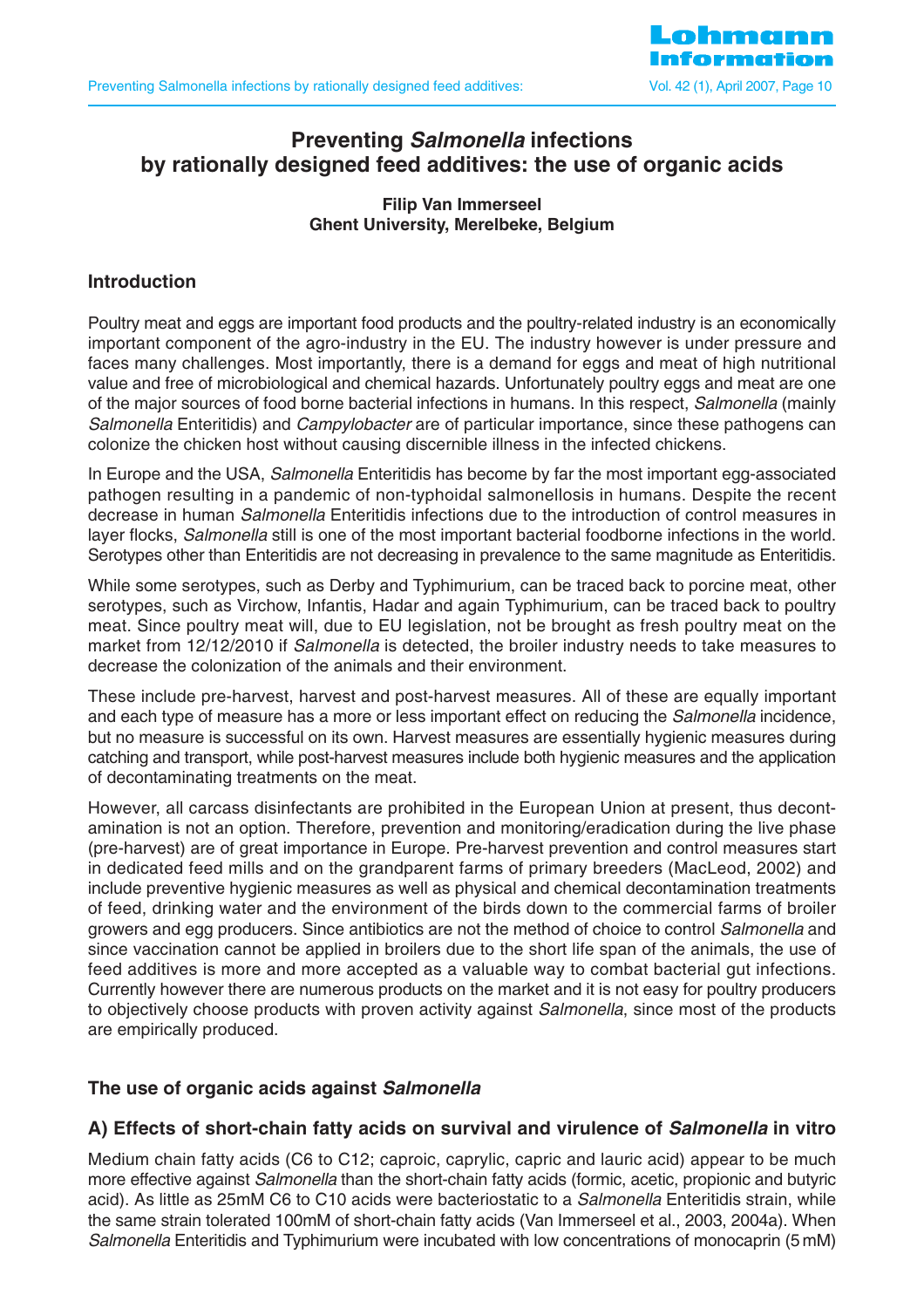that had been combined with an emulsifier, the bacteria did not survive (Thormar et al., 2006). In general, these data indicate that medium chain fatty acids have the greatest antibacterial activity against Salmonella, but large scale studies are lacking.

Salmonella is an opportunistic intracellular pathogen that has an elaborate set of virulence genes. These genes enable the bacterium to adapt to the environment and move between various microniches within a host. An early step in the pathogenesis of Salmonella is the penetration of intestinal epithelium.

This activity is promoted by invasion genes that are located on a pathogenicity island (SPI-1), but several pathogenicity islands are required for full virulence. SPI-1 has genes encoding regulatory proteins, structural components of a needle complex and additional effector proteins. Bacterial effector proteins facilitate the entry of *Salmonella* into the cytosol of epithelial cells, by inducing actin rearrangements that lead to uptake of the bacteria. SPI-1 is in turn activated by HilA, and this latter protein is environmentally regulated. When *Salmonella* Typhimurium was pre-incubated in growth media supplemented with various concentrations of butyrate and propionate, epithelial cell invasion was suppressed (Van Immerseel et al., 2003). However, if the bacteria were preincubated in media supplemented with acetate invasion was still observed.

Similar results were obtained with *Salmonella* Enteritidis when primary caecal epithelial cells of the chicken were employed. The effects of organic acids on epithelial invasion can be explained by changes in SPI-1 expression. When HilA and invF (major activators of SPI-1) expression was measured in S. Typhimurium after exposure to acetate, butyrate and propionate at pH 6, exposure of the bacteria to acetate increased the expression of these genes, but similar effects were not observed with propionate or butyrate (Durant et al., 2000).

More recently, it was shown that butyrate and propionate, but not acetate led to a decrease in hilA, invF and sipC expression (Lawhon et al., 2005) DNA microarrays of both *Salmonella* Typhimurium and Salmonella. Enteritidis indicated that low doses of butyric acid downregulated SPI-1, but it did not alter metabolic gene expression (Gantois et al., 2006). The primary target of butyrate in the bacterial cell is still unknown but butyrate could interfere with HilA dependent regulation of SPI1 by altering the regulation of *hilD* transcription. These data indicate that short-chain fatty acids can regulate the invasive phenotype of Salmonella.

## **B) Effects of short-chain fatty acids in Salmonella control in vivo**

The use of acidic compounds to control *Salmonella* first appeared in the late 1960's, and mainly focused on decontamination of bone meal. Evaluation of the efficacy of 32 different acid preparations to decontaminate bone meal showed that low molecular weight volatile fatty acids were the most promising (Khan and Katamay, 1969). These results were a basis for the development of non-toxic, naturally occurring acidic compounds to control *Salmonella*. More than 35 years later, it is clear that their thoughts were prophetic. These acids have been added to feed, drinking water, and other matrices, in order to prevent Salmonella colonization of animal tissue and transmission through the food chain.

Poultry feed is a major source for *Salmonella* introduction to the farm. When chickens are given artificially contaminated feed, the gut is colonized and Salmonella are shed into the environment. The original concept of incorporating acids into feed was based on the notion that the acids would decontaminate the feed itself and prevent *Salmonella* uptake by the chickens.

When Iba and Berchieri (1995) inoculated feed with high doses of a S. Typhimurium strain, a commercial mixture of formic and propionic acid decreased the viability more than 1000-fold over 7 days. When broiler chicks were given the acid treated feed that had been mixed with either Salmonella Enteritidis, Typhimurium or Agona, the caecal Salmonella numbers were 7 logs lower than control animals at day 5 (10<sup>2</sup> versus 10<sup>9</sup> cfu/g). Mixtures of formic and propionic acid were also effective when feed was artificially inoculated with low doses of S. kedougou, and the decrease was most obvious after several weeks of storage. In a large scale study, the number of Salmonella positive breeder feed samples decreased from 4.1 to 1.1% after the feed was supplemented with 0.5% formic acid. The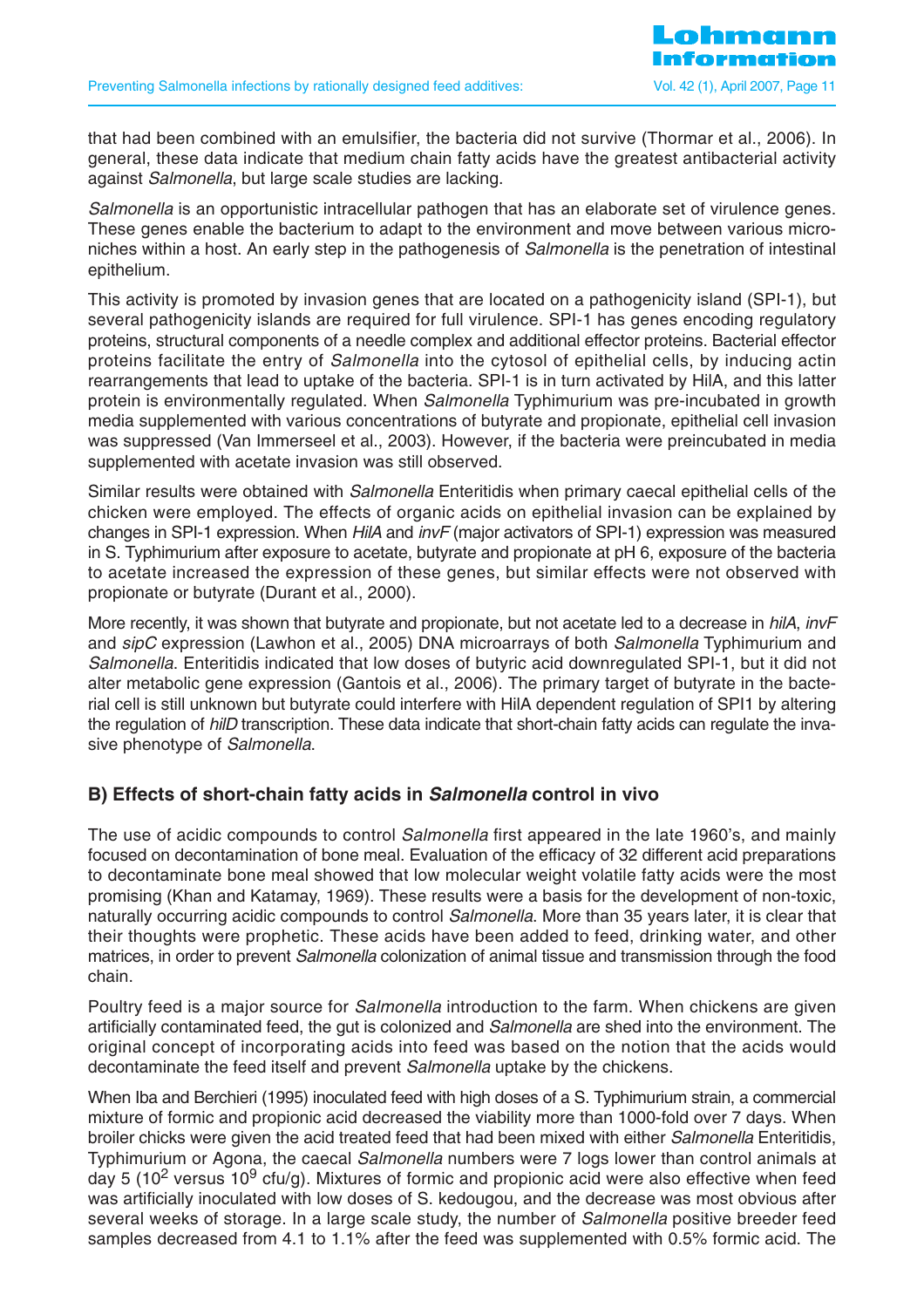antibacterial activities of organic acids were dependent on the temperature and moisture. Since the water content of poultry feed is generally low, the action of the acids is not always optimal, and it is not clear whether effects of the acids in the feed itself or effects of the acids in the gastrointestinal tract of the animals were the major reason of protection.

In the 1980's, it became clear that the acid concentrations were also increased in the crop, and this antibacterial action could aid in controlling infection caused by horizontal transmission. Indeed, when the acid treated feed is eaten by the chickens, it is both warmed and moistened and the activity of the short chain fatty acids should increase. It appears that supplemental acids are most apt to affect in the crop and gizzard rather than in the intestine. This point is illustrated in a study of Thompson and Hinton (1997), who fed laying hens a feed supplemented with a commercial mixture of formic and propionic acid. In these animals, pH values of the crop, gizzard, jejunum, caecum and colon were not altered relative to control animals, but formic and propionic acid concentrations in crop and gizzard were significantly increased. At the same time, the lactic acid concentration in the crop decreased significantly, suggesting that lactobacilli were either inhibited or killed.

Later in the 1980's, many studies examined the effects of supplementing acids on *Salmonella* colonization of chicken tissues. Mainly the action of formic and propionic acids was tested. In a smallscale field trial, formic acid controlled shedding and caecal colonization by Salmonella serovars in naturally infected the animals. Indeed, 50% of all control animals had Salmonella positive cloacal swabs and caecal content samples, but *Salmonella* could not be detected in animals that consumed significant concentrations of formic acid (Hinton et al., 1985).

In a 3 year study, the cumulative number of infections of newly hatched chicks with Salmonella decreased after breeder stocks were given formic acid treated feed (Humphrey and Lanning, 1988). Breeders that received acidified feed shed lower numbers of *Salmonella* in the litter (4.3 versus 1.4%), hatchery waste (15.3 versus 1.2%) and insert paper samples (4.6 versus 1.4%). These decreases were evident from the moment the breeders received acidified feed and illustrate the effects of vertical transmission.

The most striking proof of the efficacy of formic and propionic acid as feed additives to control Salmonella was given by Hinton and Linton (1988). In three independent experiments, only natural infections were monitored. Formic and acetic acid supplemented feed, given from the day of hatch, decreased the number of positive faeces and caecal content samples dramatically. The control groups had 25, 27 and 60% *Salmonella* positive faecal samples, but the treatment groups were 3, 0 and 0%. When the formic acid treated feed was given at later age (16 or 32 days), no differences were detected between control and treated groups. This illustrates that preventing initial colonization of Salmonella is most important. Once an infection is established, it is very difficult to counteract by using acid treated feed, at least in the same production round.

Recently, researchers have attempted to transport the organic acids further down in the gastrointestinal tract by micro-encapsulation, which should prevent absorption of the acids in the upper tract and ensure release further down in the gastro-intestinal tract. Van Immerseel et al. (2004b) examined the effect of microbeads containing formic, acetic, propionic and butyric acid on colonization of S. Enteritidis in caeca, liver and spleen. Animals were infected (day 5 post-hatch) with 5 x 10<sup>3</sup> cfu S. Enteritidis and samples were taken 3 days post-infection. Cecal colonization was significantly increased when acetic acid was added to the feed, but decreased when butyric acid was added (Table 1). Internal organ colonization was increased if either formic or acetic acid were added to the feed, and this result is consistent with the idea that acids can enhance the virulence of Salmonella.

When powder and coated butyric acid additives (0.63 g/kg butyric acid) were compared using the same infection protocol, the coated form decreased colonization of the caeca, but the powdered form did not (Table 2). The inability of the powered form to give a positive response may have been due to the short time interval between infection and sampling. In an infection study using a seeder model in which 10 broilers were infected at day 5 post-hatch with 10<sup>5</sup> cfu S. Enteritidis and housed together with 40 non-inoculated broilers, 0.63 g/kg coated butyric acid in the feed significantly reduced shedding of S. Enteritidis in broilers until slaughter age (Van Immerseel et al., 2005, (Figure 1)). The effect of the acids on other members of the microbial community was not determined.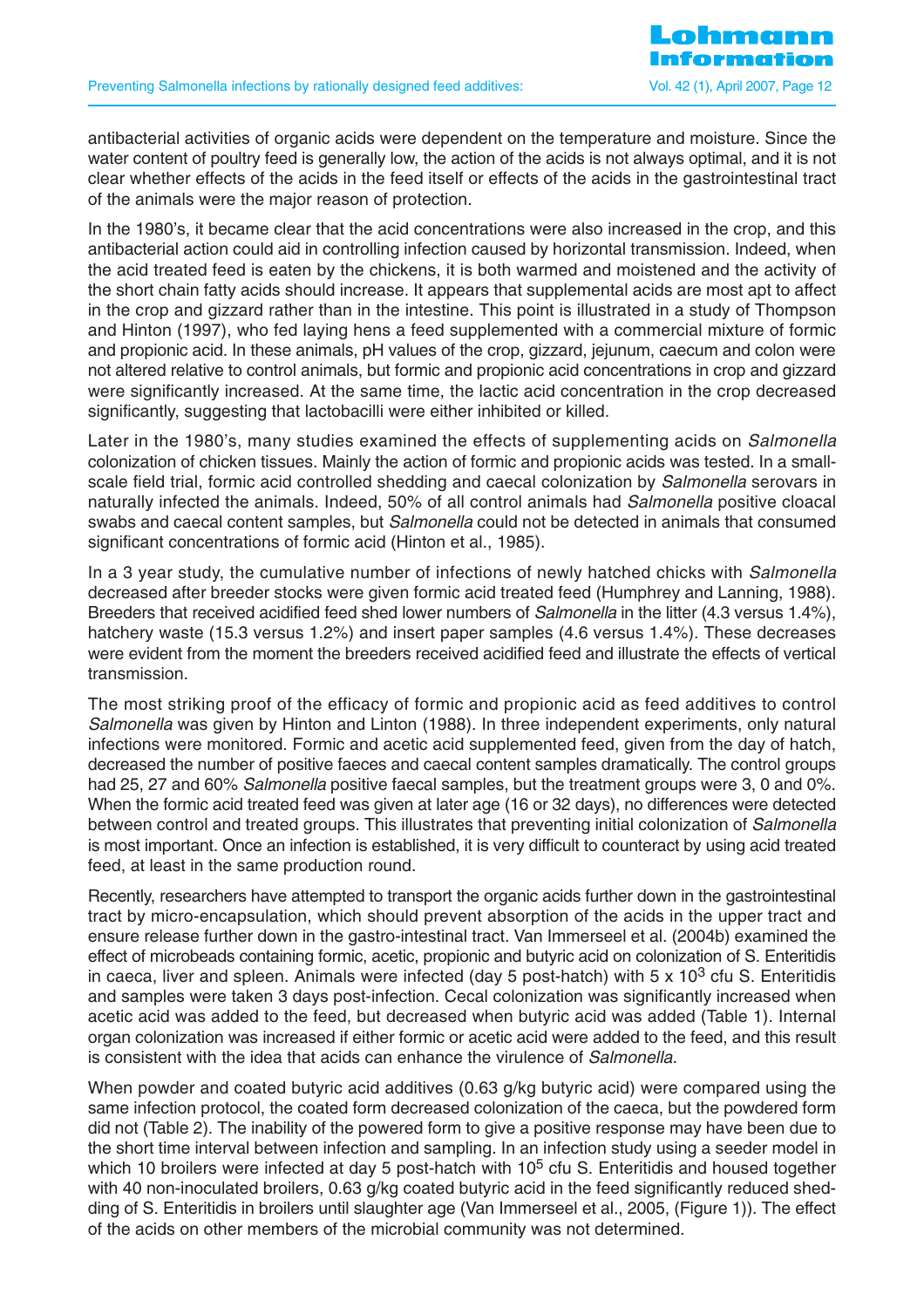**Table 1. Colonization of the caeca at day 8 of life (inoculation with 10<sup>3</sup> cfu S. Enteritidis 76Sa88 on day 5 and 6) in chickens fed a diet supplemented with formic, acetic, propionic and butyric acid or no feed additives.**

|                           | CTRL <sup>A</sup><br>$(n=20)$ | FOR <sup>A</sup><br>$(n=20)$ | ACE <sup>B</sup><br>$(n=20)$ | PROPAC<br>$(n=20)$ | <b>BUTC</b><br>$(n=20)$ |
|---------------------------|-------------------------------|------------------------------|------------------------------|--------------------|-------------------------|
| Negative                  | $0^*$                         | 0                            | 0                            | 0                  |                         |
| Positive after enrichment | 6                             |                              |                              | 8                  | 11                      |
| $10^2 < x < 10^3$ cfu/g   | $\Omega$                      |                              |                              |                    | 2                       |
| $10^3 < x < 10^4$ cfu/g   | $\Omega$                      | 4                            | $\Omega$                     |                    |                         |
| $10^4 < x < 10^5$ cfu/g   | 3                             | 2                            | $\Omega$                     | $\mathcal{P}$      | 3                       |
| $10^5 < x < 10^6$ cfu/g   | $\overline{2}$                | $\overline{2}$               | $\overline{2}$               |                    | 3                       |
| $10^6 < x < 10^7$ cfu/g   | 8                             | 7                            | 3                            | 3                  | O                       |
| More than $107$ cfu/g     |                               | 3                            | 13                           |                    |                         |

\* Number of chickens in a group of 20 that has a given amount of Salmonella bacteria in the caeca.

A,B,C Groups with different superscripts are significantly different.

**Table 2. Colonization of the caeca at day 8 of life (inoculation with 10<sup>6</sup> cfu S. Enteritidis 76Sa88 on day 5) in chickens fed a diet supplemented with butyric acid in powder form, coated form, a combination of half doses of powder and coated form (COMBI), or no feed additives (CTRL). Concentration of the active product butyric acid was 0.63 g/kg feed in each group.**

|                           | CTRL <sup>A</sup><br>$(n=25)$ | POWDER <sup>A</sup><br>$(n=25)$ | COATED <sup>B</sup><br>$(n=25)$ | <b>COMBI<sup>B</sup></b><br>$(n=25)$ |
|---------------------------|-------------------------------|---------------------------------|---------------------------------|--------------------------------------|
| Negative                  | $0^*$                         | O                               | $\mathcal{P}$                   |                                      |
| Positive after enrichment | 6                             | 8                               | 12                              | 8                                    |
| $x < 10^4$ cfu/g          | 2                             |                                 | 3                               | 2                                    |
| $10^4 < x < 10^5$ cfu/g   | 3                             |                                 |                                 | 6                                    |
| $10^5 < x < 10^6$ cfu/g   | 4                             | 3                               |                                 | 5                                    |
| More than $10^6$ cfu/g    | 10                            | 12                              |                                 | 3                                    |

## **Increasing caecal butyrate concentration to control Salmonella: use of pre- and probiotic approaches?**

Feed and drinking water sanitation, and the addition of acids to the crop appears to prevent pathogen colonization in the live animals, but the type of acid and its concentration can be very important. Salmonella colonization of the caeca and internal organs is not always affected by these treatments, especially if the infection pressure is high. Acids from feed or drinking water are not effective further down in the intestinal tract because Salmonella colonization is mainly in the caeca. Because the caecum is the main fermentation site, the concentrations of short-chain fatty acids are already higher there than in other intestinal segments. It has already been shown in various animal species that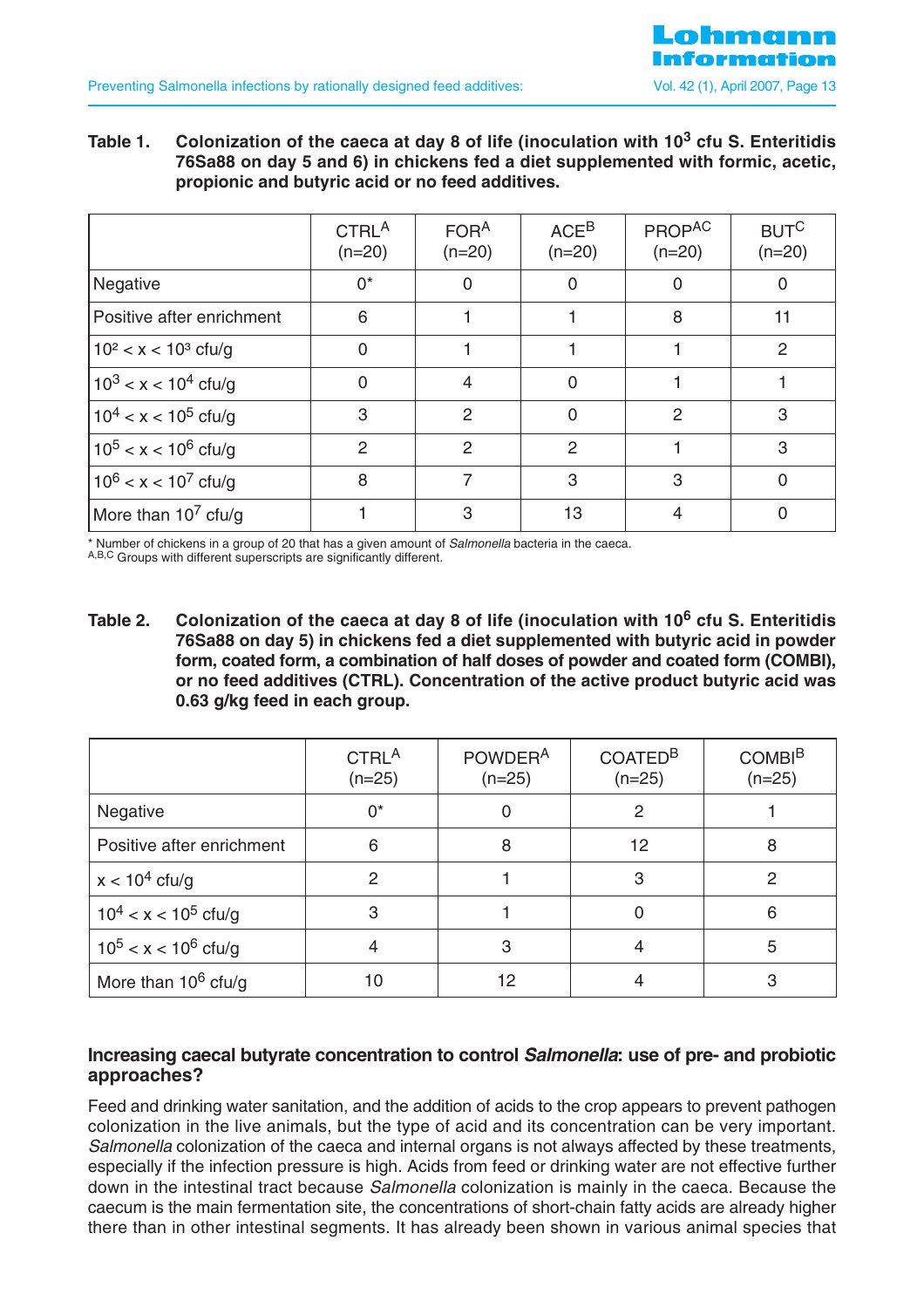





Salmonella colonization of the gut is decreased when the bifidobacterial population is increased, either by administration of bifidobacteria as probiotic strains, or by addition of certain types of oligosaccharides that stimulate proliferation of these bacteria in the gut (Asahara et al., 2001; Buddington et al., 2002; Bovee-Oudenhoven et al., 2003; Silva et al., 2004; Thitaram et al., 2005).

Increases in lactic acid bacterial counts in the gut are correlated with increases in butyric acid concentrations, and Salmonella colonization is decreased when butyric acid levels in the gut are increased. Bifidobacteria increase butyric acid concentrations, but these bacteria do not produce butyric acid themselves. Lactic acid bacteria, such as lactobacilli and bifidobacteria, stimulate proliferation of butyric acid producing bacteria. This mechanism is called cross-feeding.

It has been shown that lactic acid, produced in vitro by Bifidobacterium adolescentis with starch as sole carbon source, is used by Anaerostipes caccae and Eubacterium hallii (in co-culture) for the production of high concentrations of butyric acid. Another approach would be a direct stimulation of butyric acid producing bacteria. In human gut samples, butyric acid producers are anaerobic bacteria belonging to the phylogenetic Clostridium clusters IV and XIVa, and species related to Roseburia, Eubacterium, Faecalibacterium and Coprococcus can also produce butyrate (Pryde et al., 2002; Duncan et al., 2004). Many of the butyrate producing microbiota that are identified are net consumers of acetate. Random cloning and sequencing of 16SrDNA sequences isolated from chicken caeca revealed more than 85% of the clones belonging to eubacteria and clostridia (Bjerrum et al., 2006). Approximately 10% of the clones had high similarity with Faecalibacterium prausnitzii, a species that produces butyric acid in the human gut.

When butyric acid producing bacteria from poultry caeca were isolated (producing more than 10mM in culture) in the author's lab, 16SrDNA sequence analysis showed that these isolates were rather closely related to the butyrate producing species described for humans. The isolates consumed acetate and produced butyrate, and are most likely also cross-fed by lactate. These data can open new opportunities for Salmonella control. Indeed, increasing the concentration of these butyrate producers in poultry caeca using nutritional strategies and addition of pro- or prebiotics would be an efficient way to combat Salmonella infections.

Chances of success are increased, since these bacteria produce butyric acid at the site where Salmonella is predominantly colonizing and invading. Furthermore, after years of adding feed additives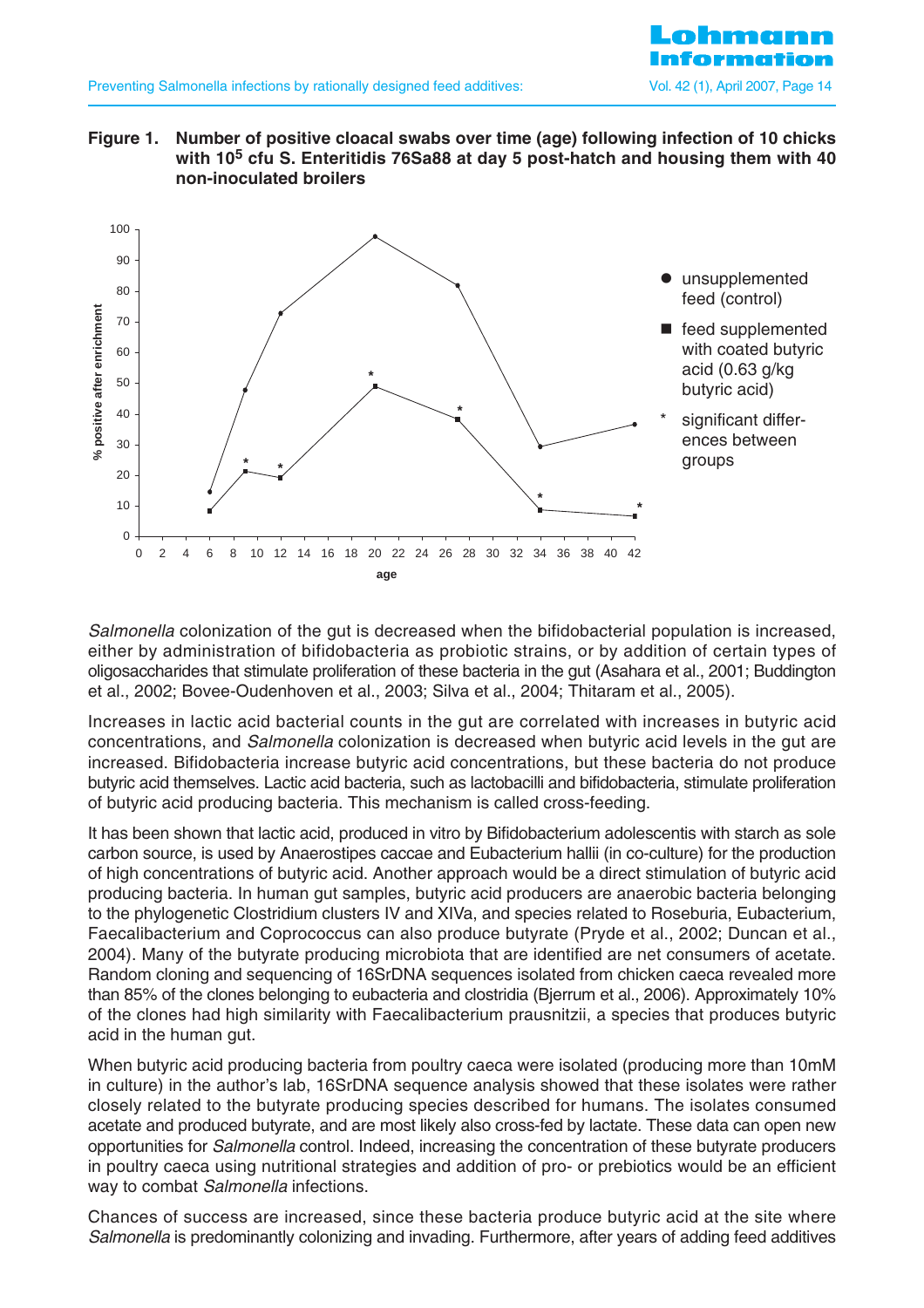to poultry feed in an empirical way, the approach could finally be more rational, aiming at an increase in the butyrate producing flora in chicken caeca, finally providing a way to measure the action of the additives. The criteria for *Salmonella* control thus would be: do the additives increase the amount and distribution of butyrate producing bacteria in chicken caeca?

Currently tests are being developed to quantify the presence of the key enzyme involved in butyrate synthesis in the anaerobic butyrate producing flora at the DNA level, in order to produce a simple and reliable test to evaluate the effect of additives and Salmonella control, even without performing large scale infection trials. This would enable us to rationally design feed additives in the future.

#### **Summary**

Acidification of drinking water and feed has been used for years in poultry to control Salmonella. For drinking water and powder form feed supplementation, the choice of the acids used is dependent on its ability to kill bacteria. Currently also coated or impregnated acid products are on the market, aiming to bring the acids further down in the gastro-intestinal tract. It was shown that supplementation of acetic acid coated products to the feed increases colonization of the chicken gut by *Salmonella*, and that coated propionic and butyric acid products decreases colonization of the chicken intestinal tract. Moreover, it was shown that coated butyric acid decreased faecal shedding in a seeder model in broilers throughout the rearing period up to slaughter age. This can be linked with effects of the acids on Salmonella virulence, since exposure of Salmonella to low concentrations of acetic acid increases invasion of Salmonella in intestinal epithelial cells, while propionic and butyric acid decrease invasion at non growth inhibitory concentrations. This is due to changes in virulence gene expression of the genes of the Salmonella Pathogenicity Island I, necessary for invasion. Currently the approach of increasing butyric acid producing gut microbiota is under research in different institutes. Increasing the concentration of butyrate producers in poultry caeca using nutritional strategies and addition of pro- or prebiotics would be an efficient way to combat Salmonella infections. Indeed, these bacteria produce butyric acid at the site where Salmonella is predominantly colonizing and invading, i.e. the caeca. Furthermore, after years of adding feed additives to poultry feed in an empirical way, the approach could finally be more rational, aiming at an increase in the butyrate producing flora in chicken caeca.

## **Zusammenfassung**

## **Kontrolle von Salmonella Infektionen durch gezielten Einsatz von organischen Säuren im Futter**

Seit Jahren wird versucht, mit einer Erhöhung des Säuregrades im Trinkwasser oder Futter Salmonella in den Griff zu bekommen. Für Trinkwasser und Futterzusätze in Pulverform kommt es auf die richtige Wahl der Säuren nach ihrer bakteriziden Wirksamkeit an. Gegenwärtig sind auch beschichtete bzw. imprägnierte Produkte auf dem Markt, die die Säure möglichst tief in den Darmtrakt bringen sollen.

Es konnte gezeigt werden, dass der Futterzusätze mit beschichteter Essigsäure die Darmbesiedlung von Broilern mit Salmonella fördert, während der Zusatz von Produkten mit Propionsäure und Buttersäure die Besiedlung hemmt. Weiterhin konnte nachgewiesen werden, dass der Zusatz von geschützter Buttersäure nach gezielter Infektion die Ausscheidung von Salmonella im Kot während der gesamten Mastdauer bis zur Schlachtung signifikant verringerte.

Das kann damit zusammenhängen, dass verschiedene Säuren die Virulenz von Salmonella unterschiedlich beeinflussen, denn geringe Konzentration von Essigsäure fördert das Eindringen von Salmonella in die Epithelzellen des Darms, während Propionsäure und Butttersäure in nicht wachstumshemmender Konzentration die Besiedlung hemmt. Dies erklärt sich aus Veränderungen der Virulenzexpression der Gene der Salmonella Pathogenitätsinsel I, die für die Invasion notwendig sind.

Gegenwärtig beschäftigen sich verschiedene Institute mit der Frage, wie die Produktion von Buttersäure in der Darmflora erhöht werden kann. Wenn es gelänge, durch Futterzusätze von Pro- bzw. Praebiotica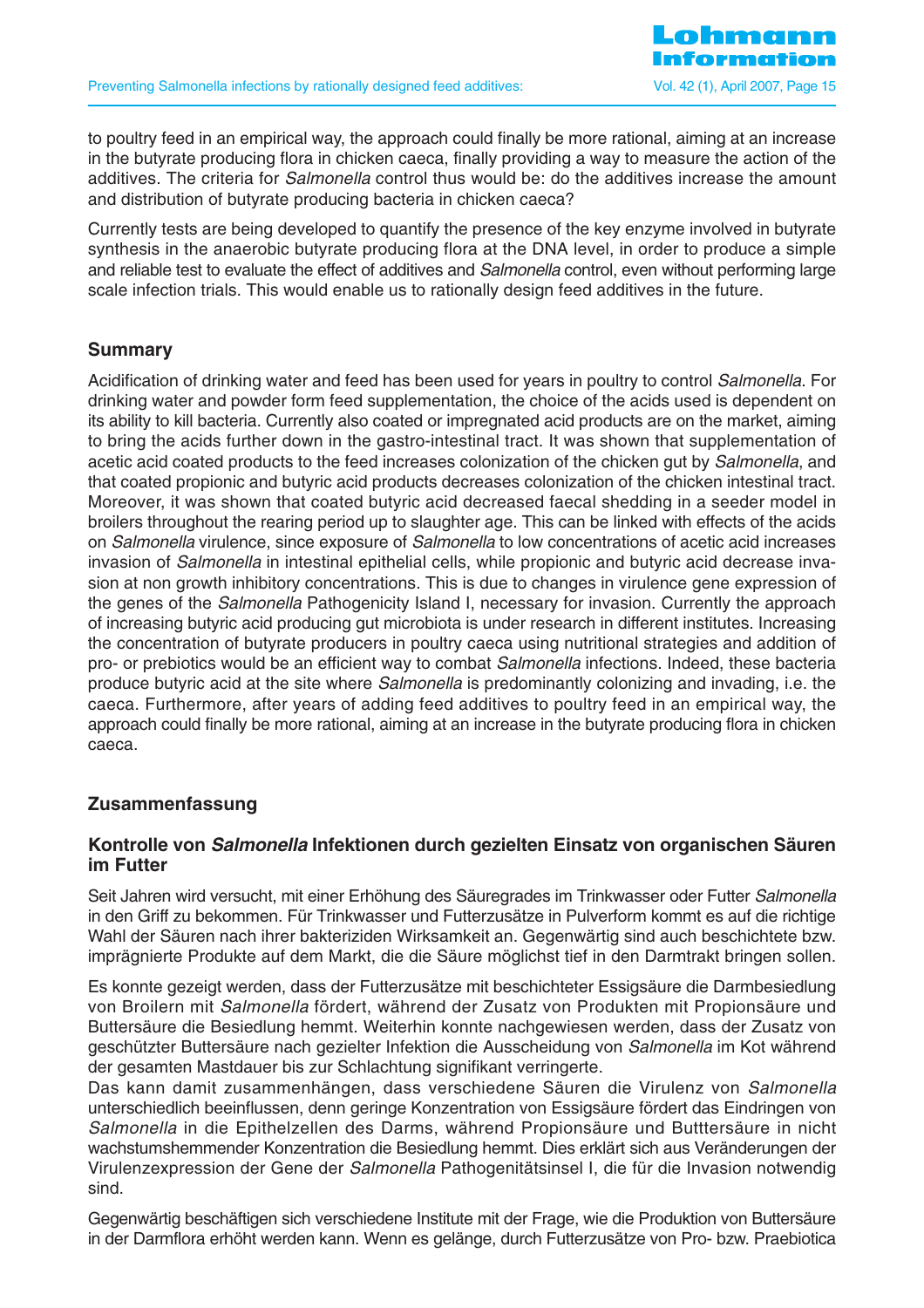die Konzentration von Buttersäure produzierenden Bakterien im Blinddarm zu erhöhen, dann wäre das ein effizienter Beitrag werden, um Salmonella Infectionen über das Futter zu bekämpfen. Diese Bakterien produzieren Buttersäure da, wo Salmonella überwiegend kolonisieren and eindringen, nämlich im Blinddarm. Nachdem jahrelang Futterzusätze empirisch verabreicht wurden, könnte sich die gezielte Vermehrung von Buttersäure produzierenden Bakterien im Blinddarm von Hühnern als rationeller erweisen.

#### **References**

- Asahara, T., Nomoto, K., Shimizu, K., Watanuki, M. and tanaka, R. (2001). Increased resistance of mice to Salmonella enterica serovar Typhimurium infection by symbiotic administration of Bifidobacteria and transgalactosylated oligosaccharides. Journal of Applied Microbiology 91, 985-996.
- Bjerrum, L., Engberg, R.M., Leser, T.D., Jensen, B.B., Finster, K. and Pedersen, K. (2006). Microbial community composition of the ileum and cecum of broiler chickens as revealed by molecular and culture-based techniques. Poultry Science 85, 1151-1164.
- Bovee-Oudenhoven, I.M., Ten Bruggencate, S.J., Lettink-Wissink, M.L., Van Der Meer, R. (2003). Dietary fructooligosaccharides and lactulose inhibit intestinal colonisation but stimulate translocation of Salmonella in rats. Gut 52, 1572-1578.
- Buddington, K.K., Donahoo, J.B. and Buddington, R.K. (2002). Dietary oligofructose and inulin protect mice from enteric and systemic pathogens ant tumor inducers. Journal of Nutrition 132, 472-477.
- Duncan, S.H., Holtrop, G., Lobley, G.E., Calder, A.G., Stewart, C.S. and Flint, H.J. (2004). Contribution of acetate to butyrate formation by human faecal bacteria. British Journal of Nutrition 91, 915-923.
- Durant, J.A., Corrier, D.E. and Ricke, S.C. (2000). Short-chain volatile fatty modulate the expression of the hilA and invF genes of Salmonella Typhimurium. Journal of Food Protection 63, 573-578.
- Hinton, M. and Linton, A.H. (1988). Control of Salmonella infections in broiler chickens by the acid treatment of their feed. The Veterinary Record 123, 416-421.
- Hinton, M., Linton, A.H., and Perry, F.G. (1985). Control of Salmonella by acid disinfection of chicks' food. The Veterinary Record 116, 502.
- Humblot, C., Bruneau, A., Sutren, M., Lhoste, E.F., Dore, J., Andrieux, C. and Rabot, S. (2005). Brussels sprouts, inulin and fermented milk alter the faecal microbiota of human microbiota-associated rats as shown by PCR-temporal temperature gradient gel electrophoresis using universal, Lactobacillus and Bifidobacterium 16S rRNA gene primers. British Journal of Nutrition 93, 677-684.
- Humphrey, T.J. and Lanning, D.G. (1988). The vertical transmission of Salmonella and formic acid treatment of chicken feed. Epidemiology and Infection 100, 43-49.
- Iba, A.M. and Berchieri, A. (1995). Studies on the use of a formic acid-propionic acid mixture (Bio-Add™ ) to control experimental Salmonella infection in broiler chickens. Avian Pathology 24, 303-311.
- Khan, M. and Katamay, M. (1969). Antagonistic effects of fatty acids against *Salmonella* in meat and bone meal. Applied Microbiology 17, 402-404.
- Lawhon, S.D., Maurer, R., Suyemoto, M and Altier, C. (2002). Intestinal short-chain fatty acids alter Salmonella Typhimurium invasion gene expression and virulence through BarA/SirA. Molecular Microbiology 46, 1451-1464.
- Pryde, S.E., Duncan, S.H., Hold, G.L., Stewart, C.S. and Flint, H.J. (2002). The microbiology of butyrate formation in the human colon. FEMS Microbiology Letters 217, 133-139.
- Thitaram, S.N., Chung, C.H., Day, D.F., Hinton, A.Jr., Bailey, J.S., Siragusa, G.R. (2005). Isomaltooligosaccharides increases cecal Bifidobacterium population in young broiler chickens. Poultry Science 84, 998-1003.
- Thompson, J.L. and Hinton, M. (1997). Antibacterial activity of formic and propionic acids in the diet of hens on Salmonellas in the crop. British Poultry Science 38, 59-65.
- Thormar, H., Hilmarsson, H. and Bersson, G. (2006). Stable concentrated emulsions of the 1-monoglyceride of capric acid (monocaprin) with microbicidal activities against the food-borne bacteria Campylobacter jejuni, Salmonella spp., and Escherichia coli. Applied and Environmental Microbiology 72, 522-526.
- Gantois, I., Ducatelle, R., Pasmans, F., Haesebrouck, F., Hautefort, I., Thompson, A., Hinton, J.C. and Van Immerseel, F. (2006). Butyrate specifically down-regulates Salmonella pathogenicity island I gene expression. Applied and Environmental Microbiology 72, 946-949.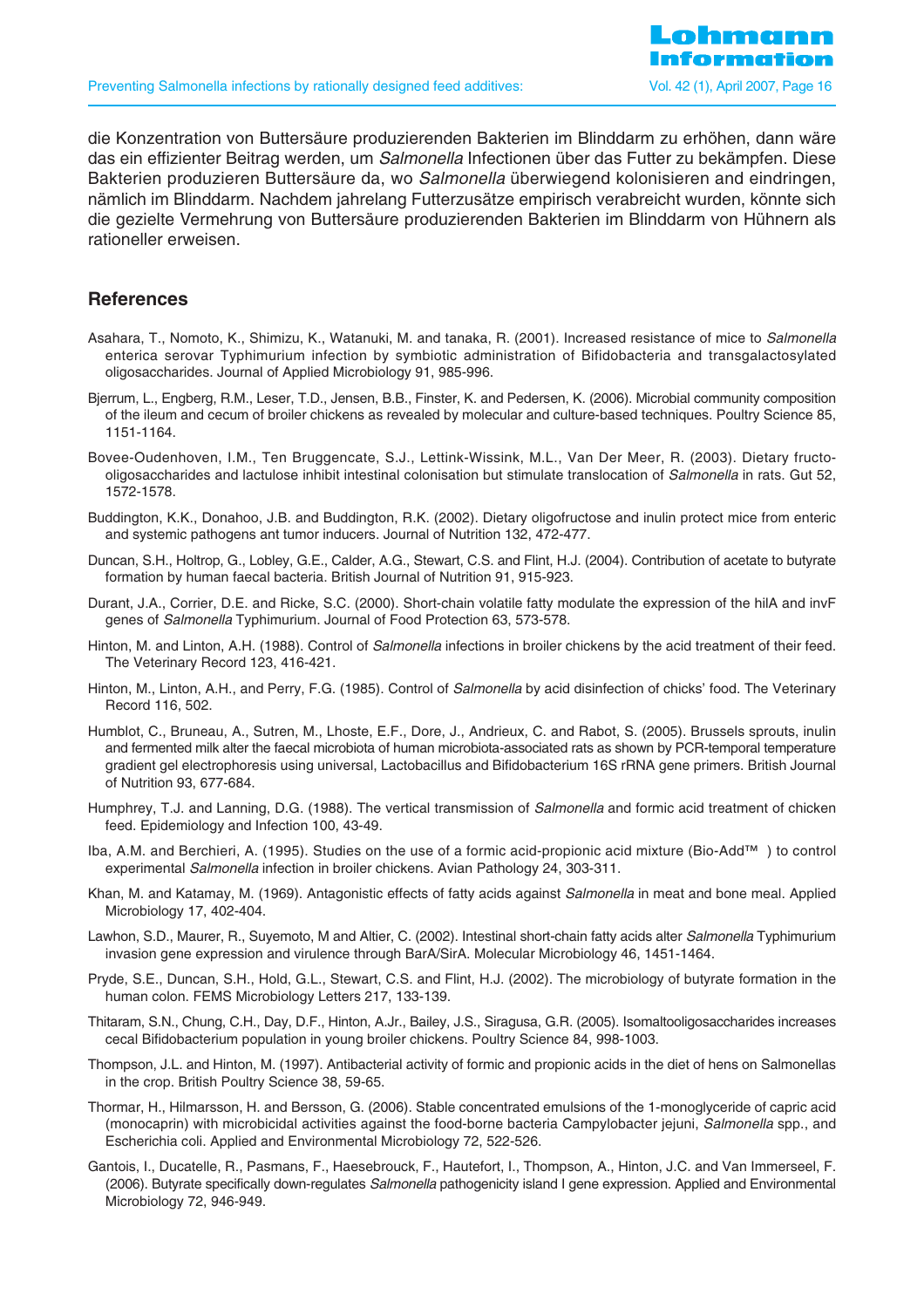- MacLeod, H. (2002). Practical experience of feed decontamination from breeder's perspective. Lohmann Information International 26, 7-8.
- Silva, A.M., Barbosa, F.H., Duarte, R., Vieira, L.Q., Arantes, R.M. and Nicoli, J.R. (2004). Effect of Bifidobacterium longum ingestion on experimental salmonellosis in mice. Journal of Applied Microbiology 97, 29-37.
- Van Immerseel, F., De Buck, J., Meulemans, G., Pasmans, F., Velge, P., Bottreau, E., Haesebrouck, F. and Ducatelle, R. (2003) Invasion of Salmonella Enteritidis in avian intestinal epithelial cells in vitro is influenced by short-chain fatty acids, International Journal of Food Microbiology, 85, 237 – 248.
- Van Immerseel, F., De Buck, J., Boyen, F., Bohez, L., Pasmans, F., Volf, J., Sevcik, M., Rychlik, I., Haesebrouck, F. and Ducatelle, R. (2004a). Medium-chain fatty acids decrease colonization and invasion shortly after infection with Salmonella Enteritidis in chickens through hilA suppression. Applied and Environmental Microbiology 70, 3582-3587.
- Van Immerseel, F., Fievez, V., De Buck, J., Pasmans, F., Martel, A., Haesebrouck, F. and Ducatelle, R. (2004b). Microencapsulated short-chain fatty acids in feed modify colonization and invasion early after infection with Salmonella Enteritidis in young chickens. Poultry Science 83, 69-74.
- Van Immerseel, F., Boyen, F., Gantois, I., Timbermont, L., Bohez, L., Pasmans, F., Haesebrouck, F. and Ducatelle, R. (2005). Supplementation of coated butyric acid in the feed reduces colonization and shedding of Salmonella in poultry. Poultry Science 84, 1851-1856.

Filip Van Immerseel Ghent University Faculty of Veterinary Medicine Depatment of Pathology, Bacteriology and Avian Diseases Salisburylaan 133 9820 Merelbeke Belgium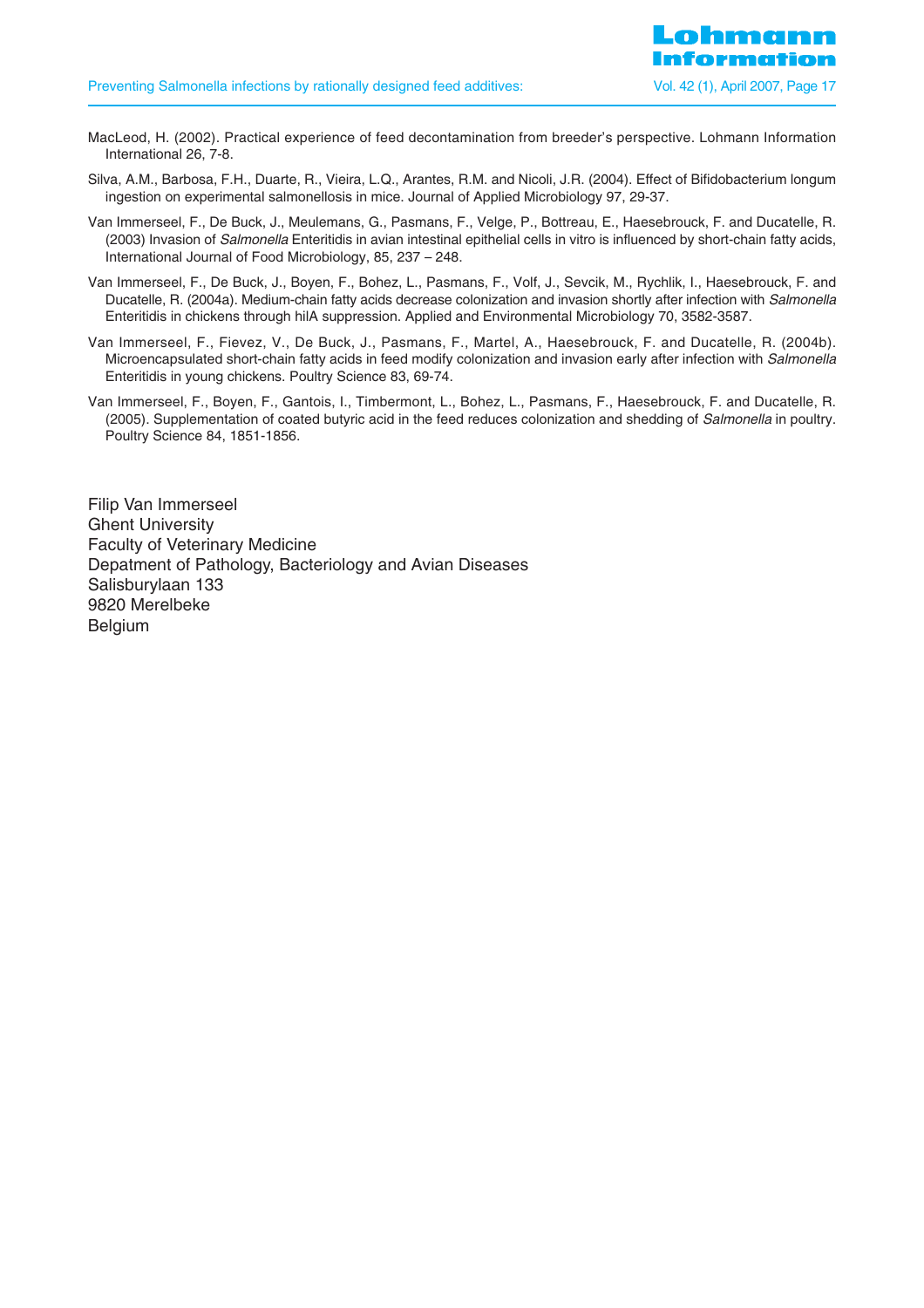

# **Control of Salmonella and other zoonotic agents in the European Community – current status of legislation –**

#### **Matthias Voss Veterinary Laboratory, Lohmann Tierzucht, Cuxhaven**

### **Introduction**

For the Commission of the European Communities the protection of human health against diseases and infections transmissible directly or indirectly between animals and humans (zoonoses) is of paramount importance. This will be a major issue until complete implementation of "Regulation (EC) No 2160/2003 of the European Parliament and of the Council of 17 November 2003 on the control of salmonella and other specified food-borne zoonotic agents" in 2013.

In 1992, the European Union adopted a directive to monitor and control Salmonella infections in breeding flocks of domestic fowl (Council Directive 92/117/EC of 17 December 1992 concerning measures for protection against specified zoonoses and specified zoonotic agents in animals and products of animal origin in order to prevent outbreaks of food-borne infections and intoxication's provided for the establishment of monitoring systems for certain zoonoses and controls on salmonella in certain poultry flocks.) This directive laid down specific minimum measures to control infections with Salmonella enteritidis and Salmonella typhimurium in breeding stocks of Gallus gallus.

In recent years, the Scientific Committee on Veterinary Measures relating to Public Health considered that the measures in place to control food-borne zoonotic infections were insufficient at that time. It further considered that the epidemiological data collected by Member States were incomplete and not fully comparable.

As a consequence, the Committee recommended to improve the existing control systems for specific zoonotic agents and in November 2003 the following legislation was implemented for

- the monitoring of zoonoses: Directive 2003/99/EC of the European Parliament and of the Council of 17 November 2003 on the monitoring of zoonoses and zoonotic agents, amending Council Decision 90/424/EEC and repealing Council Directive 92/117/EEC, replacing the monitoring and data collection systems established by Directive 92/117/EEC, and
- for the control of zoonoses: Regulation (EC) No 2160/2003 of the European Parliament and of the Council of 17 November 2003 on the control of salmonella and other specified food-borne zoonotic agents. This Regulation covers the adoption of targets for the reduction of the prevalence of specified zoonoses in animal populations at the level of primary production.

The purpose of Regulation (EC) No 2160/2003 is to ensure that proper and effective measures are taken to detect and control salmonella and other zoonotic agents at all relevant stages of production, processing and distribution, particularly at the level of primary production, in order to reduce their prevalence and the risk they pose to public health. The Regulation covers:

- the adoption of targets for the reduction of the prevalence of specified zoonoses
- the approval of specific control programs established by Member States
- the adoption of specific rules concerning certain control methods
- the adoption of rules concerning intra-Community trade and imports

Therefore, Regulation (EC) No 2160/2003 and especially it's Annex I, is the basis for the co-ordinated control of zoonoses (Salmonella at the moment) within the European Community and gives a detailed time frame in which the prevalence have to be evaluated, targets have to be established and national control programs have to be prepared, approved by the European Community and implemented (see Table 1).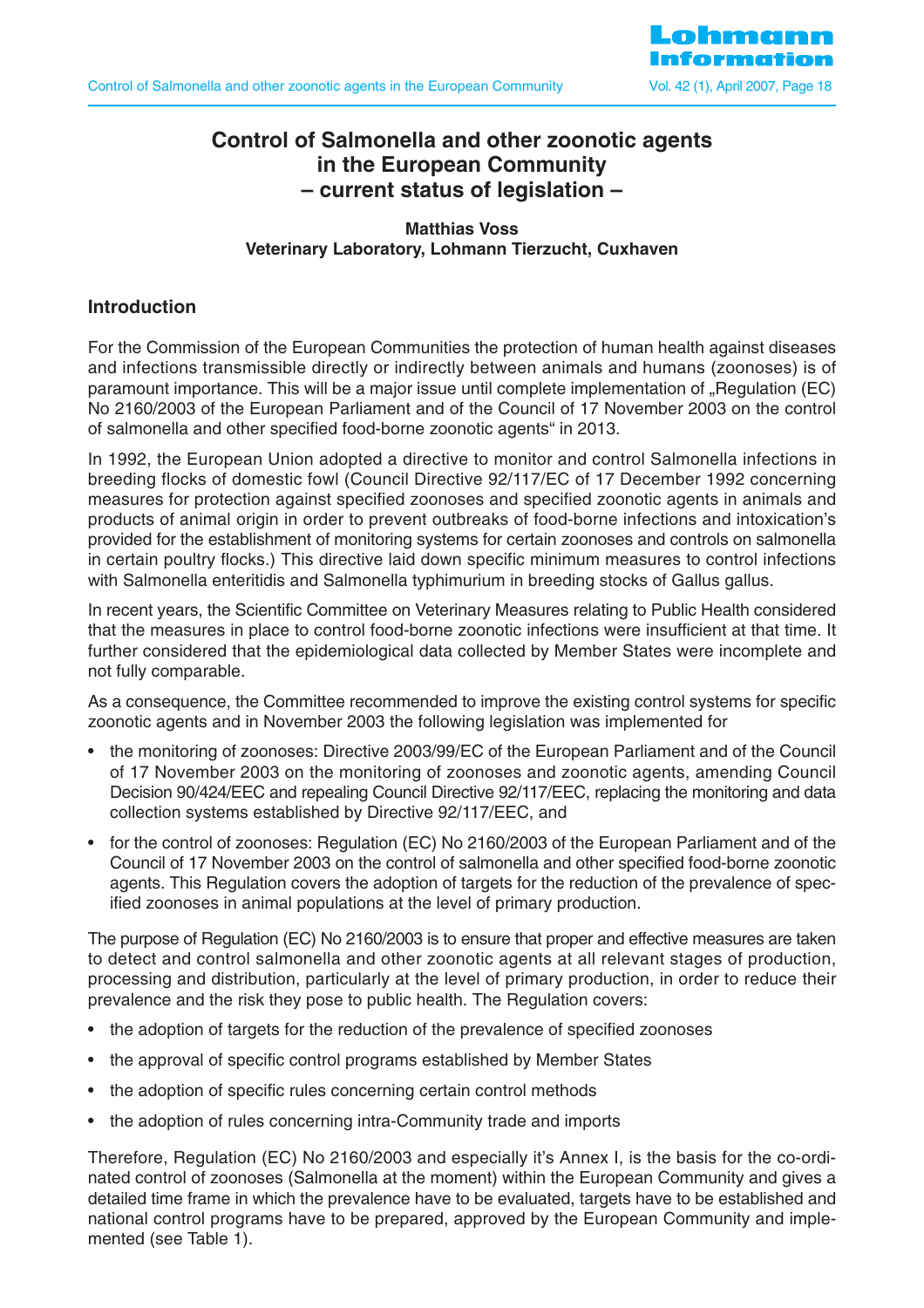| Zoonosis or zoonotic<br>agent                                  | Animal population                   | Stage of food chain | Date by with target<br>must be established                               | Date from which<br>testing must take<br>place |
|----------------------------------------------------------------|-------------------------------------|---------------------|--------------------------------------------------------------------------|-----------------------------------------------|
| All Salmonella<br>serotypes with public<br>health significance | Breeding flocks of<br>Gallus gallus | Primary production  | Com. Reg. (EC)<br>1003/2005 Target less<br>than $1\%$                    | 01.01.2007                                    |
| All Salmonella<br>serotypes with public<br>health significance | Laying hens                         | Primary production  | Com. Reg. (EC)<br>1168/2005 Reduction<br>by 10-40% dep. on<br>prevalence | 01.02.2008                                    |
| All Salmonella<br>serotypes with public<br>health significance | <b>Broilers</b>                     | Primary production  | March/April 2007                                                         | Presumably:<br>01.01.2009                     |
| All Salmonella<br>serotypes with public<br>health significance | <b>Turkeys</b>                      | Primary production  | March/April 2008                                                         | Presumably:<br>01.01.2010                     |
| All Salmonella<br>serotypes with public<br>health significance | Herds of slaughter<br>pigs          | Slaughter           | March/April 2008                                                         | Presumably:<br>01.01.2010                     |
| All Salmonella<br>serotypes with public<br>health significance | Breeding herds of pigs              | Primary production  | March/April 2009                                                         | Presumably:<br>01.01.2011                     |

#### **Table 1: Annex 1 of Regulation (EC) No 2160/2003, specified with dates and targets already defined**

## **1. Breeding flocks of Gallus gallus:**

## **1.1 Prevalence study**

Based on the data collection in accordance with Council Directive 92/117/EC the data from the year 2004 have been used as a basis for the prevalence estimation of Salmonella in breeding flocks of Gallus gallus in the member states. The report on results of monitoring / control of salmonella in breeding flocks of Gallus gallus in the European Union and Norway (Sanco/1143/2005) shows, that over all production lines and age groups the prevalence of Salmonella enteritidis in the European Union is 1,5 % and for Salmonella typhimurium is 0,2 %. For the "Top 5" (S. enteritidis, S. hadar, S. infantis, S. typhimurium and S. virchow) the prevalence is 2.8 %, varying from 0.0 to 28.0 %. The prevalence rates of the Top 5 Salmonella serotypes in the Member States is shown in Figure 1.

## **1.2 Targets for the reduction of Salmonella**

On 30 June 2005 Commission Regulation (EC) No 1003/2005 implementing Regulation (EC) No 2160/2003 as regards a Community target for the reduction of the prevalence of certain salmonella serotypes in breeding flocks of Gallus gallus and amending Regulation (EC) No 2160/2003 was implemented. For a transitional period of three years the Community target for breeding flocks of Gallus gallus covers the five most frequent salmonella serotypes in humans, which are Salmonella enteritidis, Salmonella hadar, Salmonella infantis, Salmonella typhimurium and Salmonella virchow. The target in breeding flocks of Gallus gallus shall be a reduction of the maximum percentage of adult breeding flocks remaining positive to 1 % or less by 31 December 2009.

The testing scheme to verify the achievement of the Community target is set out in Annex I of the Regulation. This includes Monitoring in breeding flocks by sampling at the initiative of the operator and official control sampling. At the initiative of the operator sampling shall take place every two weeks in agreement with the competent authority either at the hatchery or the holding.

The Official control sampling depends on the sampling of the operator. If sampling at the initiative of the operator takes place at the hatchery: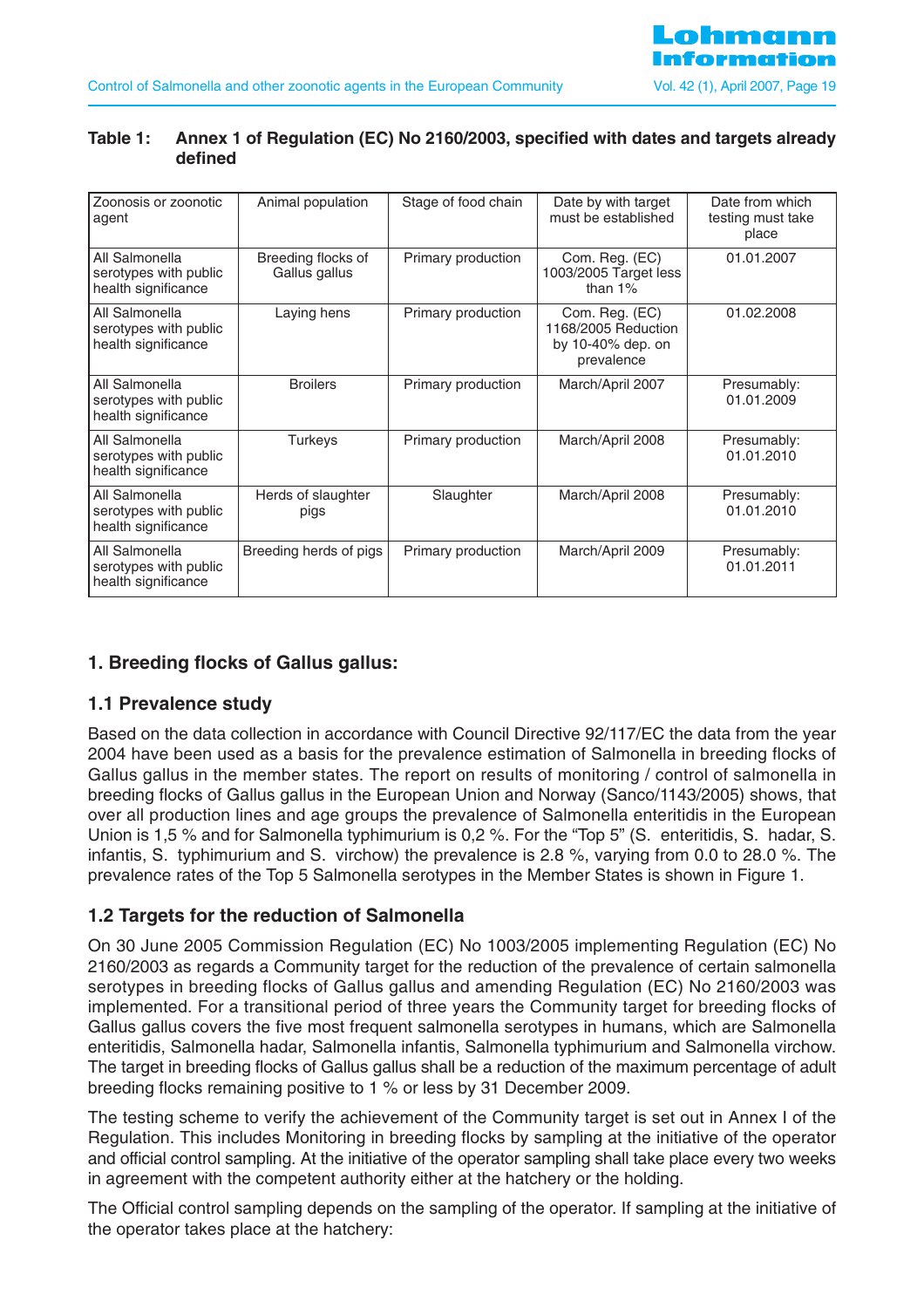

#### **Figure 1: Prevalence of the Top 5 Salmonella serotypes in Gallus gallus breeding flocks**



- (a) routine sampling every 16 weeks at the hatchery, which shall on that occasion replace the corresponding sampling at the initiative of the operator;
- (b) routine sampling at the holding on two occasions during the production cycle, the first one being within four weeks following moving to laying phase or laying unit and the second one being towards the end of the laying phase, not earlier than eight weeks before the end of the production cycle;
- (c) confirmatory sampling at the holding, following detection of relevant salmonella from sampling at the hatchery.

If sampling at the initiative of the operator takes place at the holding, routine sampling shall be carried out on three occasions during the production cycle:

- (a) within four weeks following moving to laying phase or laying unit;
- (b) towards the end of the laying phase, not earlier than eight weeks before the end of the production cycle;
- (c) during the production, at any time sufficiently distant from the samples referred to in points (a) and (b).

Type and size of sampling material, examination methods to be used and reporting of results are also specified in the Annex.

According to Council Regulation 2160/2003/EC specific requirements concerning breeding flocks of Gallus gallus must be followed. In case results of examined samples indicate the presence of Salmonella Enteritidis or Salmonella Typhimurium in a breeding flock of Gallus gallus non-incubated eggs from the flock must be destroyed. However, such eggs may be used for human consumption if they are treated in a manner that guarantees the elimination of Salmonella Enteritidis and Salmonella Typhimurium in accordance with Community legislation on food hygiene. All birds, including day-old chicks, in the flock must be slaughtered or destroyed so as to reduce as much as possible the risk of spreading salmonella. Slaughtering must be carried out in accordance with Community legislation on food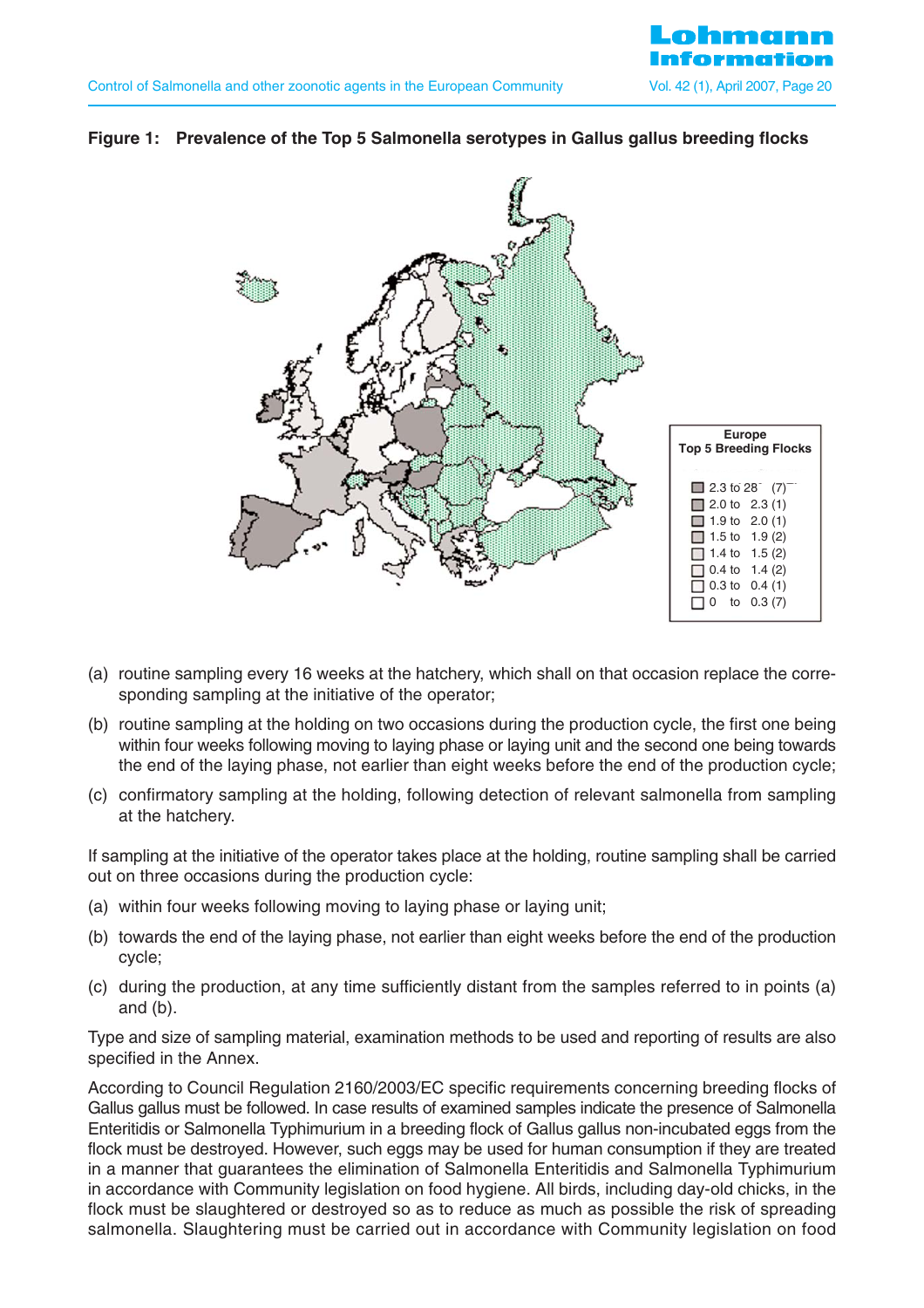hygiene. Products derived from such birds may be placed on the market for human consumption in accordance with Community legislation on food hygiene. If not destined for human consumption, such products must be used or disposed of in accordance with Regulation No 1774/2002 of the European Parliament and of the Council of 3 October 2002 laying down health rules concerning animal by-products not intended for human consumption. Where eggs for hatching from flocks in which Salmonella Enteritidis or Salmonella Typhimurium is present are still present in a hatchery, they must be destroyed or treated in accordance with Regulation No 1774/2002.

## **1.3 Rules for certain control methods**

#### According to

Commission Regulation (EC) No 1091/2005 of 12 July 2005 implementing Regulation (EC) No 2160/2003 of the European Parliament and of the Council as regards requirements for the use of specific control methods in the framework of the national programs for the control of Salmonella antimicrobials shall not be used as a specific method to control salmonella in breeding flocks of Gallus gallus.

However, the use of antimicrobials might be permitted in animals presenting salmonella infection with clinical signs in a way likely to cause undue suffering of the animals, salvaging of valuable genetic material in breeding flocks or on a case by-case basis for purposes other than salmonella control in a flock suspect of salmonella infection.

Live Salmonella vaccines should not be used if the manufacturer does not provide appropriate methods to distinguish bacteriologically wild-type strains of salmonella from vaccine strains.

Commission Regulation (EC) No 1091/2005 was later repealed and replaced by Commission Regulation (EC) No 1177/2006 (see under II. Laying hens).

#### **1.4 National control program**

In order to achieve the Community target established by Commission Regulation (EC) No 1003/2005 for the reduction of the prevalence of the top 5 salmonella serotypes in breeding flocks of Gallus gallus each Member State had to establish national control programs for the control of salmonella in breeding flocks of Gallus gallus. These control programs have been approved by Commission Decision 2006/759/EC of 8 November 2006 approving certain national programs for the control of salmonella in breeding flocks of Gallus gallus and have to be applied since 1 January 2007.

## **2. Laying hens**

## **2.1 Prevalence study**

In order to set the target, comparable data on the prevalence of salmonella in the populations of laying hens in Member States should be available. Such information was not available and therefore a special study was carried out in order to monitor the prevalence of salmonella in laying hens during an appropriate period of time in order to take into account possible seasonal variations (Commission Decision 2004/665/EC of 22 September 2004 concerning a baseline study on the prevalence of salmonella in laying flocks of Gallus gallus).

The Preliminary Report was published on 7 April 2006 by the European Food Safety Authority (EFSA). The study was conducted on large-scale laying hen holdings with at least 1.000 laying hens per flock in a period of 1 October 2004 to 30 September 2005. From each flock five pooled samples of faeces and two pooled samples of dust were collected during the last nine weeks of the production period.

The EU weighted prevalence for salmonella spp. in laying hens was 30.7 %, ranging from 0.0 % in countries like Sweden and Luxembourg to 79.5 % in Portugal. The EU weighted prevalence of laying flocks being positive for S. enteritidis or S. typhimurium or both was 20.3 % ranging again from countries with 0.0 % to 62.5 % in Czech Republic. This demonstrates that in most Member States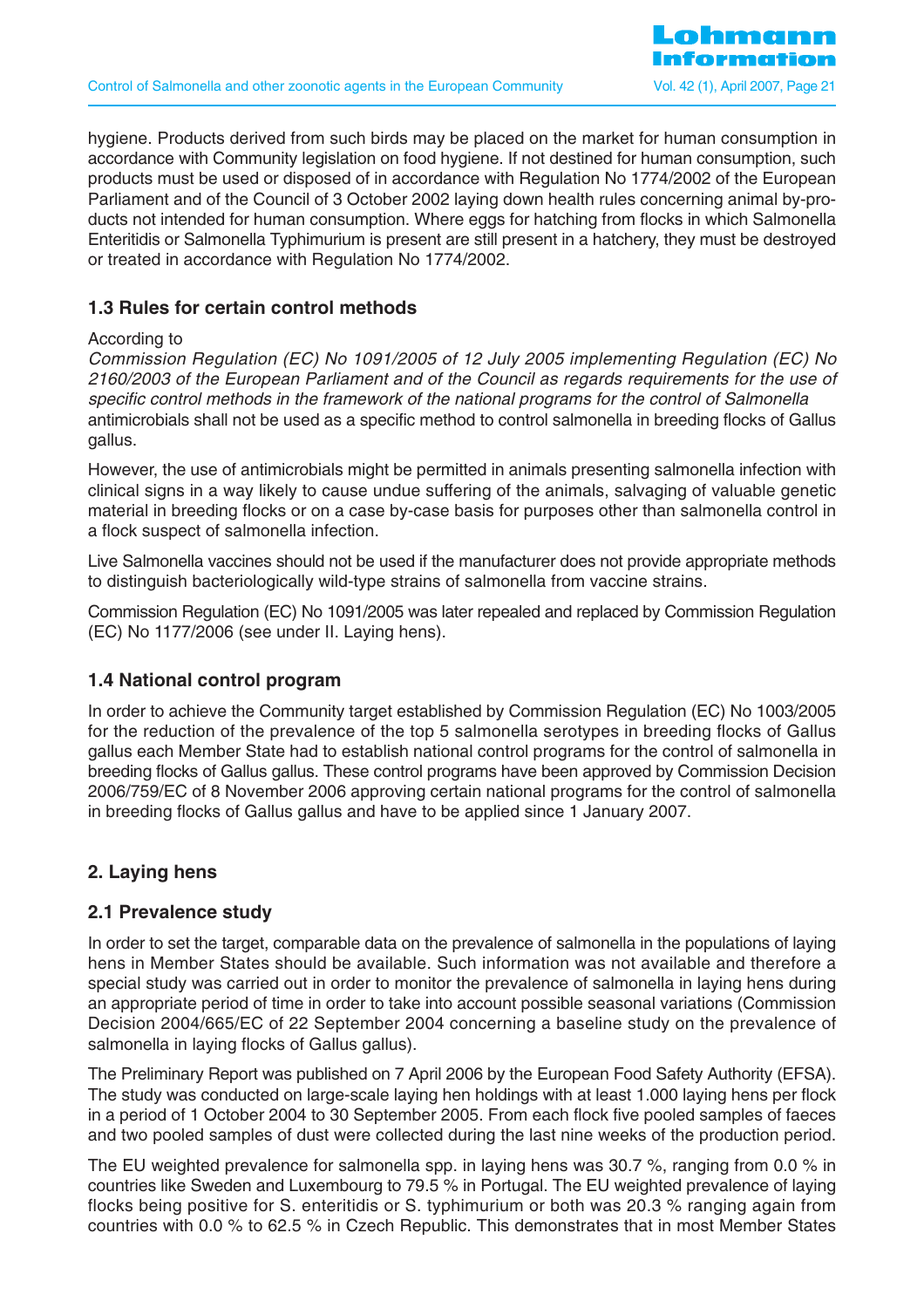

the majority of laying hens is infected with either S. enteritidis or S. typhimurium or both. The prevalence rates of S. enteritidis/S. typhimurium in the Member States is shown in Figure 2.

#### **Figure 2: Prevalence of the S.e./S.tm. in Laying hens**



#### **2.2 Targets for the reduction**

On 31 July 2006 Commission Regulation (EC) No 1168/2006 implementing Regulation (EC) No 2160/2003 as regards a Community target for the reduction of the prevalence of certain salmonella serotypes in laying hens of Gallus gallus and amending Regulation (EC) No 1003/2005 was implemented.

The Community target for the reduction of S. enteritidis and S. typhimurium in adult Laying hens of Gallus gallus depend on the prevalence in the preceding year:

An annual minimum percentage of reduction of positive flocks of adult laying hens equal to at least:

- (i) 10 % if the prevalence in the preceding year was less than 10 %;
- (ii) 20 % if the prevalence in the preceding year was between 10 and 19 %;
- (iii) 30 % if the prevalence in the preceding year was between 20 and 39 %;
- (iv) 40 % if the prevalence in the preceding year was 40 % or more;

This target should be achieved in 2008 and is based on the results of the prevalence study carried out under Decision 2004/665/EC.

The sampling scheme including frequency, sampling protocols, transport of samples, examination methods and reporting are specified in the Annex. Sampling shall take place at the initiative of the operator at least every 15 weeks, starting at the age of  $24 \pm 2$  weeks. Sampling by the competent authorities shall take place at least in one flock per year per holding or in case of suspicion or detection of S. enteritidis or S. typhimurium.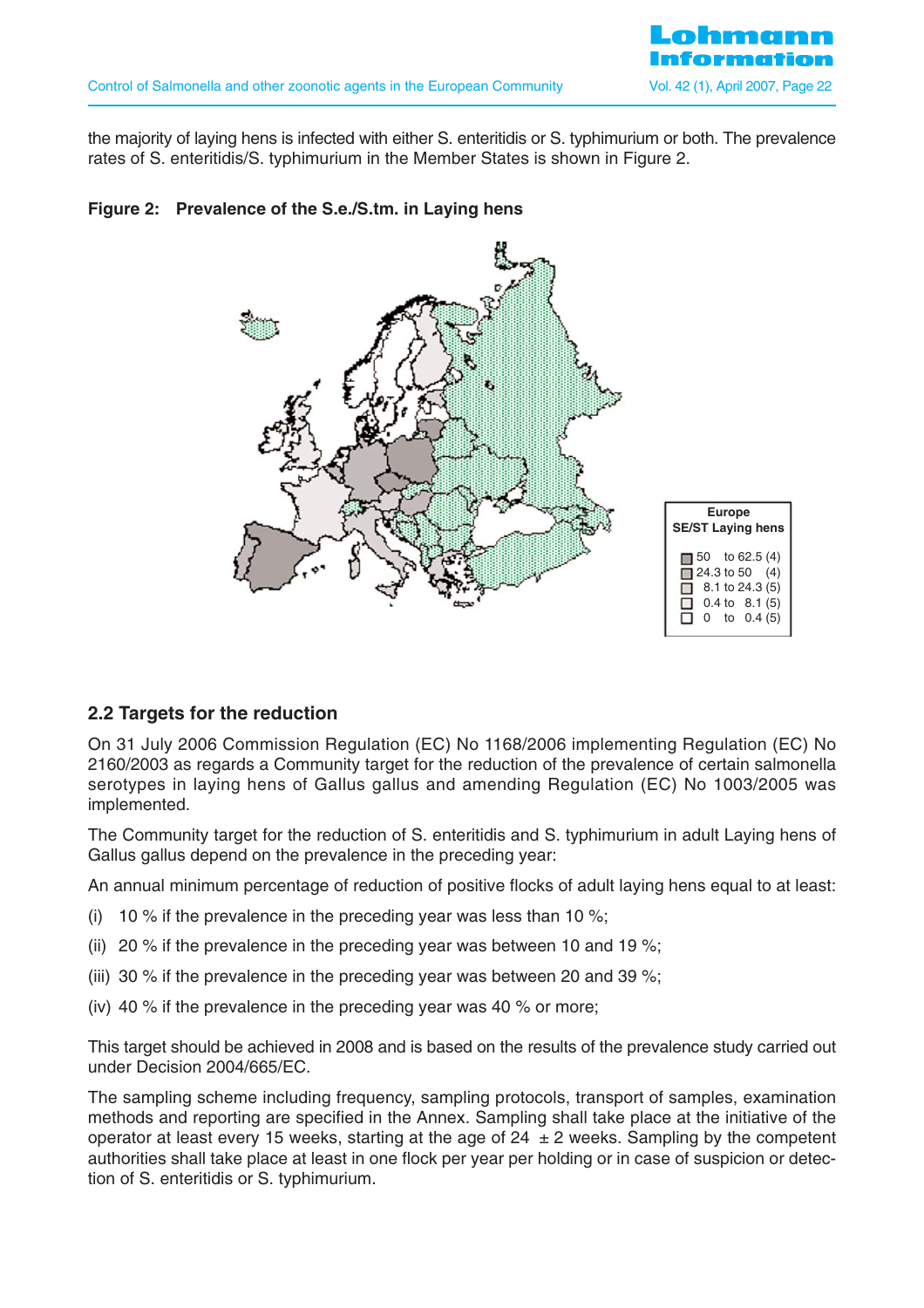## **2.3 Rules for certain control methods**

#### According to

Commission Regulation (EC) No 1177/2006 of 1 August 2006 implementing Regulation (EC) No 2160/2003 of the European Parliament and of the Council as regards requirements for the use of specific control methods in the framework of the national programs for the control of Salmonella in poultry

antimicrobials shall not be used as a specific method to control salmonella in poultry.

However, the use of antimicrobials might be permitted in animals presenting salmonella infection with clinical signs in a way likely to cause undue suffering of the animals, salvaging of valuable genetic material in breeding flocks or on a case by-case basis for purposes other than salmonella control in a flock suspect of salmonella infection.

Live Salmonella vaccines should not be used if the manufacturer does not provide appropriate methods to distinguish bacteriologically wild-type strains of salmonella from vaccine strains. They also should not be used in laying hens during production unless the safety of the use has been demonstrated. At the latest from 1 January 2008 in Member States which did not demonstrate a prevalence below 10 % vaccination programs against Salmonella enteritidis shall be applied at least during the rearing period to all laying hens.

#### **2.4 National control program**

In order to achieve the Community target established by Commission Regulation (EC) No 1168/2006 for the reduction of the prevalence of Salmonella enteritidis and Salmonella typhimurium in laying flocks of Gallus gallus each Member State had to establish national control programs for the control of salmonella. Those had to be submitted to the European Union until 31 December 2006 and should be approved by the mid of 2007. They have to be applied from 1 February 2008.

#### **2.5 Intra-Community Trade, export and import of eggs**

The Commission of the European Communities is working on a Commission Regulation introducing restrictions on the intra-community trade, export and import of eggs from salmonella infected flocks of laying hens (SANCO/1188/).

According to the draft of this Commission Regulation, intra-community trade and export of eggs, classed A in accordance to Regulation (EEC) No 1907/1990 shall only be authorized if derived from holdings applying the monitoring laid down in the Annex of Regulation (EC) 1168/2006 and which are not suspected of having or infected by Salmonella enteritidis or Salmonella typhimurium. Imported eggs shall only be authorized if derived from flocks providing similar guarantees as stated in a declaration by the competent authority of the country of production.

These restrictions for trade will be implemented either from 1 February 2008 or 1 January 2009. Eggs from laying hens infected with Salmonella enteritidis or Salmonella typhimurium will result in class B eggs with a "S" identification.

#### **3. Broilers**

#### **3.1 Prevalence study**

In order to provide the scientific basis for setting of the Community target for reduction of the prevalence of salmonella in boiler flocks of Gallus gallus, an European-Union wide study was carried out in order to determine the prevalence of salmonella in boiler flocks (Commission Decision 2005/636/EC of 1 September 2005 concerning a baseline survey on the prevalence of Salmonella spp. in broiler flocks of Gallus gallus).

The Report was published on 28 March 2007 by the European Food Safety Authority (EFSA). The study was conducted on commercial holdings with at least 5.000 birds on the holding in a period of 1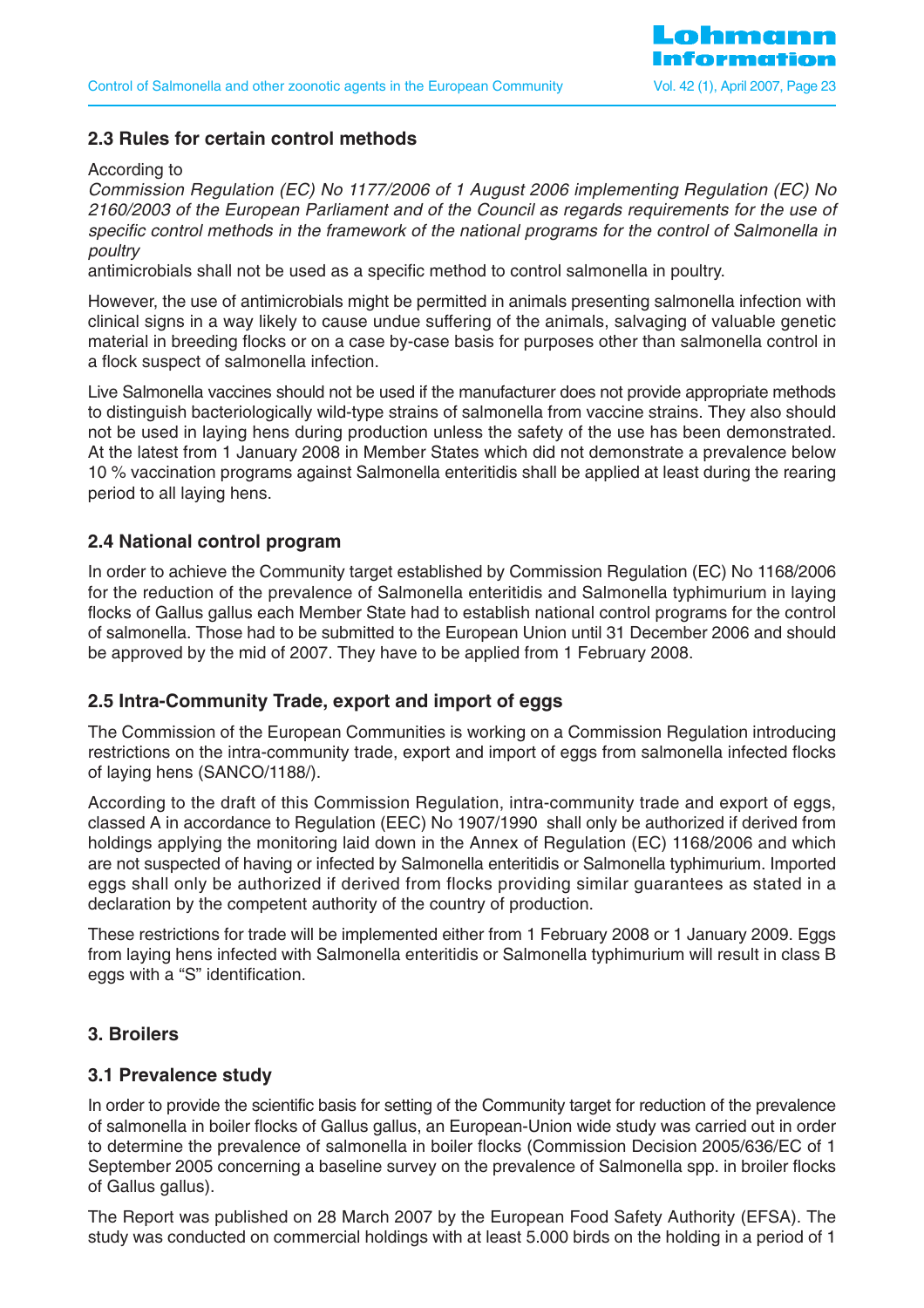October 2005 to 30 September 2006. From each flock five pooled samples of faeces (by boot swabs or sock samples).

The EU weighted prevalence for salmonella spp. in broilers was 23.7 %, ranging from 0.0 % in Sweden to 68.2 % in Hungary. The EU weighted prevalence of broiler flocks being positive for S. enteritidis or S. typhimurium or both was 11.0 % ranging again from countries with 0.0 % to 39.3 % in Portugal. The Community weighted observed flock prevalence for the 5 most frequently reported Salmonella serotypes was:

- S. enteritidis 10.9 %
- S. typhimurium 0.5 %
- S. infantis 2.2 %
- S. mbandaka 0.4 %
- S. hadar  $1.1\%$
- Others 6.5 %

The prevalence rates of S. spp. and S. enteritidis/S. typhimurium in broiler flocks in the Member States is shown in Figure 3 and 4.

#### **Figure 3: Prevalence of the S. spp. in broiler flocks**



## **3.2 Targets for the reduction**

For a transitional 3 year period Regulation (EC) No 2160/2003 foresees the reduction of the Salmonella prevalence in broiler flocks only for two Salmonella serotypes, S. enteritidis and S. typhimurium, the two most frequently reported Salmonella serotypes in human salmonellosis.

As the prevalence study in broilers demonstrates that in most Member States Salmonella serotypes others than Salmonella enteritidis and Salmonella typhimurium are more frequently found, the targets might be extended to other serotypes either by the Member States within their national control programs or after risk-benefit analysis also later by the European Union.

Targets for the reduction of the prevalence of Salmonella enteritidis and Salmonella typhimurium in broiler flocks are still to be established in April 2007.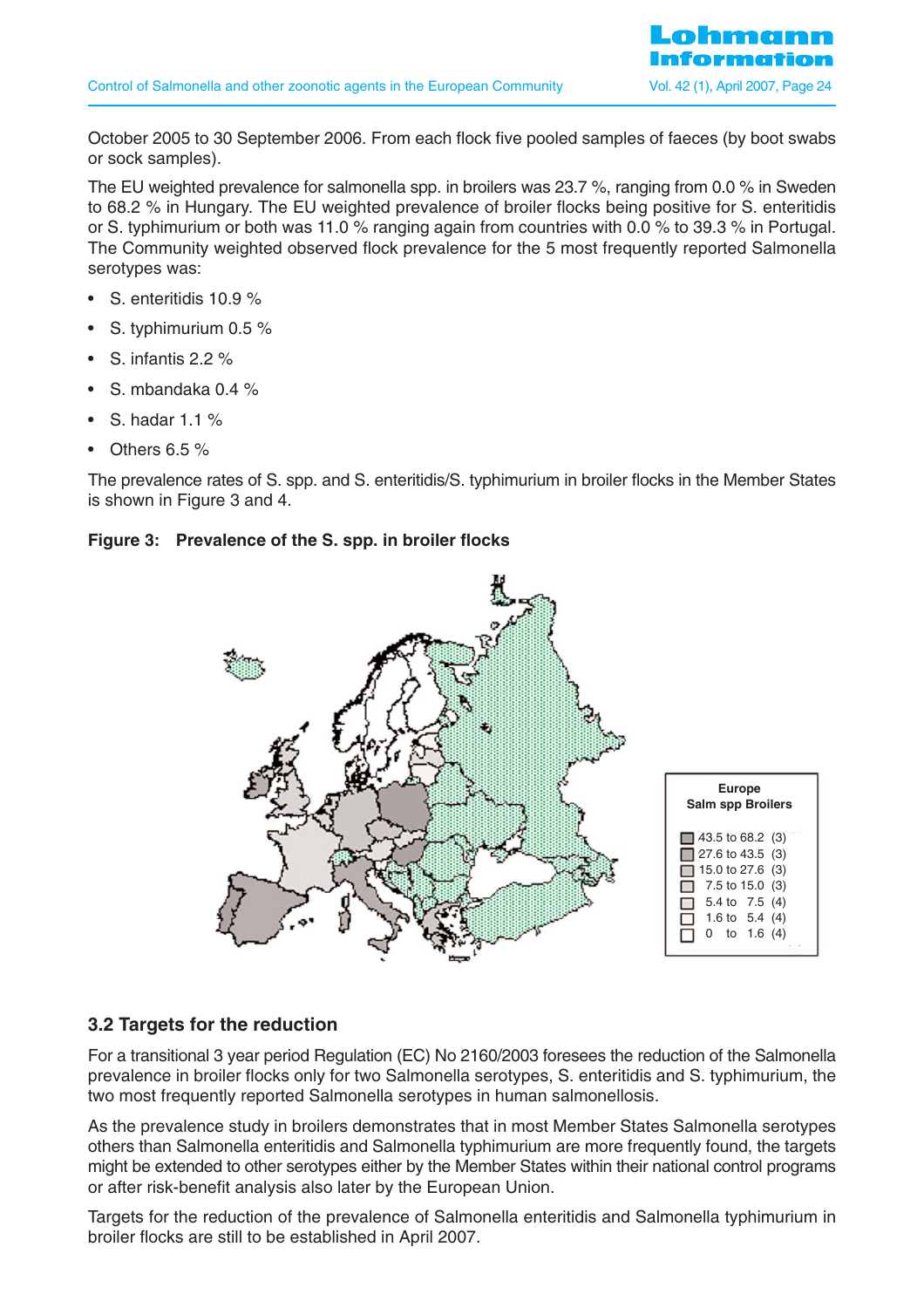

## **Figure 4: Prevalence of the S.e./S.tm. in boiler flocks**

#### **3.3 National control programs**

In order to achieve the Community target for the reduction of the prevalence of Salmonella enteritidis and Salmonella typhimurium in broiler flocks of Gallus gallus each Member State have to establish national control programs for the control of salmonella. Those have to be send to the European Union until 31 December 2007 and should be approved by the mid of 2008. Presumably they have to be applied from 1 January 2009.

#### **4. Turkeys**

In turkeys, both breeder and meat turkey flocks, the prevalence study started on 1 October 2006 and will end on 30 September 2007 (Commission Decision 2006/622/EC of 29 September 2006 concerning a financial contribution from the Community towards a baseline survey on the prevalence of Salmonella in turkeys to be carried out in the Member States). The report on this study is expected in the beginning of 2008. Targets for the reduction of Salmonella in turkey flocks have to be established until March / April 2008 and the national control programs have to be sent to the European Union until 31 December 2008.

The approval of national control programs is expected in early 2009 and they should be applied as of 1 January 2010, focusing on Salmonella enteritidis and Salmonella typhimurium.

## **5. Slaughter Pigs**

Also in herds of slaughter pigs, the prevalence study started on 1 October 2006 and will end on 30 September 2007. The report on this study is expected in the beginning of 2008. Targets for the reduction of Salmonella in slaughter pigs have to be established until March / April 2008 and the national control programs have to be sent to the European Union until 31 December 2008.

The approval of national control programs is expected again in early 2009 and they should be applied as of 1 January 2010. On which Salmonella serotypes these control programs have to focus is not clear at the moment and depend on risk-benefit analysis done by the European Union.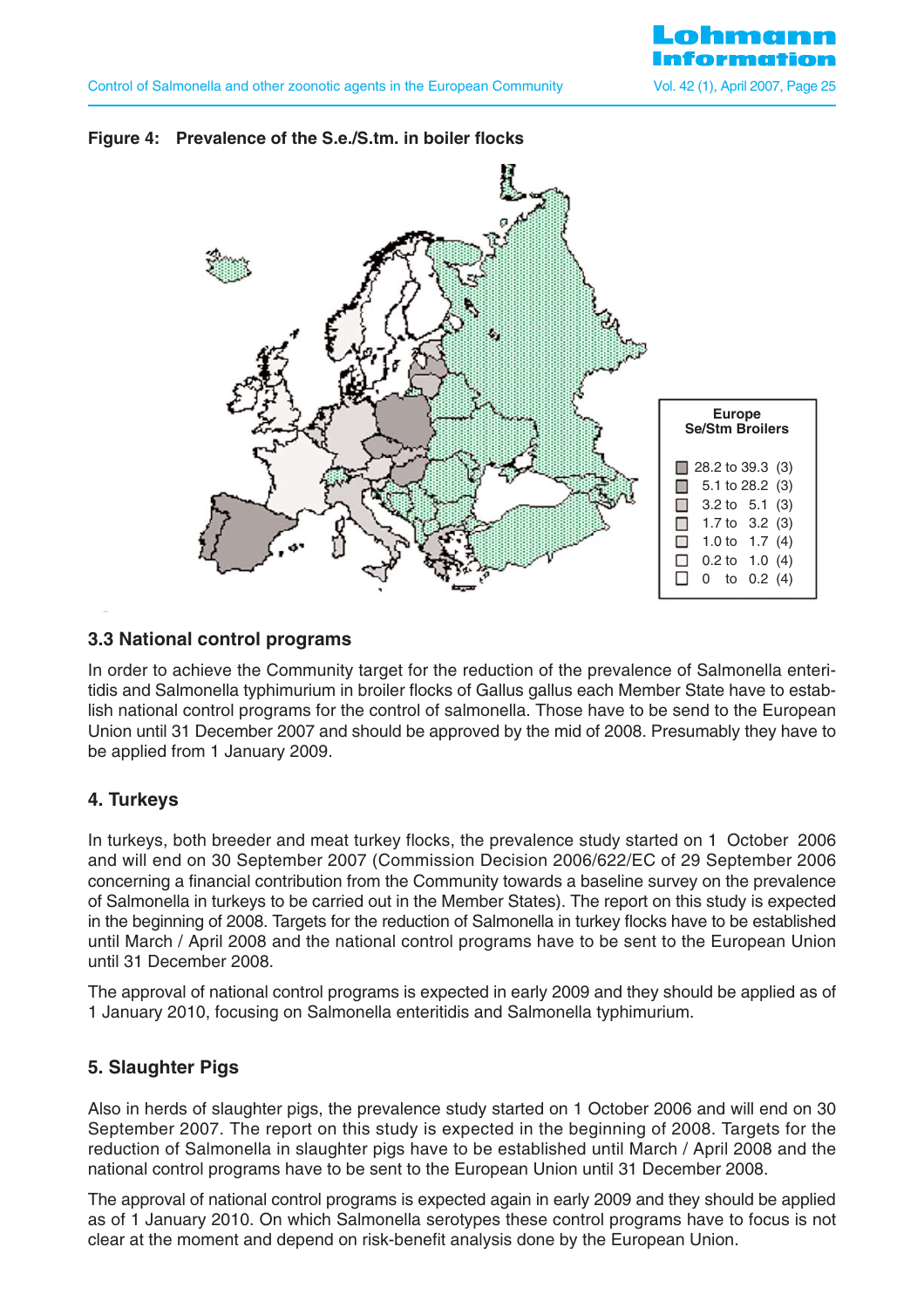## **6. Breeding pigs**

In breeding pigs, the prevalence study will start on 1 October 2007 and will end on 30 September 2008. The report on this study is expected in the beginning of 2009. Targets for the reduction of Salmonella in pig breeding herds have to be established until March / April 2009 and the national control programs have to be sent to the European Union until 31 December 2009.

The approval of national control programs is expected in early 2010 and they should be applied as of 1 January 2011. On which Salmonella serotypes these control programs have to focus is again not clear at the moment and depend on risk-benefit analysis done by the European Union.

## **7. Discussion**

The complete implementation of Regulation (EC) No 2160/2003 of the European Parliament and of the Council of 17 November 2003 on the control of salmonella and other specified food-borne zoonotic agents will only be achieved in 2013 at the earliest. The current status of implementing this regulation in the primary poultry production is summarized in Table 2.

In breeding flocks of Gallus gallus the Community target for the Top 5 salmonella serotypes shall be a reduction of the maximum percentage of adult breeding flocks remaining positive to 1 % or less by 31 December 2009. According to the prevalence evaluation in 2004, this Community target was reached under the conditions of Council Directive 92/117/EC already by 9 Member States. This may change to some degree as the sampling frame under Commission Regulation (EC) No 1003/2005 is much more sensitive as compared to sampling under Council Directive 92/117/EC.

In several countries, this Community target might only be achieved with the intensive use of vaccines against Salmonella. For those Salmonella serotypes of the Top 5, where licensed vaccines are not available, the use of autogenous vaccines might be necessary.

In Laying flocks of Gallus gallus the prevalence study has shown that the EU weighted prevalence of laying flocks being positive for S. enteritidis or S. typhimurium or both was 20.3 %. This means that every 5th flock of laying hens in the Community will be affected at the latest when the Commission Regulation regarding intra-community trade and export of eggs will be in place. These restrictions will be implemented either from 1 February 2008 or 1 January 2009. Latest from this date, eggs from laying hens infected with Salmonella enteritidis or Salmonella typhimurium could not be marketed anymore. This will have dramatic effects for the egg industry.

The prevalence study in broilers has demonstrated that the EU weighted prevalence for salmonella spp. was 23.7 % and for Salmonella enteritidis or Salmonella typhimurium or both was 11.0 %. As the Community target in broilers focus only on Salmonella enteritidis and Salmonella typhimurium, in most Member states the targets to be achieved under Regulation (EC) No 2160/2003 will affect the prevalence only partially. But on the other hand Annex II (E) of Regulation (EC) No 2160/2003 defines specific requirements concerning fresh meat. With the effect from 84 months after entry into force of this Regulation (e.g. in 2010), fresh poultry meat from animals listed in Annex I (see table 1) may not be placed on the market for human consumption unless it meets the following criterion: 'Salmonella: absence in 25 grams'. By this criterion the poultry meat industry is not only challenged in regard to the presence of Salmonella enteritidis and Salmonella typhimurium, but must focus on any type of Salmonella.

Although measure related to the implementation of Regulation (EC) No 2160/2003 might be cofinanced with 50% by the European Commission this most probably will be handled by the Member States completely different depending on methods of compensation and reserve-funds available. Therefore, implementation of Regulation (EC) No 2160/2003 remains and continues to be of major economic importance for the poultry industry in the European Community.

And simultaneous to the control of Salmonella Directive 2003/99/EC of the European Parliament and of the Council of 17 November 2003 on the monitoring of zoonoses and zoonotic agents foresees also the control of Campylobacter in poultry. A prevalence study for broilers is in preparation and may still begin in 2007.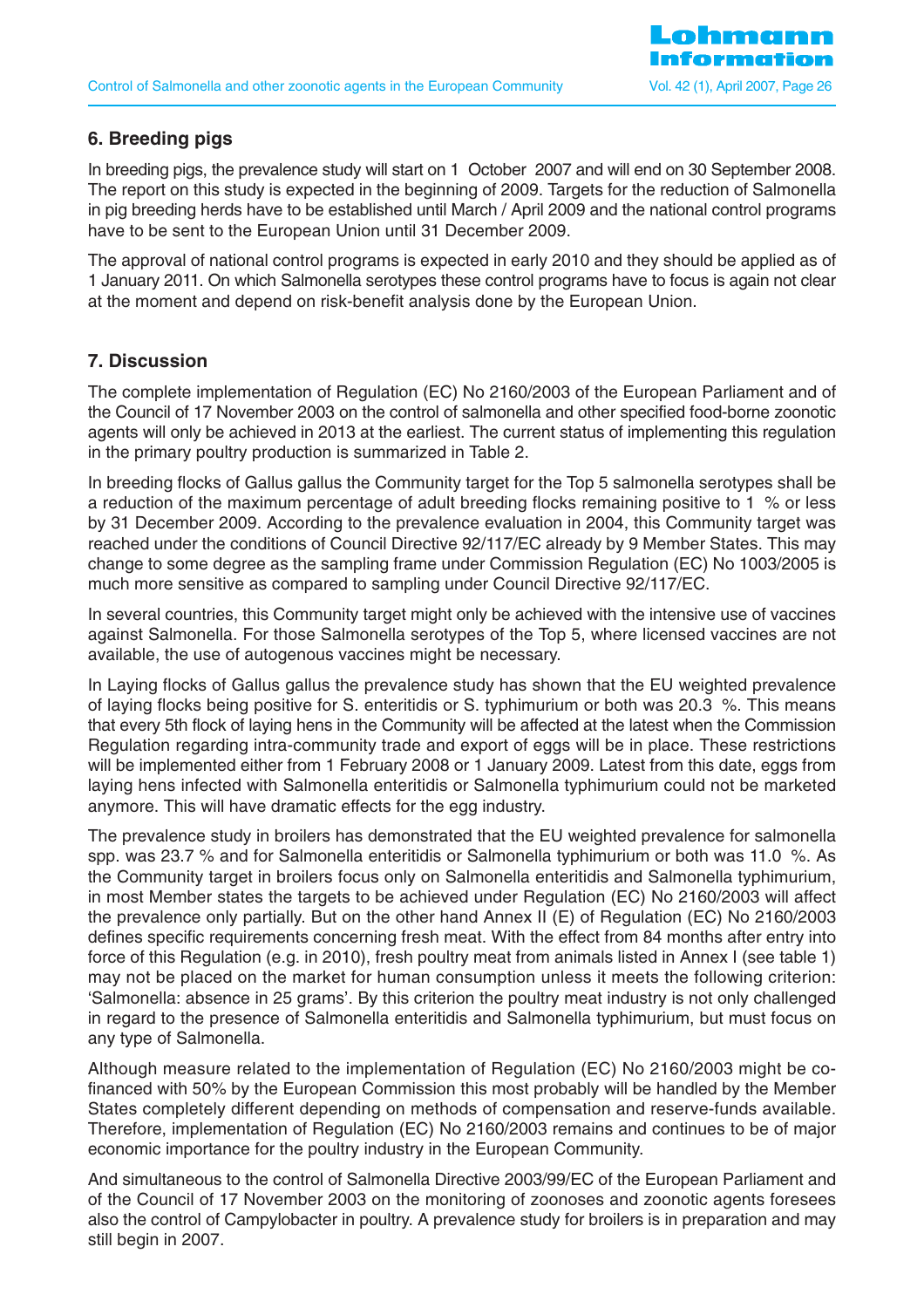

#### **Table 2: REGULATION (EC) No 2160/2203 on the control of Salmonella and other specified food-borne zoonotic agents**

| Animal<br>population                       | Prevalence Study                                                                                                                                                                                                              | <b>Community Target</b>                                                                                                                                                                                                                                                                                                                                                                                    | <b>Rules for Control</b><br>Methods                                                                                                                                                                                             | National control<br>programs                                                                                                                                                   |
|--------------------------------------------|-------------------------------------------------------------------------------------------------------------------------------------------------------------------------------------------------------------------------------|------------------------------------------------------------------------------------------------------------------------------------------------------------------------------------------------------------------------------------------------------------------------------------------------------------------------------------------------------------------------------------------------------------|---------------------------------------------------------------------------------------------------------------------------------------------------------------------------------------------------------------------------------|--------------------------------------------------------------------------------------------------------------------------------------------------------------------------------|
| <b>Breeding flocks</b><br>of Gallus gallus | <b>Council Decision</b><br>92/117/EC<br>01.01.2004-<br>31.12.2004<br>Report:<br>SANCO/1143/2005<br>Top $5:$<br>EU weighted<br>prevalence 2.8%                                                                                 | Comm. Reg.(EC)<br>No 1003/2005<br>Target: Top 5<br>1 % or less by 31<br>December 2009                                                                                                                                                                                                                                                                                                                      | Comm. Reg.(EC)<br>No 1091/2005<br>• No use of<br>antimicrobials<br>• Requirements<br>for use of live<br>vaccines                                                                                                                | <b>Comm. Decision</b><br>2006/759/EC<br>• Approval of nati-<br>onal control pro-<br>grams for breeding<br>flocks of Gallus<br>gallus<br>• To be applied from<br>1 January 2007 |
| Laying hens                                | <b>Council Decision</b><br>2004/665/EC<br>01.10.2004-<br>30.09.2005<br>Report: EFSA<br>preliminary report<br>'Analysis of<br>Salmonella in<br>laying hens',<br>7 April 2006<br>Se/Stm: EU<br>weighted<br>prevalence<br>20.3 % | Comm. Reg.(EC)<br>No 1177/2006<br>An annual minimum<br>percentage of reduction<br>of positive flocks of<br>adult laying hens equal<br>to at least:<br>10 % if the preva-<br>(v)<br>lence was less<br>than 10 $\%$ ;<br>(vi) 20 % if the preva-<br>lence was between<br>10 and 19 %;<br>(vii) 30 % if the preva-<br>lence was between<br>20 and 39 %;<br>(viii) 40 % if the prevalence<br>was 40 % or more; | Comm. Reg.(EC)<br>No 1168/2006<br>• No use of<br>antimicrobials<br>• Requirements<br>for use of live<br>vaccines<br>• From 1 January<br>2008 vaccination<br>against S. enteri-<br>tidis in countries<br>with prevalence<br>>10% | • Submitted since 31<br>December 2007<br>• Approval expected<br>mid 2007<br>• To be applied from<br>1 February 2008                                                            |
| <b>Broilers</b>                            | <b>Council Decision</b><br>2005/636/EC<br>01.10.2005-<br>30.09.2006<br>Report: EFSA<br>baseline study on<br>the prevalence of<br>Salmonella in<br>broiler flocks<br>Se/Stm: EU<br>weighted preva-<br>lence 11.0 %             | To be established<br>in April 2007                                                                                                                                                                                                                                                                                                                                                                         | To be established                                                                                                                                                                                                               | • To be submitted<br>until 31 December<br>2007<br>• Presumably to be<br>applied from<br>1 January 2009                                                                         |
| <b>Turkeys</b>                             | <b>Council Decision</b><br>2006/622/EC<br>01.10.2006-<br>30.09.2007                                                                                                                                                           | To be established<br>in March/April 2008                                                                                                                                                                                                                                                                                                                                                                   | To be established                                                                                                                                                                                                               | • To be submitted<br>until 31 December<br>2008<br>• Presumably to be<br>applied from<br>1 January 2010                                                                         |

## **Zusammenfassung**

#### **Stand der EU-Gesetze zur Kontrolle von Salmonellen und anderen Zoonosen**

Die Europäische Kommission hat sich zum Ziel gesetzt, die Lebensmittelsicherheit in den Mitgliedstaaten durch entsprechende einheitliche Gesetzgebung zu verbessern. Einen hohen Stellenwert hat dabei die systematische Verringerung von Zoonosen. In einem ersten Schritt wurden 1992 Maßnahmen zur Kontrolle der beiden wichtigsten Salmonellenarten, S. enteritidis und S. typhimurium, in Zuchtbeständen festgelegt.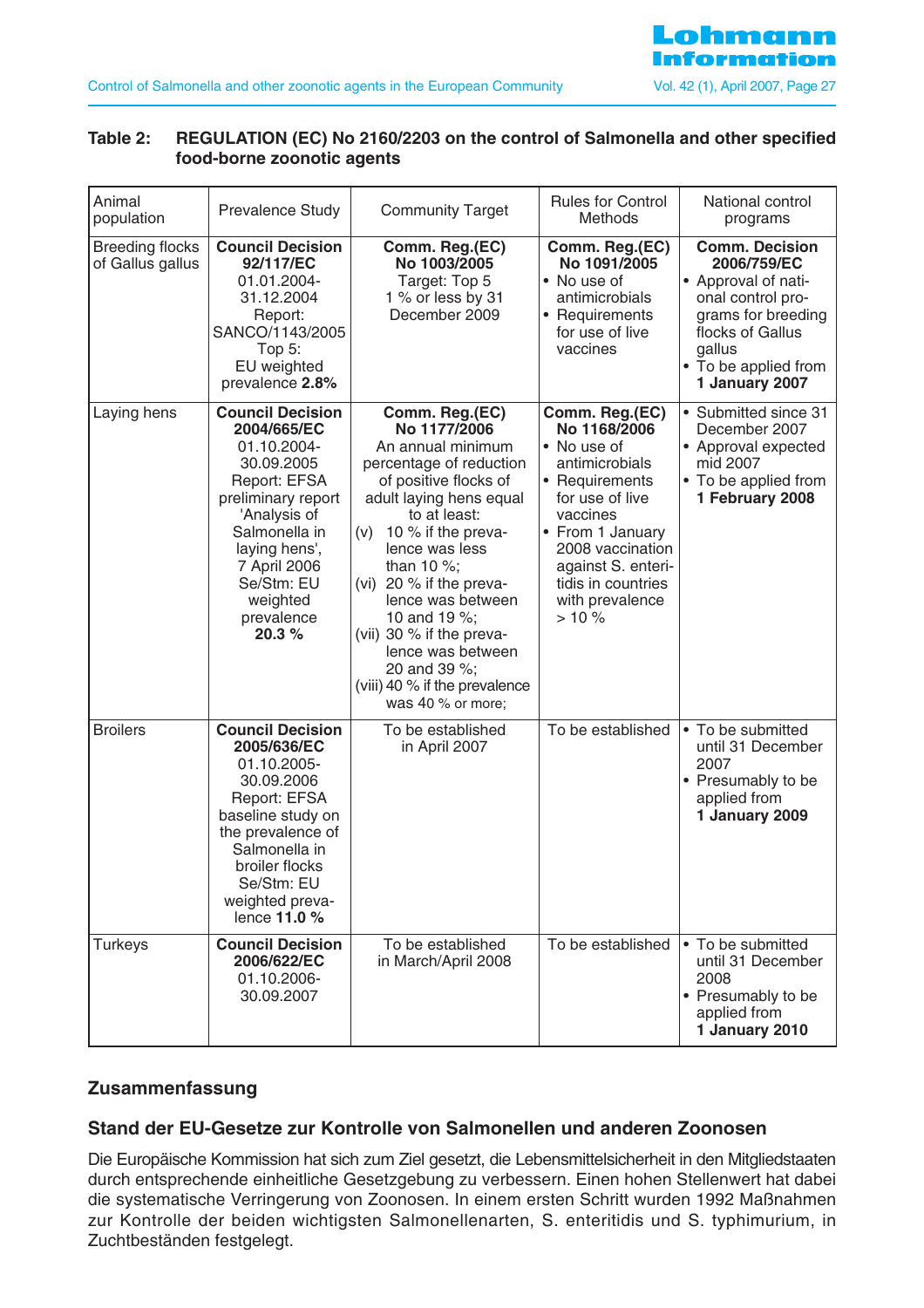Inzwischen wurde der Katalog zu treffender Maßnahmen erheblich erweitert, konkrete Ziele wurden für verschiedene Tierarten festgelegt. Derzeit bestehen jedoch noch Unterschiede zwischen Mitgliedstaaten in der Prävalenz verschiedener Erregertypen und Maßnahmen zu ihrer Kontrolle. In dieser Übersicht werden die Vorgaben der EU für Hühner, Puten und Schweine (getrennt für Zuchtbzw. Elterntierbestände und Endprodukte) beschrieben. Durch Kennzeichnung der Produkte und Handelsbeschränkungen soll in den kommenden Jahren das Risiko von Salmonellosen in der EU systematisch reduziert werden. Über die verabschiedeten Maßnahmen zur Kontrolle von Salmonellen hinaus werden entsprechende Maßnahmen gegen Campylobakter vorbereitet.

#### **References**

- Council Directive 92/117/EC of 17 December 1992 concerning measures for protection against specified zoonoses and specified zoonotic agents in animals and products of animal origin in order to prevent outbreaks of food-borne infections and intoxication's provided for the establishment of monitoring systems for certain zoonoses and controls on salmonella in certain poultry flocks Official Journal of the European Union 1993, L 062/38, 15.03.1993
- Directive 2003/99/EC of the European Parliament and of the Council of 17 November 2003 on the monitoring of zoonoses and zoonotic agents, amending Council Decision 90/424/EEC and repealing Council Directive 92/117/EEC Official Journal of the European Union 2003, L 325/31, 12.12.2003
- Regulation (EC) No 2160/2003 of the European Parliament and of the Council of 17 November 2003 on the control of salmonella and other specified food-borne zoonotic agents Official Journal of the European Union 2003, L 325/1, 12.12.2003
- Commission Decision 2004/665/EC of 22 September 2004 concerning a baseline study on the prevalence of salmonella in laying flocks of Gallus gallus Official Journal of the European Union 2003, L 303/30, 30.09.2004
- Commission Regulation (EC) No 1003/2005 implementing Regulation (EC) No 2160/2003 as regards a Community target for the reduction of the prevalence of certain salmonella serotypes in breeding flocks of Gallus gallus and amending Regulation (EC) No 2160/2003 Official Journal of the European Union 2005, L 170/12, 01.07.2005
- Commission Regulation (EC) No 1091/2005 of 12 July 2005 implementing Regulation (EC) No 2160/2003 of the European Parliament and of the Council as regards requirements for the use of specific control methods in the framework of the national programs for the control of Salmonella Official Journal of the European Union 2005, L 182/3, 13.07.2005
- Commission Decision 2005/636/EC of 1 September 2005 concerning a financial contribution from the Community towards a baseline survey on the prevalence of Salmonella spp. in broiler flocks of Gallus gallus to be carried out in the Member States Official Journal of the European Union 2005, L 228/14, 03.09.2005
- EFSA preliminary report 'Analysis of Salmonella in laying hens', 7 April 2006
- Commission Regulation (EC) No 1168/2006 implementing Regulation (EC) No 2160/2003 as regards a Community target for the reduction of the prevalence of certain salmonella serotypes in laying hens of Gallus gallus and amending Regulation (EC) No 1003/2005 Official Journal of the European Union 2006, L 211/4, 01.08.2006
- Commission Regulation (EC) No 1177/2006 of 1 August 2006 implementing Regulation (EC) No 2160/2003 of the European Parliament and of the Council as regards requirements for the use of specific control methods in the framework of the national programs for the control of Salmonella in poultry Official Journal of the European Union 2006, L 212/3, 02.08.2006
- Commission Decision 2006/622/EC of 29 September 2006 concerning a financial contribution from the Community towards a baseline survey on the prevalence of Salmonella in turkeys to be carried out in the Member States Official Journal of the European Union 2006, L 272/22, 03.10.2006
- Commission Decision 2006/759/EC of 8 November 2006 approving certain national programs for the control of salmonella in breeding flocks of Gallus gallus Official Journal of the European Union 2006, L 311/46, 10.11.2006
- Commission Regulation introducing restrictions on the intra-community trade, export and import of eggs from salmonella infected flocks of laying hens (SANCO/1188/2006)
- Report of the Task Force on Zoonoses Data Collection on the Analysis of the baseline study on the prevalence of Salmonella in broiler flocks of Gallus gallus, Part A, The EFSA Journal (2007) 98, 1-85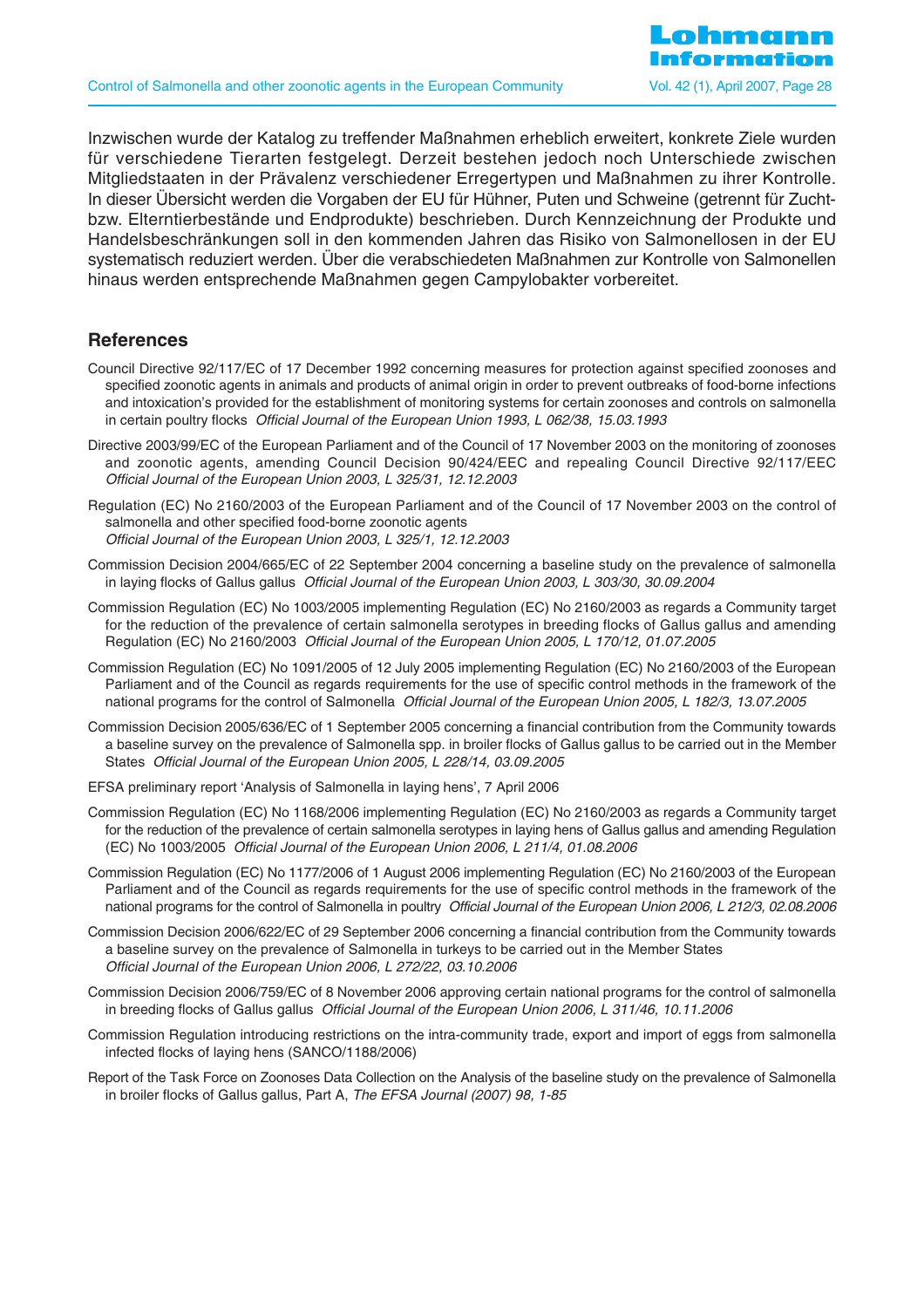

# **Breeder farms and hatchery as integrated operation**

**Hafez Mohamed Hafez Institute of Poultry Diseases, Faculty of Veterinary Medicine Free University Berlin, Königsweg 63, 14163 Berlin, Germany**

## **Introduction**

The goal of the poultry breeding industry is the production of healthy chicks, which will be viable from both an immunological and nutritional perspective, when placed in the production setting. Communication and shared responsibility between the breeder farms and hatchery are essential to minimize the risk and consequences of health problems.

Good rearing management is the starting point for healthy, productive and profitable hatching egg production. Rearing management means all factors which influence the birds' health and includes several factors such as house structure, climatic conditions (ventilation, temperature, litter condition), stocking density, feed and water supply, hygienic conditions as well as the qualification and knowledge of the stockman. These factors affect each other and can promote or inhibit the health condition of the flock. In aiming to achieve desired performance results, managers of breeder flocks should integrate good environment, husbandry, nutrition and disease control programs. The rearing management must be directed to satisfy the bird's requirements, to promote the production and to prevent diseases. Any disturbance can cause stress, which will reduce the resistance of the birds, increase their susceptibility to infections and reduce their immune response to vaccines.

Infectious poultry diseases are often associated with severe economic losses. Many of these diseases, re-emerging or introduced into a geographic area, can explode into an epidemic and may significantly affect international trade. Early recognition and monitoring programs are essential in managing infections and minimizing their economic impact.

Infectious agents can be introduced into and spread among breeder farms by different routes. All infectious agents are transmitted **horizontally** (laterally) by direct contact between infected and noninfected susceptible birds or through indirect contact with contaminated environments through ingestion or inhalation of organisms. In addition, infections can occur via contamination of feed, water, equipment, environment and dust. Significant reservoirs for micro-organisms are man, farm animals, pigeons, water fowl and wild birds. Rodents, pets and insects are also potential reservoirs and transmit the infection between houses and can contaminate stored feed. Further sources are "carrier" birds who continue to excrete the infectious agent after they recover and no longer show clinical symptoms of the disease. Contaminated material can also be picked up on shoes and clothing and carried from an infected to a healthy flock. The disease can be spread by vaccination and beaking trimming crews, manure haulers, drivers of rendering trucks and feed delivery personnel.

**Vertical transmission** occurs primarily by systemic ovarian transmission, by passage through the oviduct or by contact with infected peritoneum or air sacs. Secondly, vertical transmission happens by contamination of the egg content as a result of faecal contamination of the eggshell in contaminated nests, floor or incubators with subsequent penetration into the eggs (Fig. 1).

## **Disease prevention and control**

Control measures to prevent introduction and spread of infections in breeder flocks should be concentrated on high standards of poultry husbandry with bacteriological and serological monitoring of breeding birds. These measures must be coupled with meticulous attention at all stages of hatching egg production. The general strategy to control infectious poultry diseases includes:

(1) eradication of vertically transmitted diseases from top to bottom – initiated by the primary breeder and pursued down to the commercial producer;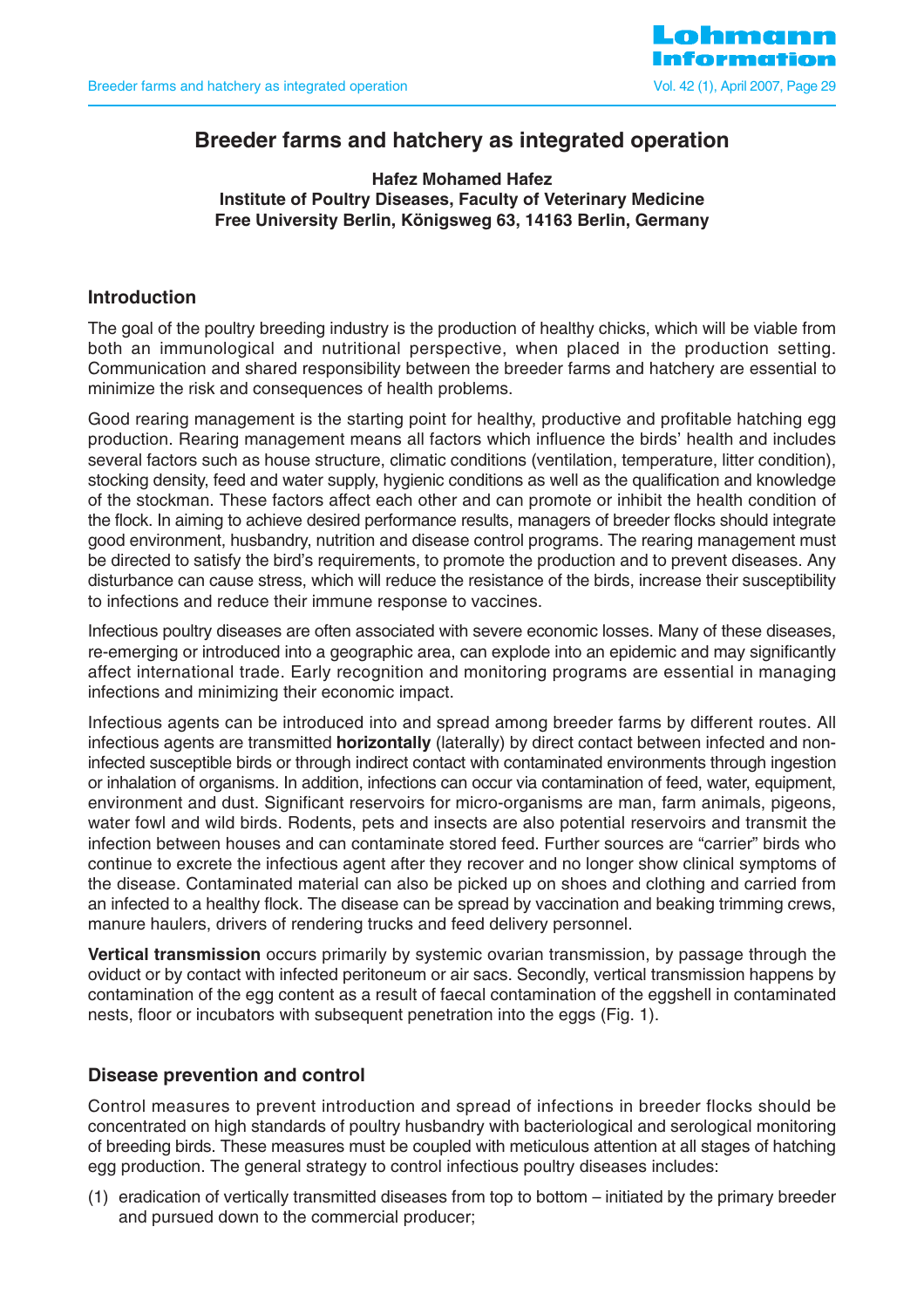#### **Figure 1: Some possible egg-borne infections**

| Systemic                                                                                                                                 | Contamination of the eggshell                                                                      |
|------------------------------------------------------------------------------------------------------------------------------------------|----------------------------------------------------------------------------------------------------|
| Avian encephalomyelitis<br>Lymphoid leucosis<br>Egg drop Syndrome<br>Chicken Infectious Anaemia<br>Salmonella<br>Mycoplasma<br>Reovirus? | Salmonella<br>Staphylococcus<br>E. coli<br><b>Pseudomonads</b><br>Proteus spp.<br>Aspergillus spp. |

- (2) hatchery hygiene and hatching egg sanitation as well as education programs and regular bacteriological examination of employees; and
- (3) hygienic measures throughout the production chain, vaccination, therapy, decontamination of feed. Efforts of the industry to improve bio-security may be supported or even enforced by legislation.

#### **Hygienic measures**

It is vital that hygienic standards in the breeder house are impeccable to avoid infection entering the hatchery either within or on the shell of the eggs. The design of the house is usually based on the production objective and focused on efficient production of hatching eggs. The design and construction of breeder houses should also focus on easy management, maintenance, and application of effective hygienic measures. Poultry houses should be kept locked and no visitors allowed to enter. Further precautions related to staff should be taken. Regular bacteriological examinations must be performed to identify carriers and to prevent transmission and cross contamination on the farm. Cleaning, disinfection and vector control must be integrated in a comprehensive disease control program. The procedure should be tailored to meet the particular needs. The cleaning and disinfection program should include time schedule, type of disinfectant and concentration as well as microbiological monitoring of the procedures. The procedures should be established not only for cleaning and disinfecting the house and surfaces but also for cleaning and disinfection of the equipment, which is itself used for cleaning. Rodents, especially rats and mice, are particularly important sources of salmonella contamination of poultry houses. An intensive and sustained rodent control is essential and needs to be well planned and routinely performed and its effectiveness should be monitored. Household pets also constitute a serious hazard. Buildings therefore should be pet proof.

In breeder farms it is important to optimize the production of clean fertile hatching eggs, by keeping egg laying areas as clean as possible, including the nest litter or pads. In addition, the breeder house nesting should be inspected on a regular basis. Hatching eggs should be collected frequently (3-4 times daily) to minimize the time that they are exposed to a contaminated environment. All substandard eggs with misshapen, cracked or thin shells should be removed. The egg shells should be disinfected soon after collection on the farm, since the penetration of the shell by micro-organisms is particularly rapid. If the bacteria penetrate the shell before the egg reaches the hatchery, it is difficult to find an effective method to counteract such contamination.

Two methods are used to disinfect hatching eggs under field conditions, namely fumigation or dipping in a solution of detergent or disinfectant. Fumigation is done best with formaldehyde gas for at least 20 minutes with a concentration of 35 ml formalin mixed with 17.5 g potassium permanganate and 20 ml water per m<sup>3</sup> space. Temperature during fumigation must be maintained at a minimum of 20-24°C and relative humidity at 70%. The eggs should be placed in trays that will permit the fumigant to contact as much of the shell surface as possible. Because of the unpleasant nature of formaldehyde gas and its possible health hazards to the operator, some owners elect to use wet treatments. Different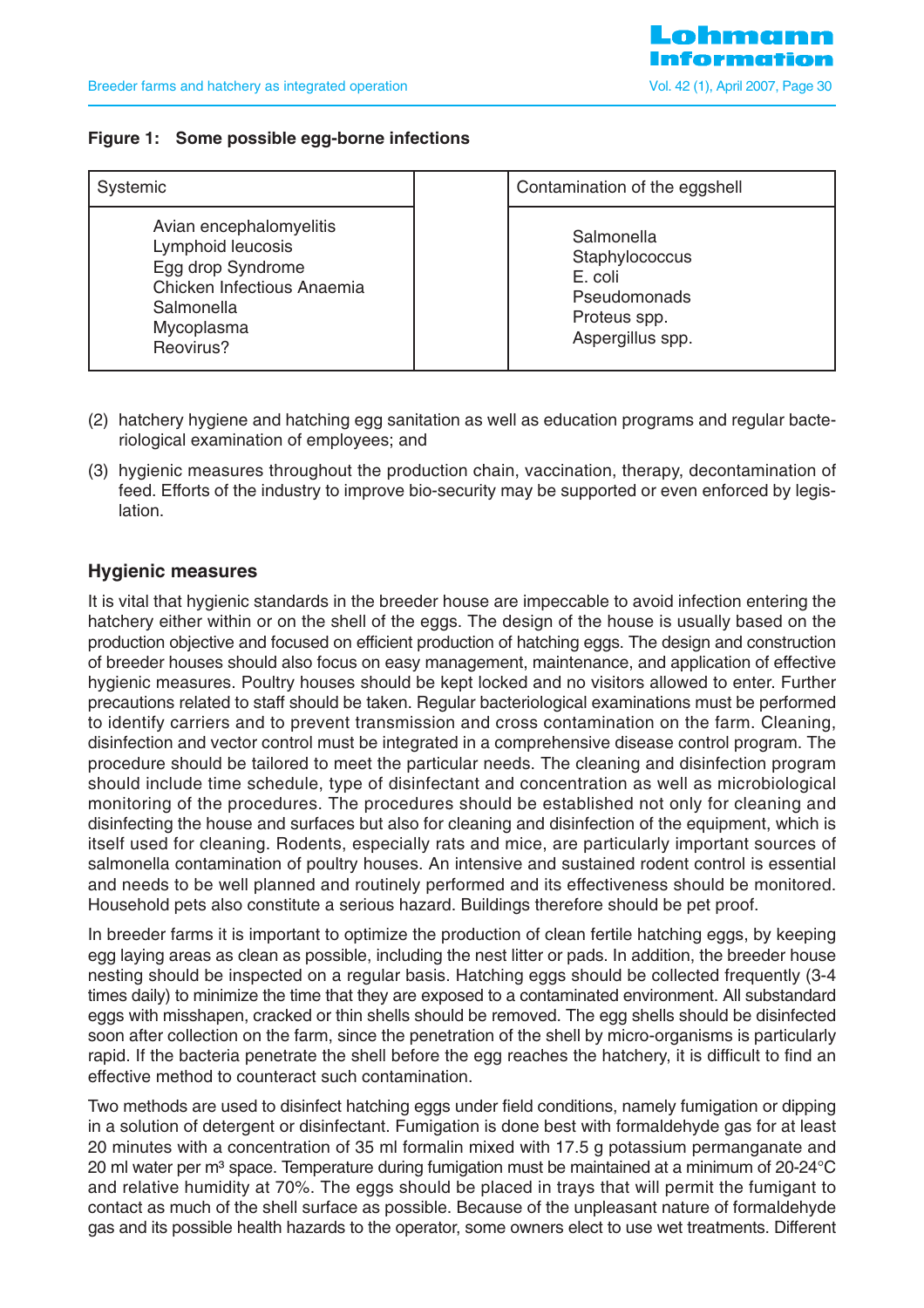

sanitizing solutions are used and most of them are based on chlorine, glutaraldehyde or quaternary ammonium compounds. Egg dipping in detergents or in disinfectants is highly effective in greatly reducing or eliminating the bacteria from the shell when performed correctly. However, there is little or no effect on those bacteria that have already penetrated the shell. Manufacturer's instruction for the chemicals used should be followed, particularly those concerning the number of eggs that may be dipped per liter solution and how often fresh solution has to be provided. Attention also must be directed to the temperature of the detergent which must be higher than the egg temperature. After hatching egg sanitation, hygienic measures should be followed to preclude recontamination. Farm egg rooms should have a guideline for cleanliness and standard operation. Bacterial contamination in the egg room should be routinely monitored.

## **Vaccination**

Vaccination is one of the most effective tools to prevent specific diseases. Several factors are dictating the choice of the vaccine, vaccination route and frequency of vaccination. These factors are: the epidemiological situation, the type of production, management practices on the farm, the goal of vaccination, availability of the vaccine, cost benefit analysis, general health status of the flock and governmental regulations. Vaccination programs for breeder flocks should be tailored to induce long lasting high antibody levels during the entire production cycle in order to protect against possible field challenge, to maintain acceptable standards of egg production, egg quality and hatchability, and to transfer the desired maternal antibodies to the offspring.

## **Treatment**

In spite of all precautions, poultry may become sick. In such cases rapid medication is essential. Several drugs have been found useful for reducing clinical signs and shedding of some bacterial diseases in infected flocks. Treatment should reduce losses, but in some cases relapses may occur when treatment is discontinued. No drugs should be given until a diagnosis has been obtained; giving the wrong drug can be a waste of money. Drugs should be used very carefully: the correct dose level and duration is important. It should also be kept in mind that residues of drugs in fertile eggs from treated breeders may occasionally cause abnormalities in some embryos.

## **Eradication by industry and legislation**

## **Salmonella**

Salmonellosis and salmonella infections in poultry are distributed world-wide and result in severe economic losses when no effort is made to control them. The large economic losses are caused by high mortality during the first four weeks of age, high medication costs, and reductions in egg production in breeder flocks, poor chick quality and high costs for eradication and control measures. The most important aspect, however, is the effect of salmonella contaminated eggs, poultry meat and meatproducts on public health.

Salmonella belong to the family Enterobacteriaceae and all members are Gram-negative, non-sporing rods without capsules. The genus Salmonella includes about 2500 serovars. Some serovars may be predominant for a number of years in a region or country, then disappear to be replaced by another serovar. The course of the infection and the prevalence of salmonellosis in poultry depend on several factors such as: salmonella serovar involved, age of birds, infectious dose and route of infection. Further, stress-producing circumstances such as bad management, poor ventilation, high stocking density or concurrent diseases may also contribute to the development of a systemic infection with possibly heavy losses among young birds. After recovery, birds continue to excrete salmonella in their faeces. Such birds must be considered as a potential source for transmission of the microorganisms. The incubation periods range between 2 and 5 days. Mortality in young birds varies from negligible to 10 - 20% and in severe outbreaks may reach 80% or higher. The severity of an outbreak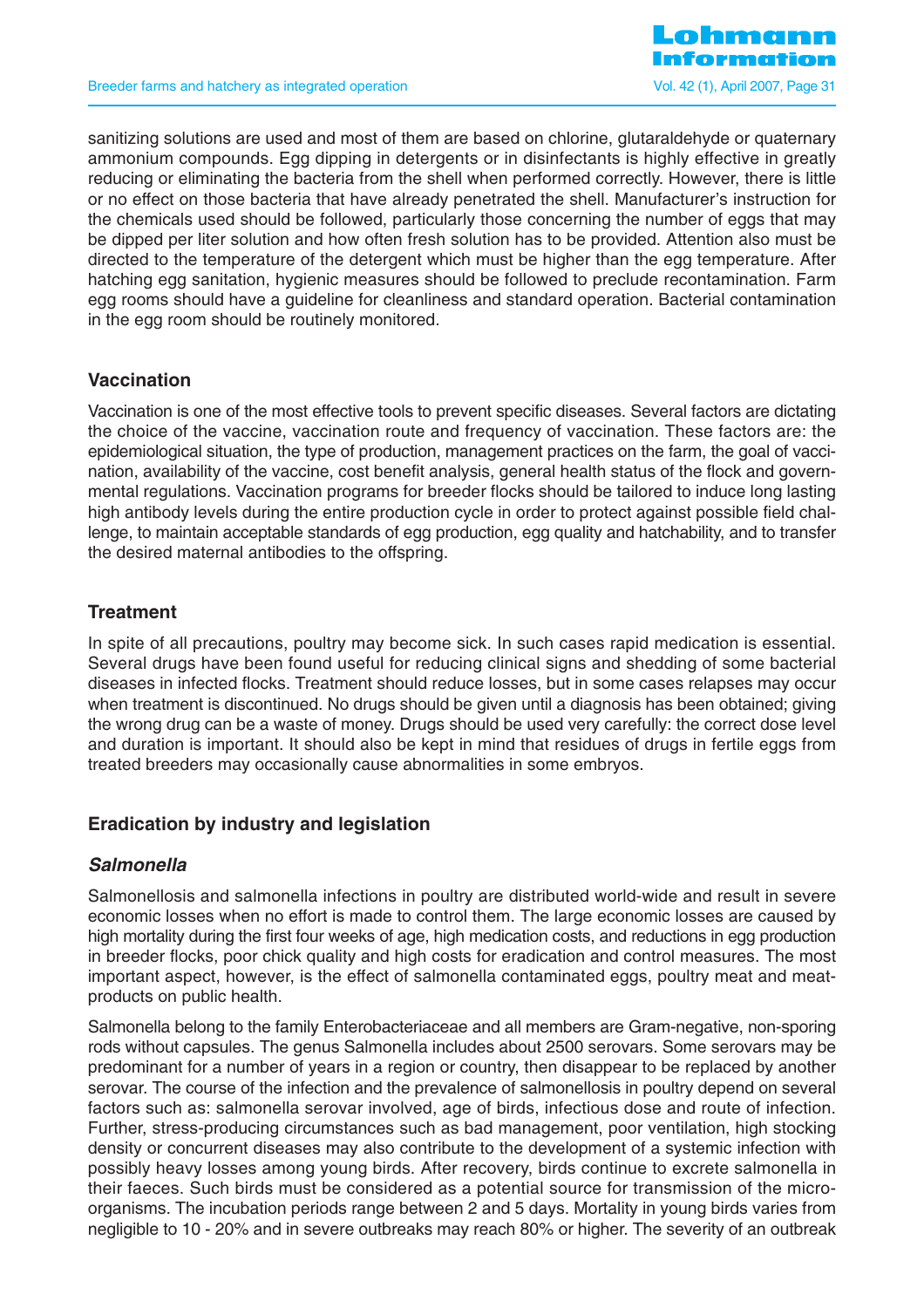in young chicks depends on the serovar involved, virulence, degree of exposure, age of birds, environmental conditions and presence of concurrent infections.

If infection was egg transmitted or occurred in the incubator, there will be a lot of unpipped and pipped eggs with dead embryos. Symptoms usually seen in young birds are somnolence, weakness, drooping wings, ruffled feathers and huddling together near heat sources. Many birds that survive for several days will become emaciated, and the feathers around the vent will be matted with faecal material. Furthermore respiratory distress as well as lameness as a result of arthritis may be present. Adult birds serve mostly as intestinal or internal organ carriers over longer periods with little or no evidence of the infection.

In general the main strategy for control of microbial food borne hazards should include: Cleaning the production pyramid from the top (in the case of invasive salmonella) by destroying infected flocks, hatching egg sanitation and limiting introduction and spread at the farm through Good Animal Husbandry Practices. Reducing salmonella colonization by using feed additives, competitive exclusion treatment or vaccines offer additional possibilities.

In 1992, the European Union adopted a directive to monitor and control Salmonella infections (Directive 92/117/EEC) in breeding flocks of domestic fowl. This directive laid down specific minimum measures to control the infection. Those focused on monitoring and controlling salmonella in breeding flocks of the species Gallus gallus, when serotypes Salmonella Enteritidis or Salmonella Typhimurium were detected and confirmed in samples taken.

The Scientific Committee on Veterinary Measures relating to Public Health considered that the measures in place to control food-borne zoonotic infections were insufficient at that time. It further considered that the epidemiological data collected by Member States were incomplete and not fully comparable. As a consequence, the Committee recommended to improve the existing control systems for specific zoonotic agents. Simultaneously, the rules laid down in Directive 2003/99/EC of the European Parliament and of the Council of 17 November 2003 on the monitoring of zoonoses and zoonotic agents, amending Council Decision 90/424/EEC and repealing Council Directive 92/117/EEC, replaced the monitoring and data collection systems established by Directive 92/117/EEC and Council Regulation 2160/2003/EC on the control of salmonella and other specified food-borne zoonotic agents was adopted. This Regulation covers the adoption of targets for the reduction of the prevalence of specified zoonoses in animal populations at the level of primary production. After the relevant control program has been approved, food business operators must have samples taken and analyzed to test for the zoonoses and zoonotic agents. On 30 June 2005 the Commission issued Regulation (EC) No 1003/2005 implementing Regulation (EC) No 2160/2003 as regards a Community target for the reduction of the prevalence of certain salmonella serotypes in breeding flocks of Gallus gallus and amending Regulation (EC) No 2160/2003. The Community target for the reduction of Salmonella Enteritidis, Salmonella Hadar, Salmonella Infantis, Salmonella Typhimurium and Salmonella Virchow in breeding flocks of Gallus gallus shall be a reduction of the maximum percentage of adult breeding flocks remaining positive to 1 % or less by 31 December 2009. Details of European legislation to control Salmonella and other zoonotic diseases is dealt with in detail by Voss (2007) in this issue of Lohmann Information.

## **Avian Mycoplasmosis**

Mycoplasmas have affected the industry for many years and effective control of Mycoplasma infection has been a fundamental stepping-stone to improved performance and productivity. However, infections appear to be making a comeback. Numerous species of mycoplasmas have been isolated from avian sources. Two species are recognized as predominantly pathogenic to chickens and turkeys. Mycoplasma gallisepticum (MG) affects the respiratory system and is referred to as chronic respiratory disease (CRD) in chickens, and infectious sinusitis in turkeys. Mycoplasma synoviae (MS) may cause respiratory and/or joint diseases. Two additional species are known to be pathogenic to turkeys. Mycoplasma meleagridis (MM) causes airsacculitis, and Mycoplasma iowae (MI) causes decreased hatchability.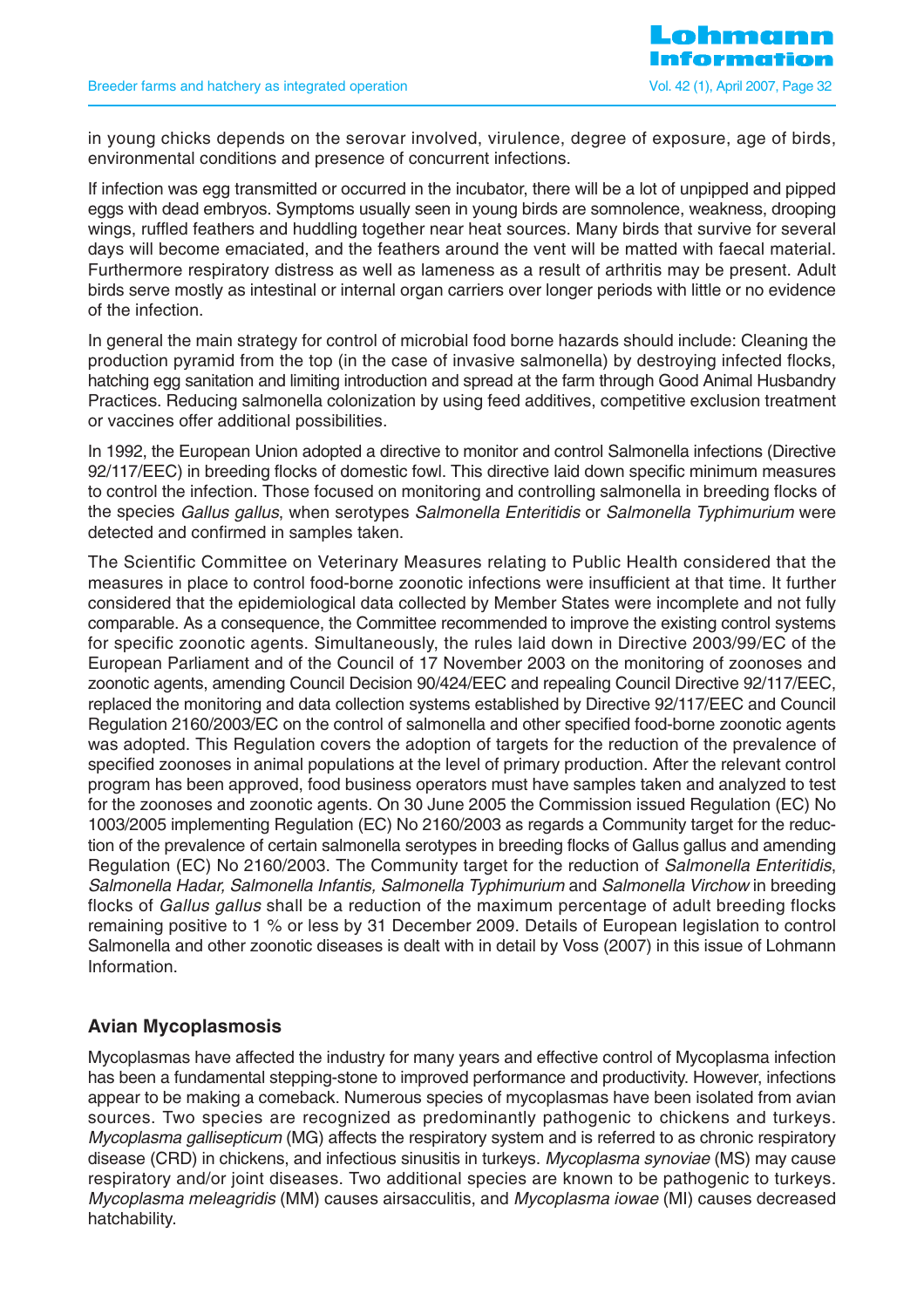The disease spreads from flock to flock by vertical transmission through infected eggs. Infected progeny then transmit the agent horizontally either by direct bird-to-bird contact or by indirect contact through contaminated feed, water and equipment. Concerning vertical transmission, hens which become infected before the onset of lay tend to transmit at a lower rate than hens initially infected during egg production. Generally egg transmission is intermittent and the rate is variable (1-10%) and very low. The spread of infection from bird to bird within one pen is usually rapid, but it is rarely transmitted from one house to another. However, in continuous production complexes (multiple-age) with chronic apparently healthy carriers the spread of infection is difficult to control since the cycle of infection can not be broken without complete depopulation. The agent also can be transmitted by other species of birds as well as mechanically by other animals and man.

The clinical signs and the course of the disease are influenced by several factors such as the presence of concurrent micro-organisms (such as TRT, Influenza, Reo and E.coli) and/ or improper management (increased dust and ammonia levels in the environment).

Eradication of Mycoplasma in breeder flocks through testing and slaughter is the preferred method to clean the production chain from the top and to prevent mycoplasma introduction through primary and commercial breeder flocks. However, in places with intensive continuous poultry production it has been determined that this method is too expensive and impractical. Hatching egg treatments with antibiotics for the control of egg transmitted bacterial pathogens has been widely investigated and seems to be of great value. Different methods of egg treatment have been used such **egg dipping** in antibiotics using pressure differential dipping or temperature differential dipping. These methods greatly reduce the mycoplasma egg transmission, but do not always completely eliminate it.

Dipping solutions can become excessively contaminated with resistant micro-organisms such as pseudomonads and organic material. To prevent bacterial contamination of the solution filtering with subsequent cool storage and/or addition of disinfectants is the most effective method. Thorough and continuous bacteriological monitoring of dip solution is also required. The concentration of the antibiotics must be examined regularly and renewed routinely. By using enrofloxacin the pH-value of the dipping solution can be corrected during storage. The use of egg dipping in antimicrobials should be critically evaluated, because of the irregular uptake of dip solution, uneven distribution of active substance in the egg compartments and lack of standardization in dipping technique. Additionally, it is known that different disinfectants used for washing can influence negatively the antibiotic uptake of hatching eggs. Therefore it is recommended that the compatibility of different disinfectants used for egg washing and/or used in dipping solution has to be examined before application. As the uptake of active substance by the hatching egg can be very irregular during dipping, individual egg injection with accurate delivery of the proper dose is preferred in elite and grandparent breeding stock. Automated systems for in ovo drug disposition before hatch can also be used.

#### **Hatchery management**

Hatcheries must be designed to permit only a one way flow of traffic from the egg entry room through egg trays, incubation, hatching and holding rooms to the van loading area. The ventilation system must prevent recirculation of contaminated air. Hatching eggs should be from known sources to ensure that the origin of eggs is traceable. Do not incubate floor eggs, cracked eggs or eggs with hairlines. All eggs should be sanitized on arrival at the hatchery (pre-setting treatment) using fumigation. Additionally fumigation can be carried out after setting. This provides a final disinfection following handling, transport and risks of environmental contamination during storage of hatching eggs.

Good hatchery practice includes the analysis of unhatched eggs on a regular basis and, if infections are found, to trace the sources. Sanitation in the hatchery is paramount to the future health of chicks and poults. Cleaning and disinfection of machines and rooms must be carried out regularly. Hatchery equipment must be free of all organic matter before disinfection to ensure that the hatchery sanitation program is fully effective. Fluff samples from various surfaces in the hatchery should be cultured to detect microbial populations in hatchery air. The health status of all employees, including chick sexers, should be regularly monitored.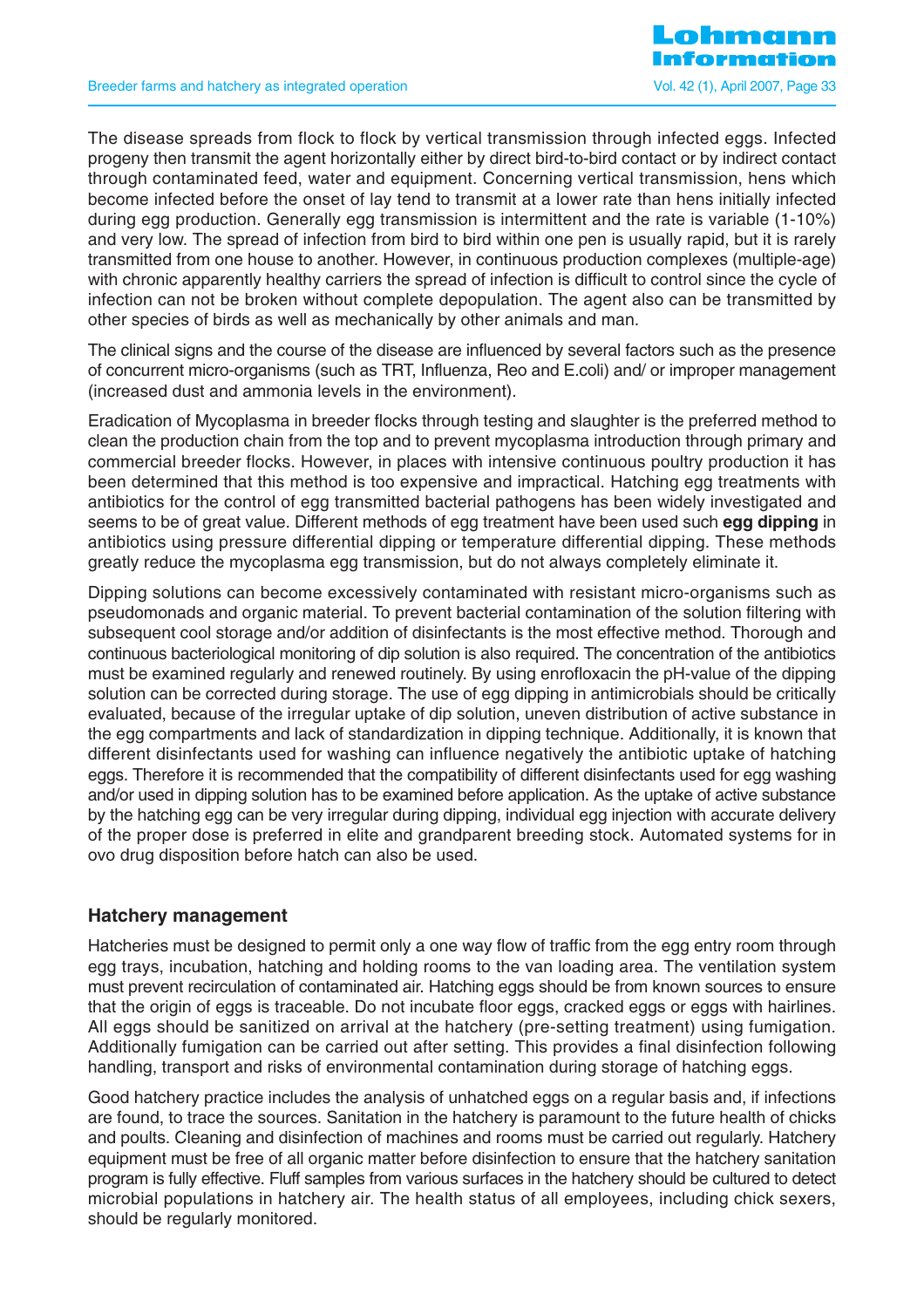

#### **Education programs**

The success of any disease control program depends on all people with direct or indirect contact with hatching eggs or chicks. It is essential to incorporate education programs about micro-organisms, modes of transmission as well as awareness of the reasons behind such control programs by people involved in poultry production.

### **Conclusions**

Disease conditions are mostly accompanied with heavy economic losses in the poultry industry. Breeder farms and hatchery should be considered as an integrated operation. Close communication between breeder farm and hatchery is essential in sharing responsibility. Goals set for hatching egg production, hatchability and chick quality can only be reached with healthy breeder flocks. Good management practices, focused on the health and performance potential of day-old chicks, includes monitoring all breeder flocks and hatchery hygiene on a regular basis. Traceability of each batch of chicks or poults from hatchery to breeder farm helps to detect the source of problems and their elimination.

## **References**

can be obtained from the author.

## **Zusammenfassung**

#### **Bruteierlieferbetriebe und Brüterei in gemeinsamer Verantwortung für die Produktion von Qualitätsküken**

Wirtschaftliche Produktion von Geflügelfleisch und Eiern beginnt mit gesunden und leistungsfähigen Eintagsküken. Auf deren Produktion sind Brütereien spezialisiert, die wiederum von der Lieferung von Bruteiern definierter Qualität aus spezialisierten Bruteierlieferbetrieben abhängen. Die hierarchische Gliederung in der modernen Geflügelproduktion in Zucht-, Vermehrungs- und Produktionsbetriebe erleichtert die systematische Eradikation vertikal übertragbarer Krankheitserreger und den Informationsaustausch über die jeweils verfügbaren Möglichkeiten, die horizontale Übertragung von Erregern zu unterbinden.

Die Geflügelindustrie hat aus eigenem Interesse erhebliche Fortschritte in der Kontrolle von Geflügelkrankheiten erreicht. Gesetzliche Vorgaben der EU sollen dazu beitragen, die Lebensmittelsicherheit in den Mitgliedsstaaten weiter zu verbessern und insbesondere das Risiko von Salmonellosen und anderen Zoonosen zu begrenzen. Integrationen bzw. feste Verträge zwischen Brütereien und Bruteierlieferbetrieben helfen, die Verantwortung zu definieren und konsequent auf vereinbarte Ziele hinzuarbeiten.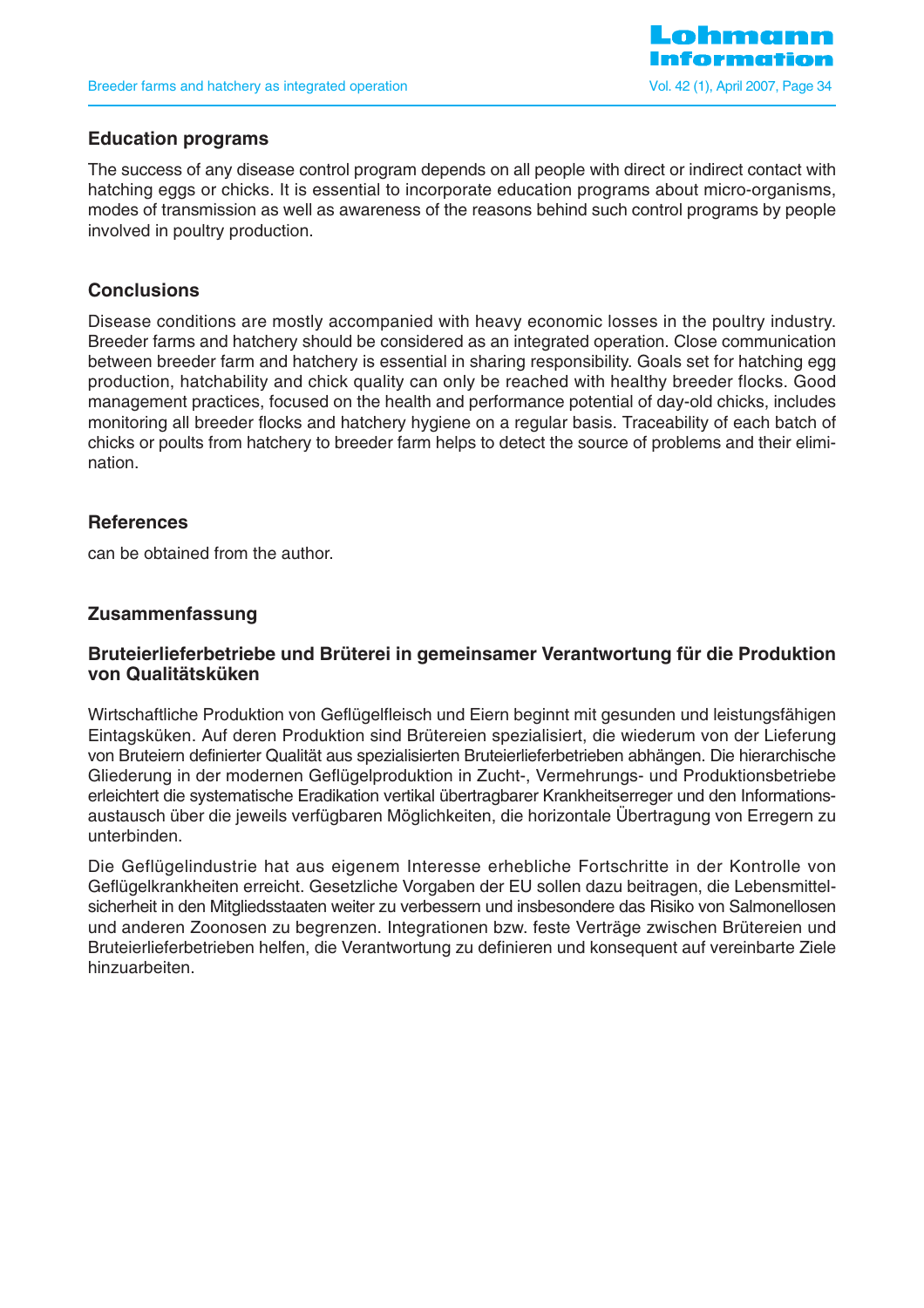

# **Mutilations in poultry in European poultry production systems**

#### **Thea Fiks - van Niekerk and Ingrid de Jong Animal Sciences Group, Wageningen University and Research Centre, NL thea.fiks@wur.nl**

## **Introduction**

Mutilations of animals, like beak trimming, have been subject of discussion for many years. Opponents point out the lack of respect for animal integrity and the stress and pain it causes to the animal. Although supporters argue that omitting mutilations can lead to harmful pecking behaviour causing pain and stress as well, there is a growing societal plea for adapting husbandry systems according to the behavioural needs of animals instead of mutilate animals to fit them into current husbandry practices. Better management can contribute to reducing the propensity of feather pecking in laying hens, for example, and increasing knowledge on this issue results in more success for farmers that keep non-mutilated poultry. It is often questioned, however, whether intensive poultry production systems will ever be able to do without mutilations.

Many studies have been conducted aiming at finding alternatives for mutilations, but the final solution is still lacking. Some countries have put a ban on specific mutilations. Farmers in these countries have found ways to deal with this, but the discussion on the actual improvement of welfare of birds continuous in those countries as well as discussions on the applicability of those solutions in other countries.

Besides finding alternatives for mutilations, research focused on refining the mutilating technology thus minimizing its adverse effects on the animals. Mutilations are performed at younger age or with more refined equipment or less tissue has been removed, making the mutilation less stressful and less painful for the bird. This discussion is focussing on "how strenuous is the mutilation for the animal?" and "what are possible permanent consequences of the mutilation?".

In the light of these two approaches, i.e. alternatives for mutilations and refinement of methods, the most common mutilations for poultry will be discussed. In this review we address beak treatments, toe clipping, de-spurring and dubbing in laying hens, parent flocks and turkeys. Finally the situation in Europe with regards to legislation and current practices will be presented.

## **Mutilations**

Not all cutting, clipping or trimming parts of the animal's body is a mutilation. In this paper a mutilation is defined as removing or damaging a part or parts of the body, not being the horny dead body tissue and feathers. A mutilation therefore is directed on living tissue and often involves nervous and circulatory tissue. Although it is very hard to prove, it is very likely to cause acute pain. Not all tissues, however, are equally innervated and thus it is plausible that the impact will vary for the various mutilations.

Cutting a part of the beak is usually referred to as beak trimming. However, as more gentle methods are developed that are less strenuous for the animal, this should be reflected in the terminology. Therefore in this paper the more gentle measures are called beak treatments. Also, if beak trimming and beak treatments are discussed in general, they are referred to as beak treatments. Beak trimming will only be used for treatments of birds of 5 weeks or older.

Not all mutilations are applied to all species. In table 1 an overview is given of the mutilations that will be discussed in this paper and the species that are involved. As this paper addresses only mutilations applied in the Netherlands, some mutilations common in other countries are not discussed. An example is beak trimming in Ducks, which is not allowed in the Netherlands.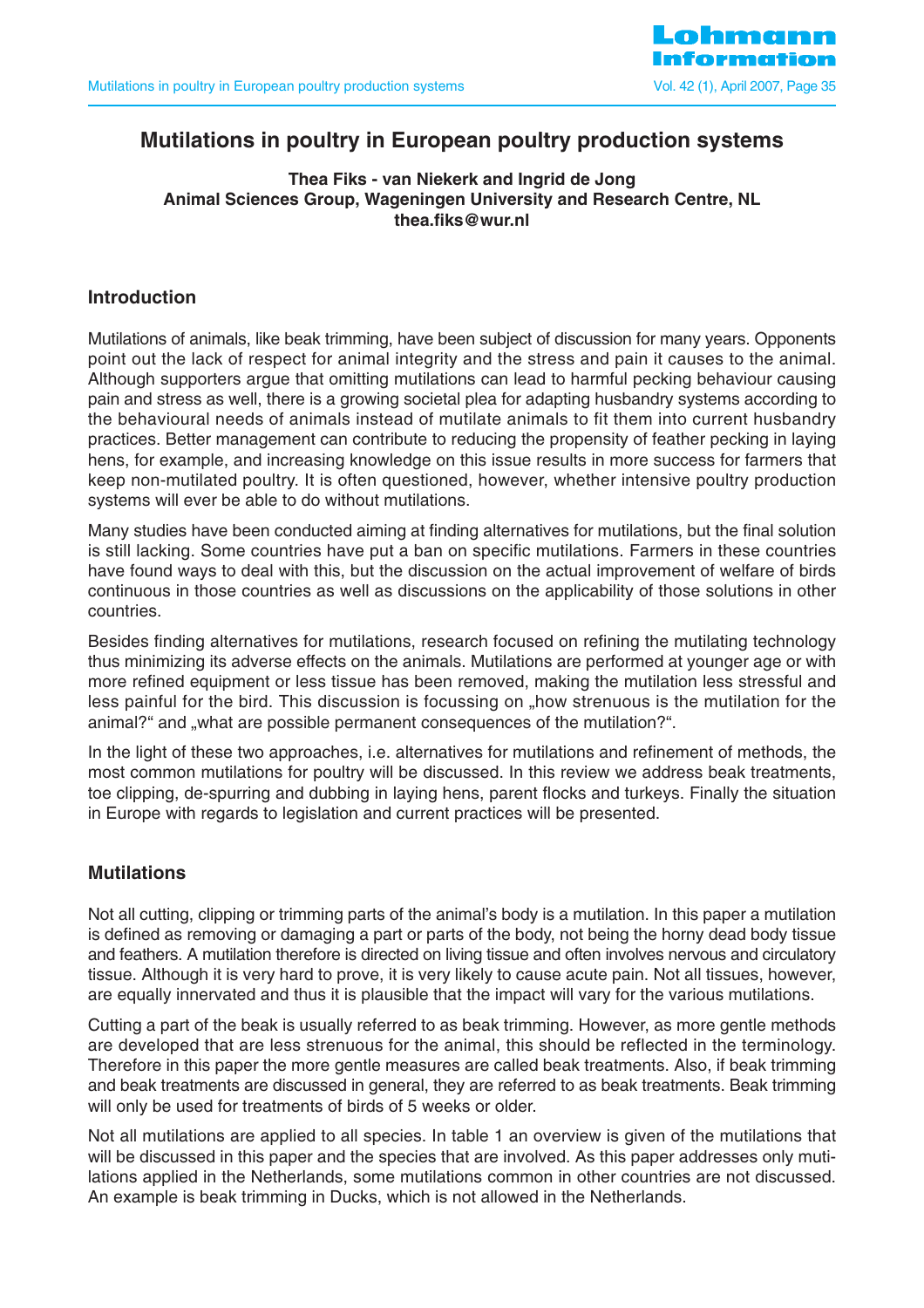

#### **Table 1 Overview of most common mutilations per species (the indicated mutilations are not always applied on all genotypes)**

| Species                          | <b>Beak</b><br>treatment | Despurring | Dubbing | Toe clipping | Identification <sup>1</sup> |
|----------------------------------|--------------------------|------------|---------|--------------|-----------------------------|
| Laying hens                      | X                        |            |         |              |                             |
|                                  |                          |            |         |              |                             |
| <b>Broiler breeding</b>          |                          |            |         |              |                             |
| Parent stock                     |                          | X          |         | X            | $\mathsf{X}$                |
| (Grand)grandparents              | X                        | X          |         | X            | X                           |
| <b>Broiler breeders</b>          | X                        | X          |         | X            |                             |
| Layer breeding                   |                          |            |         |              |                             |
| Parent stock                     | X                        |            | X       |              | X                           |
| (Grand)grandparents              | X                        |            | X       |              | X                           |
| Layer breeders                   | X                        |            | X       |              |                             |
|                                  |                          |            |         |              |                             |
| Layers for vaccine<br>production | X                        | X          | X       | X            |                             |
|                                  |                          |            |         |              |                             |
| Turkeys <sup>2</sup>             |                          |            |         |              |                             |
| <b>Breeder stock</b>             | X                        |            |         |              |                             |
| Meat turkeys                     | X                        |            |         |              |                             |

<sup>1</sup> For broiler breeders this implies removing the nail of the inner toe (to distinguish the various male lines) and cutting the toe membrane (toe slit) or applying a wing band to identify individuals of genetically different groups, for layer breeders this implies the application of a wing band for identification of individuals on pure line level and toe slits for distinguishing the various genetic Lines.

<sup>2</sup> Desnooding of turkeys is not applied in the Netherlands anymore and therefore is not discussed.

## **Anatomy of the beak**

The beak of a chicken is a very specialised organ. It contains many glands and senses, that help the animal in performing vital tasks, like:

- food seeking, pecking, where the tactile sense of the beak is used to find and select food particles,
- preening, where the beak is used to smooth feathers and to spread feather fat from the tail gland over them,
- nest building behaviour, where the beak is used to collect and arrange the nesting material,
- as weapon for offensive and defensive behaviour.

The centre of the beak consists of bone. The tissue around this bone is well innervated. The outer layer of the beak consists of horny tissue. This layer is thicker towards the tip of the beak.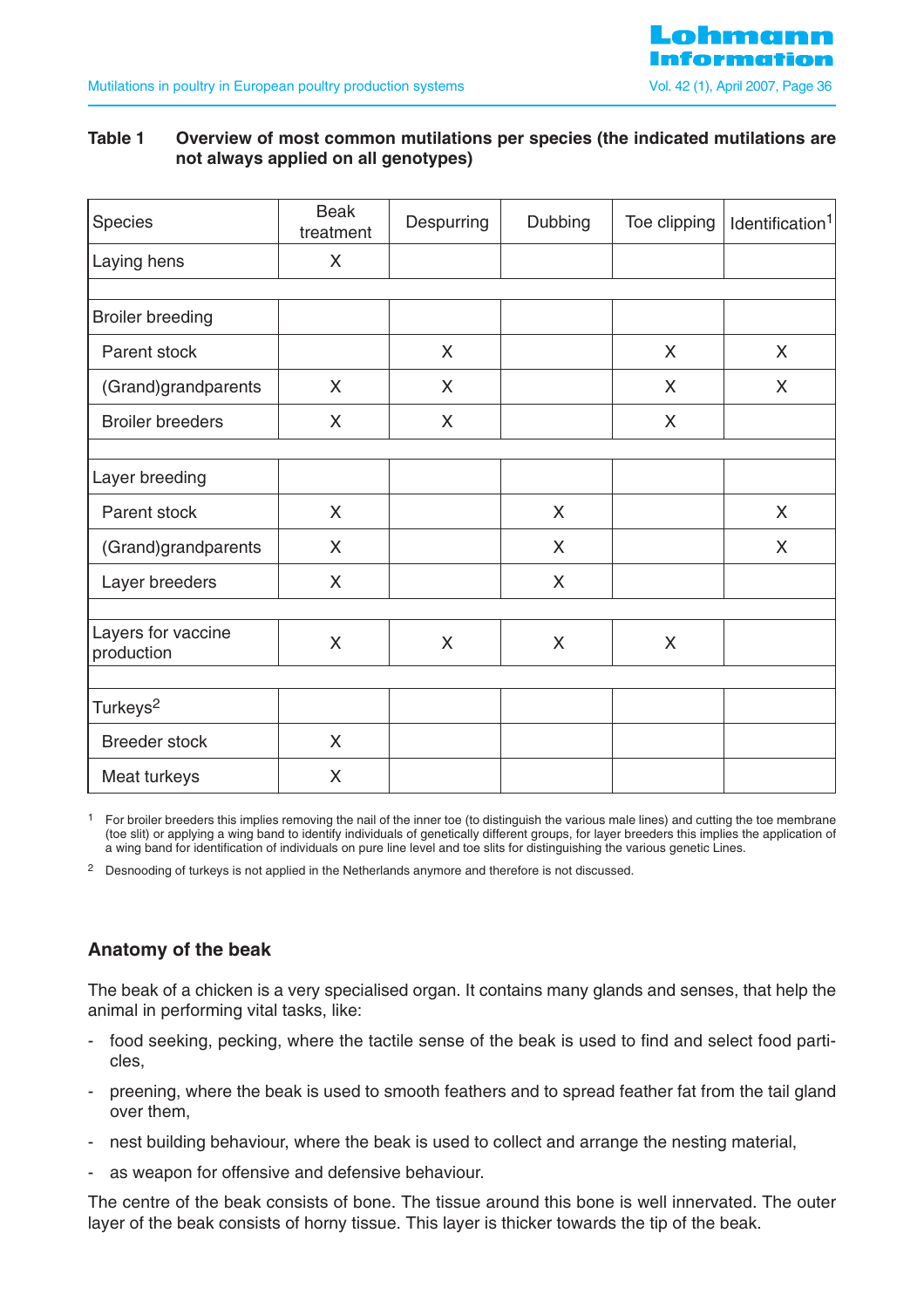In selecting food particles the beak is an important tool. It contains several receptors:

- Thermo receptors: these can detect differences in temperature;
- Mechano receptors: these can detect mechanical differences, thus differences in structure;
- Nociceptors, these detect damage of the beak, like for instance beak treatments.

In both chickens and turkeys the receptors are mainly located in the tip of the beak. Further to the basis the number of receptors decreases (Gentle et al., 1997).

In the tip of the beak the beak tip organ is located. In geese and ducks this organ can be found in both the upper and lower beak. In poultry this organ is only found in the lower beak. In the beak tip organ many nerves, blood vessels and sensory receptors are concentrated. The beak tip organ improves the tactile sense of the beak, supporting the bird in selecting food particles.

In the beak nerves often end into a receptor, but they can also have free nerve ends. These can mainly be found in the tip of the upper beak and in the beak tip organ in the lower beak. These free nerve ends have similar morphological characteristics as nociceptors in mammals. Therefore it is assumed that these nerve ends in birds act as nociceptors and will register damage of the beak (Gentle and Breward, 1986).

## **Consequences of beak treatments**

#### **Anatomical consequences of beak treatments**

The traditional way of beak trimming consists of removing parts of both upper and lower beak. This is done by cutting through living tissue, removing or touching blood vessels, bone, skin and horny tissue. In case of severe beak trimming also salivary glands may be touched.

Directly after the beak treatment the wound covers with scar tissue and blood coagulates. Within a few days a thin skin layer is formed over the wound. This is replaced by horny tissue after some time (Gentle et al, 1995). The capacity of the beak to re-grow depends on the type of bird, the age the beak is treated, the amount of tissue that is removed and the extent of damage the treatment has caused in adjacent tissue. In turkey poults that were beak treated at 0, 6 and 21 days of age, Gentle et al. (1997) found re-growth of bone, cartilage, blood vessels and nerves. However the treated beaks did not contain sensory receptors and no afferent nerve vessels (nerves that send information from the beak to the brain), whereas these were abundantly present in untreated beaks. From these findings it can be concluded that the tactile senses of treated beaks are affected.

In beaks treated at 5 weeks of age Gentle (1986b) found little regeneration. Along the cutting line he found excessive scar tissue. This can prevent nerve ends from growing into the beak tip, leading to a fairly insensitive beak tip. Instead he found many neuromas right next to the scar tissue. Neuromas are uncontrolled growing nerve ends. At the point where the nerve has been cut, many nerve branches are formed. If the main nerve re-grows, these branches and thus neuromas can disappear. In severe cases of neuromas this will not happen and the branches will stay permanently (Lunam, 2005). Neuromas are not studied in detail in birds, but in mammals it is known that they can spontaneously fire many signals to the brain (Breward and Gentle, 1985 in Hughes and Gentle, 1995). These signals can be interpreted as pain signals by the central nerve centre.

#### **Behaviour after beak treatments**

In behavioural studies Gentle et al. (1990) found indications for chronic pain in laying hens whose beaks were trimmed at 16 weeks of age. The pullets showed clear changes in behaviour, directed on preventing tactile stimuli on the beak tip (less pecking to objects in the environment, less bill wiping, drinking of hot or cold water). They avoided those behaviours up to 6 weeks after beak trimming, whereas the beaks were healed after 3 weeks. According to Gentle et al. (1990) this indicates possible chronic pain in the beak. Duncan et al. (1989) also found clear differences in behaviour between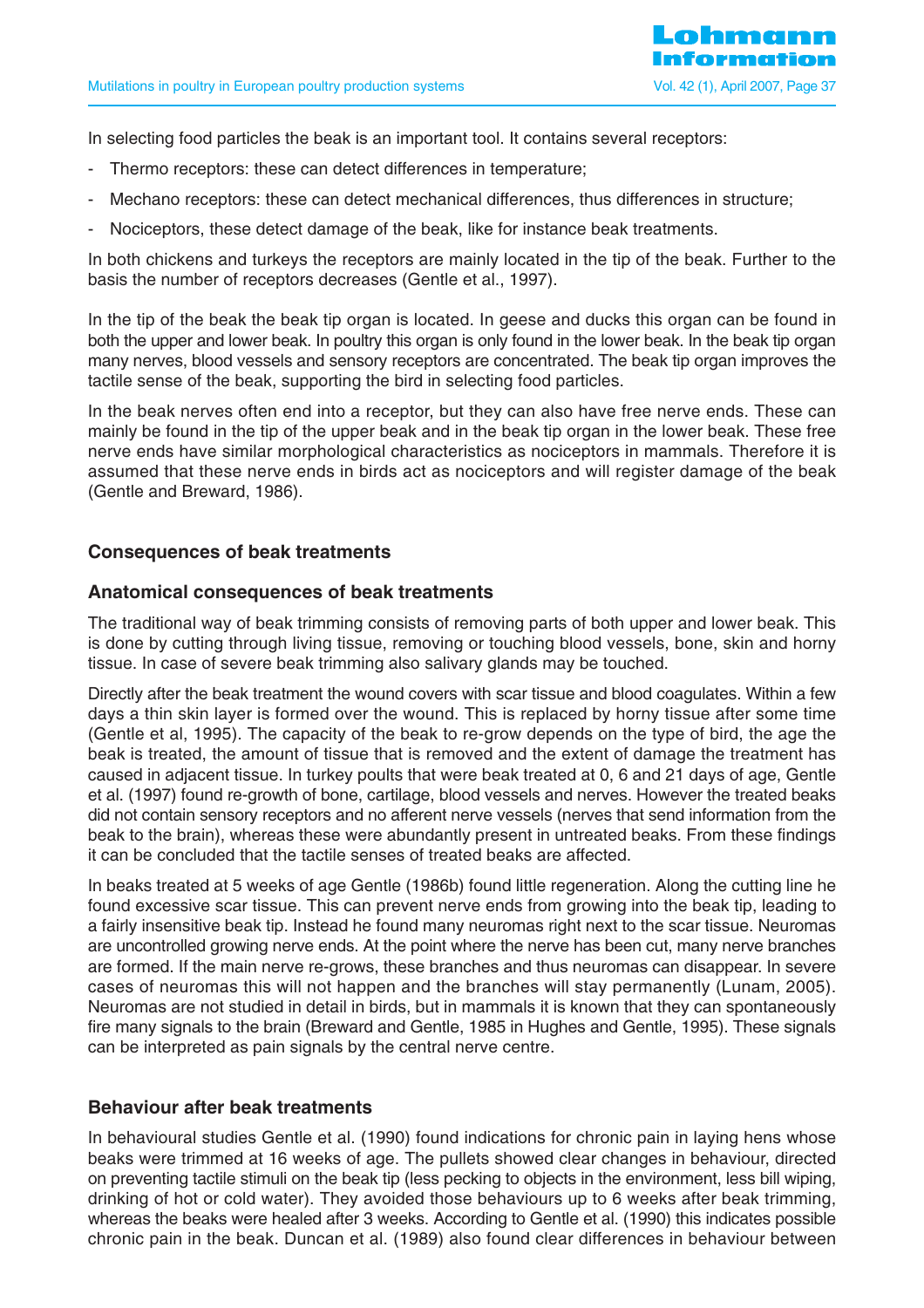trimmed (at 16 weeks) and untrimmed hens. Especially preening behaviour and pecking to the environment was reduced and inactivity increased. Also feed and water use decreased, but this came back to normal levels quite soon, whereas the earlier mentioned behaviours only reached the original level 5 weeks after the treatment.

## **Age of beak trimming**

Gentle et al. (1997) did not find any neuromas in beaks of turkeys that were treated at young age (0, 6 and 21 days of age) whereas he did find them in beaks of layers trimmed at 5 weeks of age. Hughes and Gentle et al. (1995) concluded that neuromas do not develop in fast growing beaks of very young birds. This was confirmed in a study of Gentle et al. (1997), where they treated the beaks of layer chicks at 1 or 10 days of age (1/3 of the beak was removed, measured from the tip to the nostril). None of the chicks developed scar tissue. The beaks had a fast regrowth, but the afferent nerves and sensory receptors were missing. The findings of Lunam and Glatz (1997) do not match this. They treated the beaks of layer chicks in the hatchery. The group that was treated moderately (1/2 of beak removed) had neuromas at 10 weeks of age, but not at 70 weeks of age. In contrast to the findings of Gentle et al. (1997) these beaks did contain sensory receptors with normal nerve ends, although the number was lower than in untreated beaks. The beaks that were trimmed severely (2/3 of beak removed) developed a lot of scar tissue and neuromas, that were still present at 70 weeks of age. In these beaks no sensory receptors were found.

From the above it can be concluded that early treatment of beaks causes the least problems with scar tissue and neuromas, but will result in more re-growth (Gentle et al. 1997, Lunam and Glatz, 1997). Glatz (2000) reviewed beak trimming at various ages and possible consequences. His findings are in short:

Beak treatment in the hatchery at 0 days of age: Provided the beaks are not cut too short this will result in beaks without neuromas and a partly regained tactile sense. Body weight of these birds may be slightly lower, but no consequences for egg weight and egg production are recorded. Some authors report a higher mortality in the first week of age. Other authors could not confirm this. If performed precisely higher mortality is not necessary. Although treatment at this age is not ideal as it falls together with other treatments (vaccinations and moving to rearing house), there are good possibilities to combine treatments (e.g. robot that combines beak treatment and vaccination). In some occasions the pullets are beak treated a second time at a later age because of too much re-growth of the beaks. In large countries with long distances between farms it may not be convenient to perform beak treatment at the farms and treatment in the hatchery is preferred.

Beak treatment at 5 - 10 days of age: At this age no neuromas are expected provided beak treatments are not too severe. The beaks will re-grow partly, but less than in the situation of treatment at 0 days of age. Effects on body weight of the pullets are not expected. Several authors didn't find an effect on growth, but found better egg production compared to birds that are treated at a later age. Regrowth is in some (non-European) countries the reason to treat again at 10-14 weeks of age.

Beak trimming at 4 - 8 weeks of age: Little re-growth is expected. Neuromas may occur, but it is unclear if these are permanent or will disappear. Van Rooijen and Van der Haar (1990) found better beaks (less abnormalities) when treated at 3 weeks of age compared to treatment at 6 weeks of age. In the rearing period the treatment may lead to temporarily lower feed and water intake and thus a short stagnation in growth. Before the EU-Directive 1999/74 was adopted beak trimming usually was performed at 6 weeks of age, leading to adequate control of feather pecking and cannibalism.

Beak trimming at 8 - 16 weeks of age: The risk for permanent neuromas is higher if birds are beak treated at an older age. Regrowth hardly occurs, but mortality as a result of the treatment may be higher compared to treatments at younger age. Van de Haar and van Rooijen (1991) found more beak abnormalities in birds trimmed at a later age.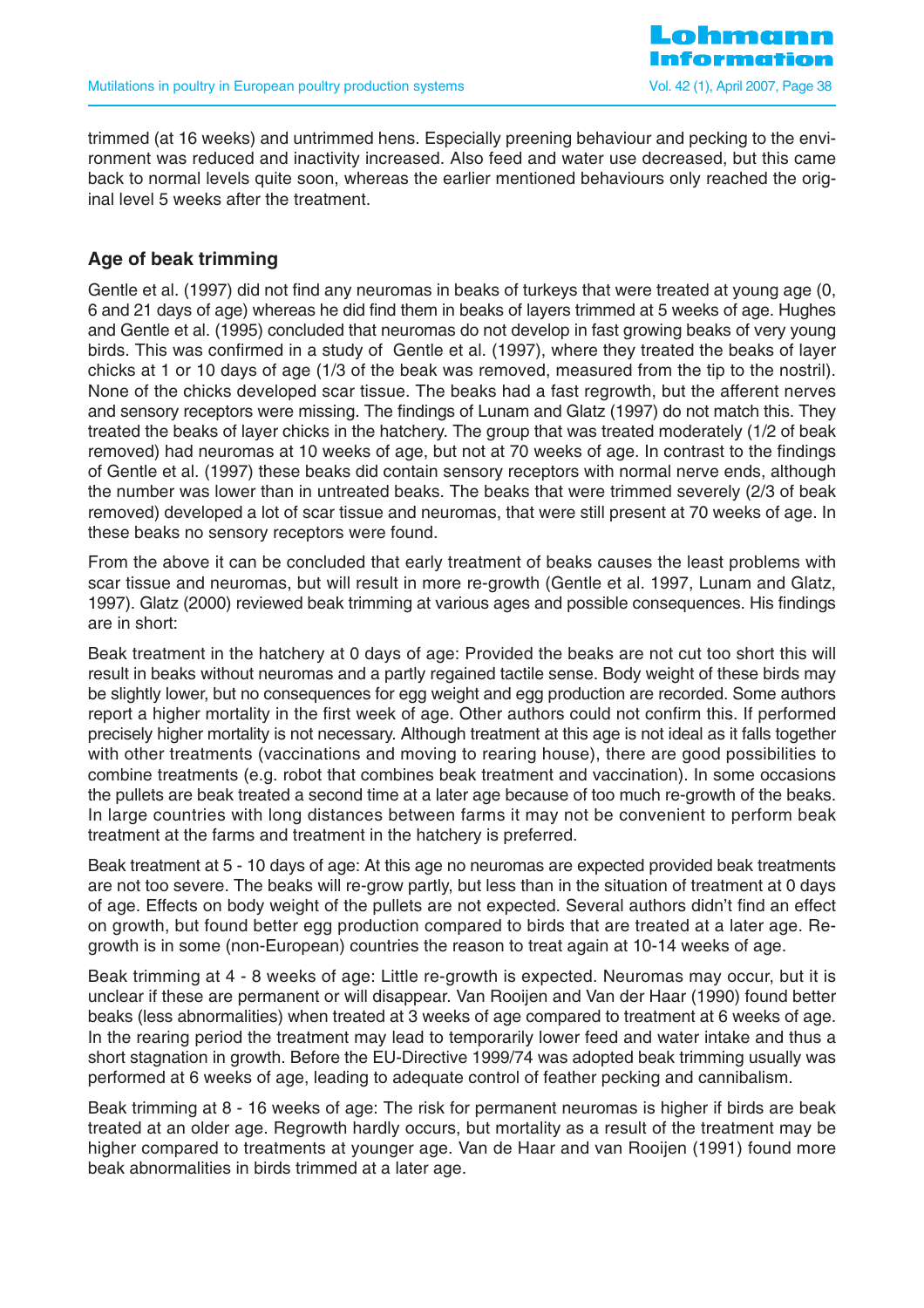### **How much is removed**

Various researches indicate that the extent to which the beak has been trimmed or treated has a major influence on the final result. Shorter beaks result in better feather quality than longer beaks. Also mortality due to feather pecking and cannibalism is lower when beaks are trimmed shorter. In contrast, birds with shorter beaks have more problems with their feed intake compared with birds with longer beaks (Kuo et al, 1990; Andrade and Carson 1975; Craig and Lee, 1990; Gentle, 1986a; Cunningham, 1992; Hughes en Gentle, 1995). This difference is more pronounced when feed is provided in larger particles, due to more sensitive beaks (Gentle, 1986a; Hughes en Gentle, 1995).

Van Rooijen and Stufken (1991) studied shorter and longer beaks (after trimming) and concluded that longer beaks are preferable, because:

- the wound on the beak will heal better with a horny layer over it and without scar tissue
- less abnormalities occur in beaks that are cut less severely
- beak treatments are less strenuous, because less tissue is removed.

Lunam (2005) stated that the amount of tissue that is removed has a major influence on the results. She came to the following categories:

- mild treatment: 1/3 of upper and lower beak of layers and turkeys
- moderate treatment:  $\frac{1}{2}$  of upper beak and 1/3 of lower beak
- severe treatment:  $2/3$  of upper beak and  $\frac{1}{2}$  of lower beak

When applied at day-old, the mild treatment did not result in any neuromas. The moderate treatment resulted in neuromas that disappeared at later age. In the severe treatments neuromas were still present at an older age. Schwean-Lardner et al. (2004) removed up to 50% of the beak at 0, 10 and 35 days of age without any neuromas as result, which is in accordance with the findings of Lunam (2005) for the moderate treatment.

Lunam and Glatz (1997) concluded that there is a critical amount of beak tissue that can be removed. If more is cut off, the beak will not be able to recover and scar tissue and neuromas will be present permanently. In those cases the tactile abilities of the beak will not recover. If less of the beak is removed, the beak will recover without scar tissue and no permanent neuromas will develop. Also the tactile senses will recover to some extent. Beak treatments will always lead to a reduction of tactile senses of the beak.

#### **Methods of beak treatments**

For a beak treatment of laying hens, layer parents, layer type pure lines and broiler breeders a part of both upper and lower beak is removed. This is done during the rearing period. Usually a device is used that cuts part of the beak off with a hot blade that sears up the wound. There are several varieties on this concept. For pullets of 6 weeks of age and older a cross bar is used as beak support. The beaks are positioned on the support, and the blade cuts through the beak with the cutting edge striking the beak support. This method demands high skills to realise a uniform result. For young chicks usually a gauge plate is used. This is a thin, stainless steel plate with a hole through which the beak is inserted. The blade moves behind the plate thereby cutting the beak. The extent that is cut off depends on the chosen size of the hole in the gauge plate (that can be varied). Although with this method it seems easier to obtain a uniform result, this will also depend on the skills of the worker. Small chicks should not be pushed in as far as larger chicks. The method with the gauge plate is available in a normal straight shape and in a V-shape. In the straight version the knife is straight and moves vertically, in the V-shaped version the knife is V-shaped and moves horizontally. The advantage is said to be the fact that the beaks are shorter in the middle compared to the upper and lower points. This would reduce their ability to pull feathers. Although this may result in difficulties in eating (Andrade and Carson, 1975), a skilful application of this method should not give this problem. Reuvekamp and Van Niekerk (1997) did several tests with straight and V-shaped blades. They let skilful workers use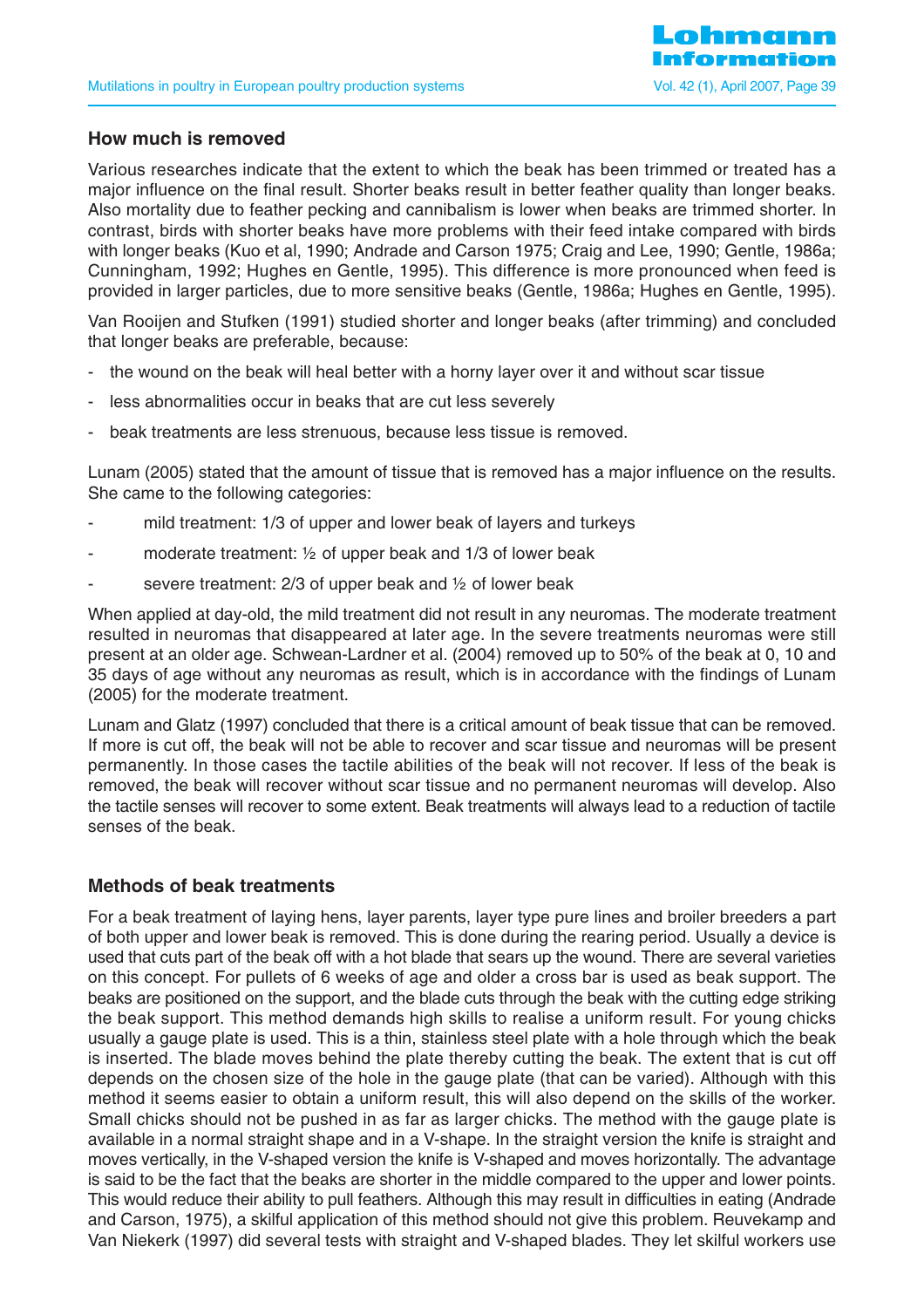either a straight blade or V-shaped blade (both with a gauge plate) to treat 7 day old chicks. No differences were found between the two methods, beak shapes did not differ, no beak abnormalities occurred and production results were good (Van Emous, 1999; Van Emous et. al, 1998, 1999b, 2000; Van Emous and Van Niekerk, 1999c; Reuvekamp and Van Niekerk, 1999a; Van Niekerk, 1998).

For turkeys only the upper beak is treated during the rearing period. Nowadays this is done with a high energy infrared source that treats the beak tissue without any bleeding. The infrared source doesn't cut or burn, but treats the horny outside layer and the underlying basal tissue. Within a week the outer layers of the beak turn soft and after two weeks the sharp tip has eroded away. Although the method is not painless, the use of infrared seems to cause less acute and less chronic pain and one can conclude that the method is more welfare friendly to treat beaks than traditional methods. The method is already being used for turkeys. First research results indicate that the method is applicable also for layers and broiler breeders (Marchante-Forde and Cheng, 2006a, b, c)

## **Advantages of beak treatments**

Beak treated birds perform less effective feather pecking and feather pulling, leading to less damage to the pecked bird. Beak treatments reduce the risk for cannibalism (Van Emous et al., 2001a; EFSA, 2005), that clearly reduces suffering of a part of the animals.

Many publications report a better feather cover, lower mortality, lower feed intake and lower feed conversion ratio in flocks that are beak treated (Blokhuis et al., 1987; Craig and Lee, 1990, Hughes and Michie, 1982; Van Rooijen and v.d. Haar, 1990). The better feed conversion ratio can mostly be led back to better feather quality (Blokhuis et al., 1987) and less feed spillage (Hughes and Gentle, 1995). The lower mortality and better feed conversion ratio will also lead to economic advantages. Several researchers showed that higher mortality due to the treatment will not occur provided the treatment is applied skilfully (Andrade and Carson, 1975; Van Rooijen and Van der Haar, 1990; Craig and Lee, 1990, Carey, 1990; Struwe et al., 1992).

#### **Disadvantages of beak treatments**

First and foremost any mutilation, including beak treatments, will affect the integrity of the animal involved. The animal is being adapted to the environment, whereas from the point of view of safeguarding the integrity of animals the environment should be adapted to the animal. From this point of view, performing mutilations may be seen as defending the symptoms of inadequate husbandry systems, rather than solving the problems associated with these systems. Another disadvantage is the acute pain associated with beak treatment itself. Grigor et al. (1995) recorded resistance and vocalisation of chicks that were treated, especially when using a hot blade. Following the period of acute pain a period follows in which the animal is probably fairly pain-free (Duncan et al. 1989, Gentle et al. 1991 in Hughes and Gentle, 1995). The reason is that the nociceptors (that register pain) are cut off and the nerve endings themselves do not send any extra signals. This pain-free period sometimes can last for 26 hours, after which the pain sensation will return, probably as a result of regained ability of the nerve end to send signals. Thereafter a period of chronic pain follows, that depending on the extent of the mutilation may last up to 6 weeks after treatment (Gentle et al. 1990). In case of permanent neuromas there are strong indications that at least part of the animals will experience chronic pain during the rest of their life.

Apart from neuromas, also abnormalities may occur as a consequence of beak treatments, causing pain or distress to the animal. Van Rooijen and Stufken (1990) have described several abnormalities. When the horny layer is not recovering well, the result will be a fairly soft beak tip, which is very sensitive and easily wounded. Other abnormalities are excessive scar tissue, too long lower beaks, odd beaks, too short beaks, etc. Abnormal beaks can hinder hens in their feed intake leading to reduced production.

A severe beak treatment may (temporarily) reduce feed intake so much that growth and development of the bird is reduced. This results in lower body weight at the start of the laying period and later onset of lay.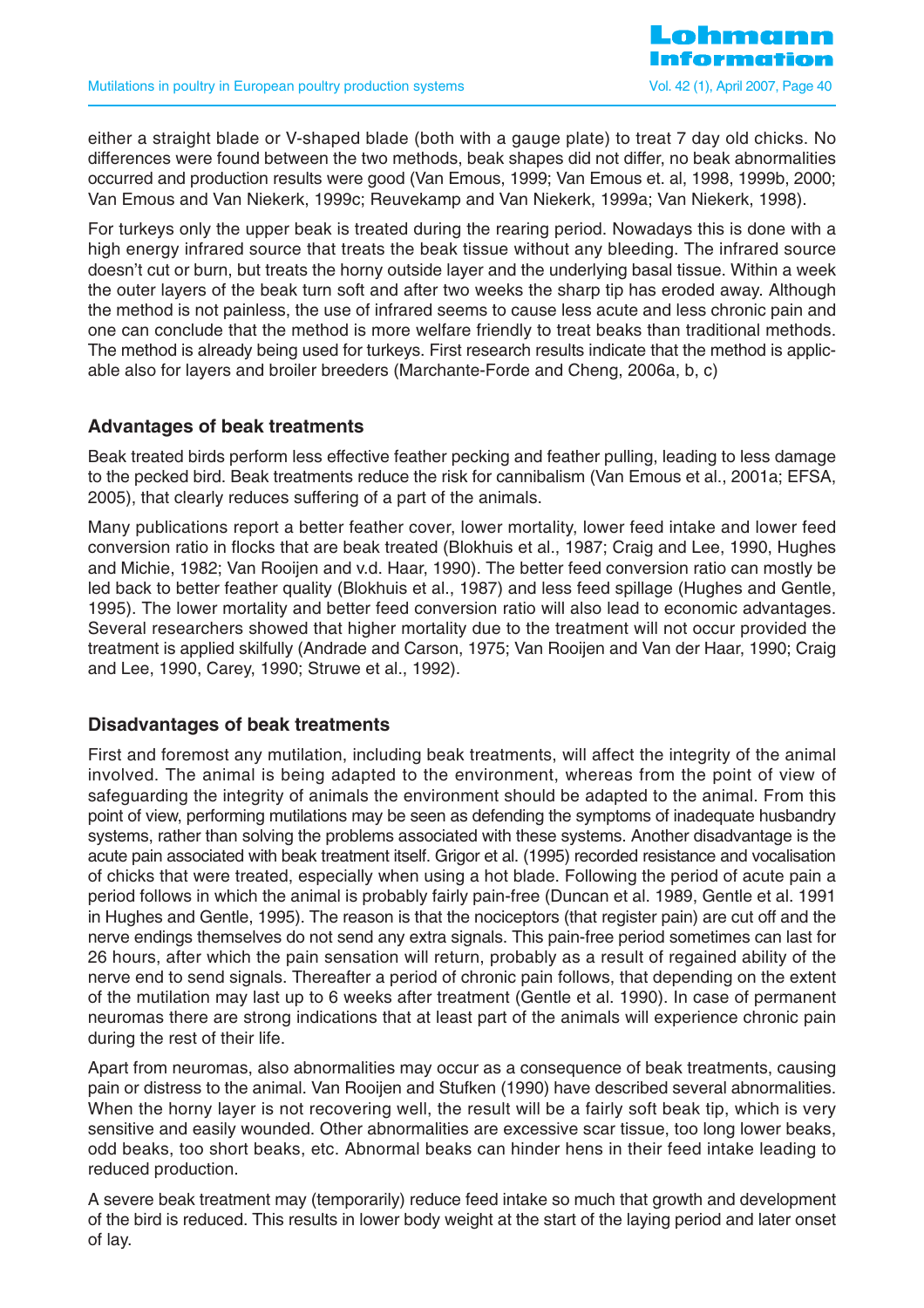

Other disadvantages focus on the image of the poultry industry, which finds it difficult to convince welfare-oriented consumers that beak treatments may be necessary and on balance beneficial if done correctly. As a minor disadvantage, the cost of beak treatments should be mentioned, which is easily recovered by reduced feed intake of better feathered hens.

#### **Other mutilations**

Although beak treatment is the most widely applied mutilation, involving various species, there are more mutilations applied to poultry. Although there are always specific reasons why mutilations are applied, they do affect the integrity of the animal involved and thus efforts should be undertaken to make them redundant.

#### **De-spurring**

Spurs of broiler breeder cockerels (parent or grandparent males) can cause deep wounds on the thighs of the hens. Therefore spurs are mostly treated directly after hatch. By pushing the spurs briefly against a hot spot, growth of the spurs is stopped. Usually no or almost no mortality is caused by this measure. As far as known no research has been conducted to investigate if de-spurring can cause acute and/or chronic pain. Gentle and Tilston (2000) found many nociceptors and nerves in the skin of poultry legs. It is therefore reasonable to expect acute stress and pain caused by de-spurring. It is unknown whether any long-term effects occur, but considering the age and extent of the mutilation it is not likely that permanent neuromas will be formed.

Some breeds don't have to be de-spurred, as males tend to have short spurs. However, a small percentage of these males will develop long spurs later in life, making a treatment of adult males necessary. This usually is done with a pair of scissors. Although no research has been done on this, de-spurring of adult cocks will be painful. Whether neuromas will occur in that situation is not known.

Cockerels of egg-type chickens also develop spurs, but they are not de-spurred. Due to their lower body weight, they are unlikely to harm the females at mating. Individual hens of some strains can be observed to develop spurs at later age, which presents a risk of getting caught in poorly designed cage floors, but prophylactic de-spurring of hens is seldom practiced.

#### **Dubbing**

Dubbing (cutting of single combs) is widely practiced in day-old parent, grandparent and pureline cockerels of egg-type and meat-type chickens for two main reasons: to identify sexing errors during rearing and to avoid losses due to excessive comb growth during adult life. If broiler breeders are reared sex-separate, dubbing to detect "sex slips" is not necessary, and intact combs may even be advantageous for sex- separate feeding. In brown-egg layer parents, dubbing may not be necessary, because the sex is identified by colour and the combs are smaller than in White Leghorns.

Undubbed White Leghorn males would have reduced vision, abnormal feed intake, physical difficulties to mate and resulting poor fertility. Also these too large combs prevent males from eating, causing higher mortality. In case parents are kept in cages, e.g. for producing vaccine eggs, dubbing is also considered necessary to prevent injuries. Dubbing is practiced in the hatchery with small (not heated) scissors. If dubbing is performed correctly there is no bleeding afterwards. To our knowledge, no research has been done to investigate possible acute or chronic pain of this measure.

Removing (parts of) the comb may have an effect on communication between birds. As one of the secondary sexual characteristics the size of the comb may influence the acceptance of the male by the female and the social status of the male (Johnsen et al., 2001; Parker and Ligon, 2002). Impaired sexual signals may hamper sexual behaviour and reduce successful matings with lower production as a result (Jones and Prescott, 2000). Research however did not find an effect of dubbing on percentage fertile eggs, production and sexual activity of males (Long and Godfrey, 1952; Fairfull et al., 1985).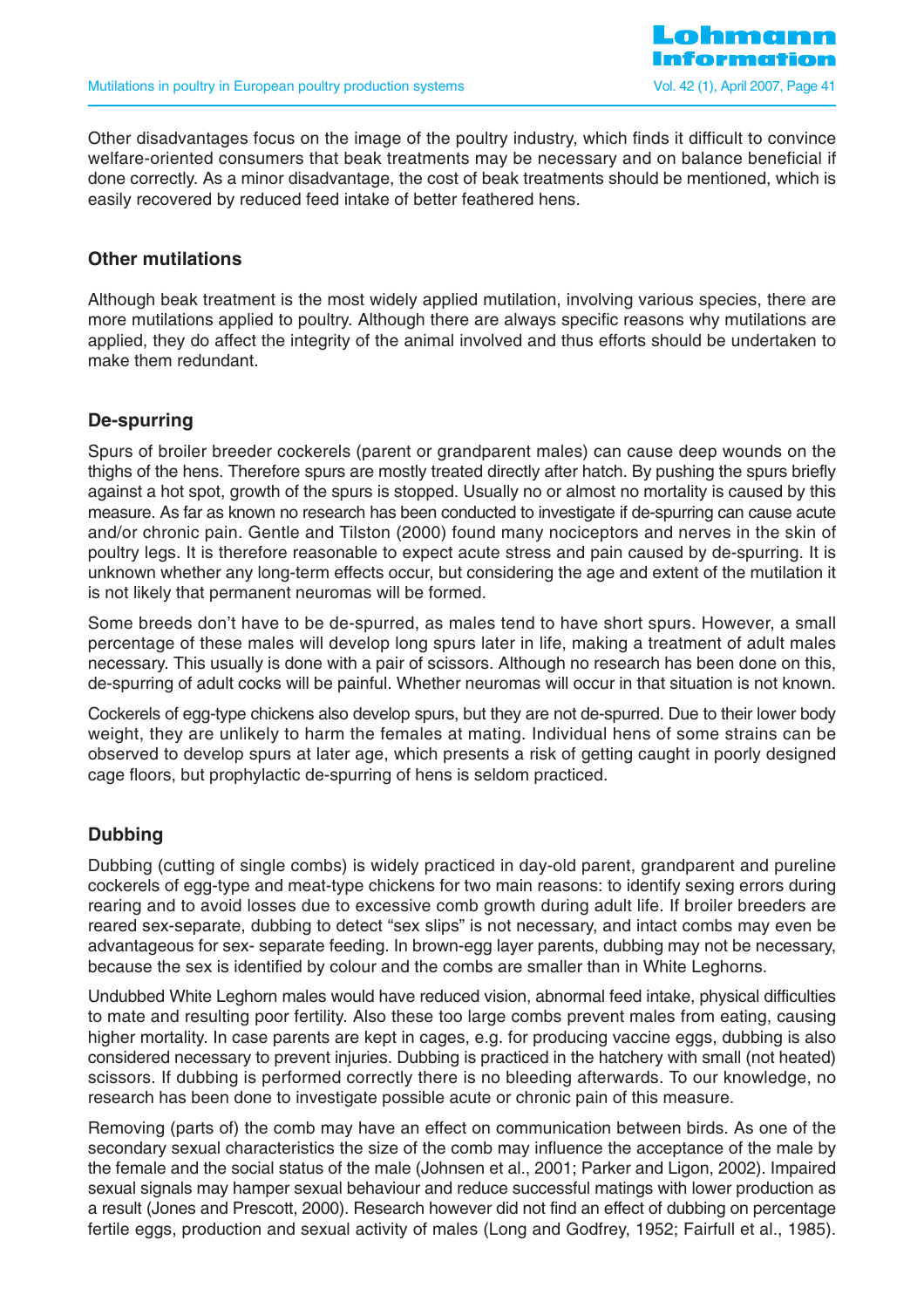A possible disadvantage of dubbing may be a reduced ability for thermal regulation (Khan and Johnson, 1970). In hot climate areas with open housing, we therefore often find broiler breeders and brownegg layer parents with undubbed combs.

## **Toe clipping**

The clipping of toes of broiler breeder cockerels is done to prevent injuries of the hens caused during mating. At this moment only the hind toe of all cockerels of various meat types is clipped. The same applies to meat type grand parents. In several other countries (also in Europe) it is common practice to also clip the inner toes (forwardly directed) to prevent hens being injured during mating. Also cockerels used for the production of vaccine eggs are toe clipped (hind toe).

For layer type cockerels that are weighing less, this measure is not necessary and thus not applied.

Like despurring and dubbing toe clipping is carried out directly after hatch with a device with a hot blade or hot wire. Research showed that, like in beak trimming, toe clipping may cause neuromas, although these are smaller and the effects seem to be less severe than in beaks (Gentle and Hunter, 1988). Nevertheless the procedure itself is stressful and causes pain and there is a risk for neuroma formation and thus for chronic pain.

Patterson et al. (2001) did use a microwave device to remove toe nails of chicks. Within 24 hours the basis of the treated toe nails turned white and the nail fell off in 3 days. Although the method worked, negative results were recorded for growth and the goal (less body scratches) was not reached. No other alternative methods are known.

#### **Identification**

Mutilations to identify birds are applied to distinguish pure lines, prevent sex failures and to identify individual birds in breeding programs. If other mutilations are already applied, these often are also used for identification. If no other mutilations are applied, various measures are possible to secure identification of single birds. For broiler breeders this implies removing the nail of the inner toe (to distinguish the various male lines) and cutting the toe membrane or applying a wing band to identify individuals of genetically different groups; for layer breeders this implies the application of a wing band for identification of individuals on pure line level and cutting the toe membrane for distinguishing the various genetic Lines. Removing the nail of the inner toe can be regarded in the same way as toe clipping. In both applying a wing band and cutting the toe membrane the mutilation is directed to not much more than skin tissue. Although no information on these measures is available it is not likely that they cause significant pain.

## **Situation for various poultry species**

#### **Laying hens**

In certain situations (or under certain conditions) it is possible to omit beak treatments in laying hens. In cages with small groups (up to about 10 birds) the risk for outbreaks of pecking and cannibalism is not very high. By reducing the light level pecking can be restricted and hens with intact beaks can be kept.

In cages the risk for pecking increases with group size (Fiks et al., 2003;Tauson et al., 2005). Measures to reduce pecking, like provision of distraction materials, do not completely prevent the development of feather pecking but only reduce the risk to some extent. Although recent findings indicate that mortality can be low in flocks with intact beaks in large group cages, this requires high management skills and optimization of all factors contributing to the risk for cannibalism (EFSA, 2005; Blokhuis et al., 2007).

In non-cage systems there are more possibilities to prevent feather pecking and cannibalism. These measures however do cost labour and money and are often not easy to apply on larger farms with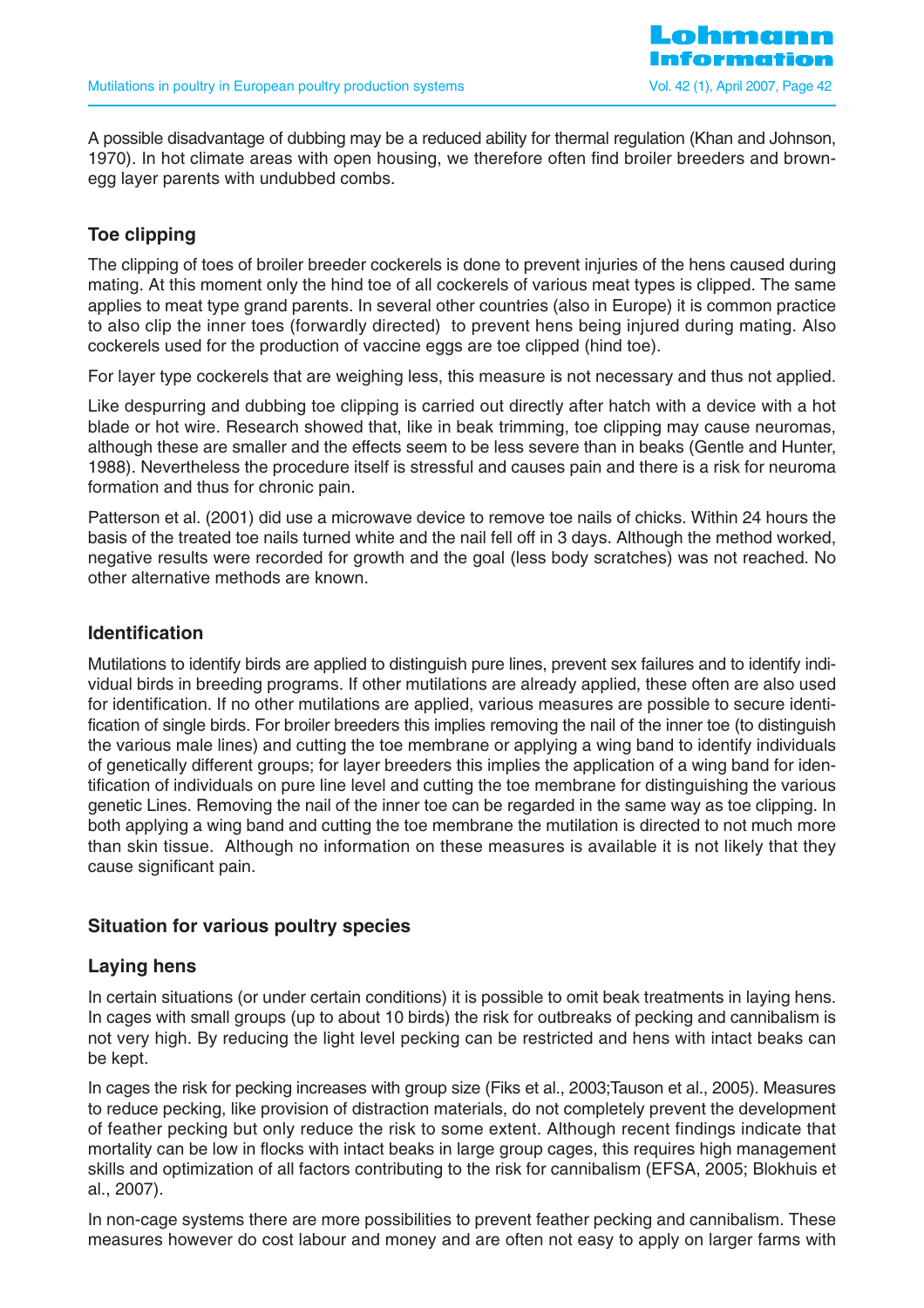more houses and large flocks. The group sizes of these large flocks also mean a higher risk compared to small non-cage flocks. Finally in non-organic farming stocking densities are probably higher than required for successful keeping of non-treated hens. Applying state-of-the-art husbandry, it does not seem advisable to house large groups of laying hens without beak treatments (EFSA, 2005).

To prevent problems with pecking various management measures are advised. None of these measures can exclude damage by pecking behaviour, but research on more promising methods continues and is certainly important. In a pilot study with laying hens it was shown that sandpaper on the bottom of the feed trough blunted the beak tip. The group with sandpaper had a lower mortality than the control, but feather cover did not differ (Fiks and Elson, 2005).

Fundamental research should address a better understanding of the causes of feather pecking and cannibalism. Areas of interest are behaviour, genetics, nutrition, neurobiology and physiology.

## **Breeder flocks**

Not de-spurring broiler breeder cockerels may be possible in lines with relatively small spurs. Cutting of the hind toes and beak treatments in broiler breeders seem to be necessary measures for the near future. Cockerels with intact beaks and non-clipped toes cause high mortality and a lot of injured hens, and up to now no solutions for these problems have been found (Van der Haar et al., 2002). Dubbing and cutting of the inner toes is not performed anymore in broiler breeders in various countries.

For broiler breeders aggressive mating behaviour seems to be an important cause of injured hens (Jones and Prescott, 2000). Research to the cause of this behaviour may lead to possibilities to reduce or omit mutilations of broiler breeders.

Dubbing of cockerels of layer parents may not be necessary in brown-egg lines, because they have smaller combs and sex failures can be recognized. For White Leghorns, grandparents and purelines, this measure is still considered as necessary. Toe clipping and de-spurring is not performed on layer type of birds. At the moment there are insufficient alternatives to omit beak treatments (see layers). For parents used for vaccine production, de-spurring and toe clipping may not be necessary, but dubbing is.

## **Turkeys**

Mutilations applied in turkeys are beak treatments and desnooding. The latter is more and more omitted. Beak treatments used to be done with a laser burning a small hole in the upper beak at the hatchery. The beak tip then would fall off in about 5 days. Nowadays mostly the microwave method is used in the hatchery, resulting in erosion of the beak tip within a few days.

From extensive research in the Netherlands and other countries in meat type turkey production, no satisfactory solution has been found to reduce pecking in untreated turkeys to an acceptable level (Fiks et al., 2006, Frackenpohl, 2004; Veldkamp, 1998). All forms of enrichment of the environment only have a short-term effect on the behaviour of turkeys. To keep the enrichments attractive, materials should be modified frequently. Reducing light intentensity to very low levels has an effect, but from the point of view of natural explorative behaviour it is a less desired measure. On commercial farms at this moment pilot studies are running where turkeys are offered a covered veranda. In the veranda itself and through the outlet openings the turkeys are exposed to large amounts of light, so dimming of lights is not an option.

## **The current situation in Europe**

There is a lot of variation between European countries with regards to legislation and practice of mutilations in poultry. Only beak treatments of laying hens are regulated on a European level. In Council Directive 1999/74/EC of 19 July 1999 laying down minimum standards for the protection of laying hens, beak trimming is regulated in the annex, which states under no. 8: . Without prejudice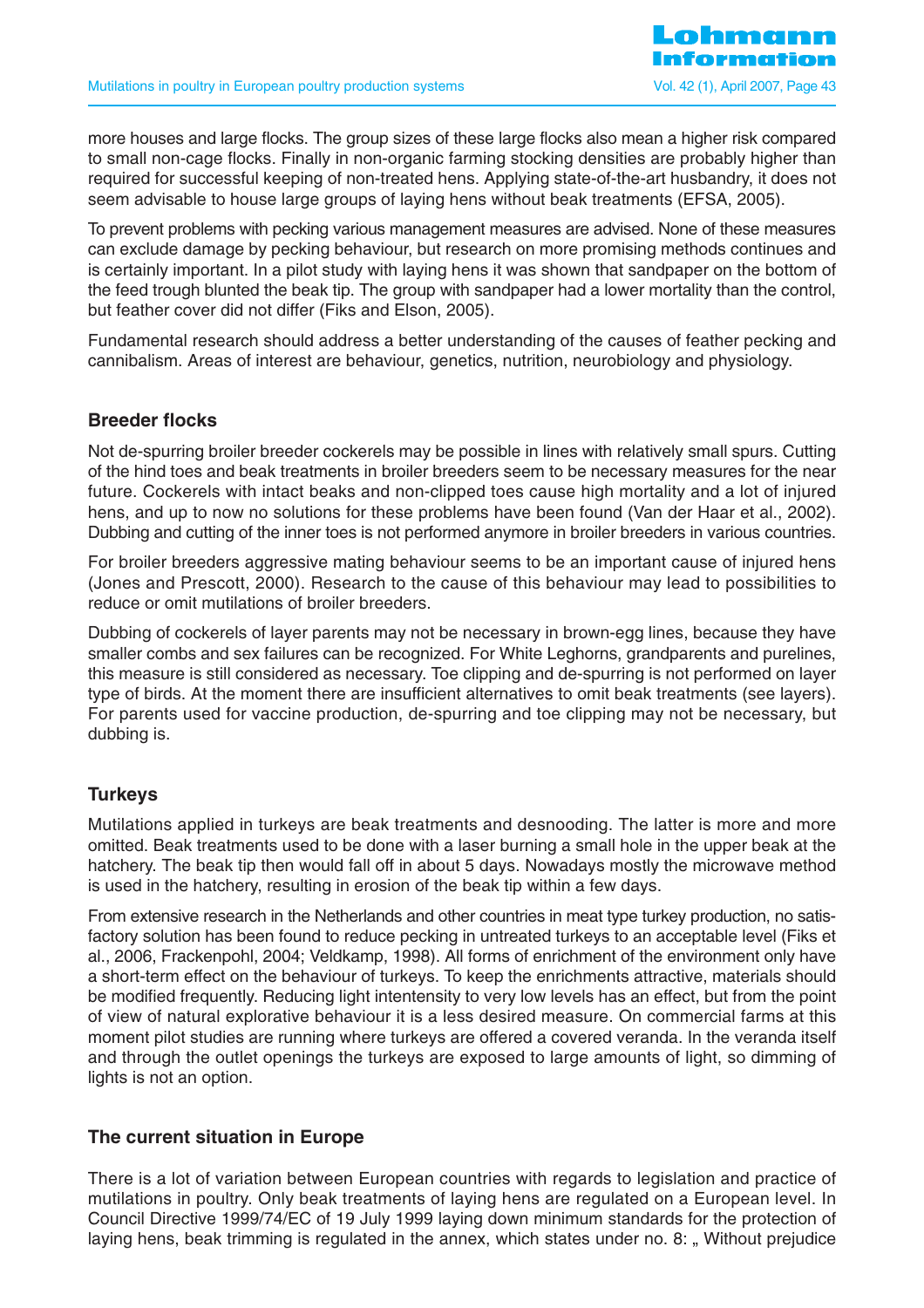to the provisions of point 19 of the Annex to Directive 98/58/EC, all mutilation shall be prohibited. In order to prevent feather pecking and cannibalism, however, the Member States may authorise beak trimming provided it is carried out by qualified staff on chickens that are less than 10 days old and intended for laying." For the other mutilations no European legislation is available and countries differ in regulations and in practice.

The strictest legislation regarding mutilations is in force in Scandinavian countries (Norway, Sweden, Finland), where beak treatments are not allowed and other mutilations are also banned or strictly regulated (Table 2). In Denmark, Germany and Belgium beak treatments are only allowed if there is proof or a strong indication that in the given situation omitting beak treatments will cause serious welfare problems. In practice this means that on almost all farms, and certainly in non-cage systems, beak treatments are applied. In the UK, the Netherlands and Austria beak treatments are still allowed, but National legislation is in force to regulate the application of mutilations. In the UK and the Netherlands a date for banning beak treatments is already set, although new insights may lead to modification of the (proposed) legislation. In Austria over 95 % of the hens are not beak trimmed.

With regards to other mutilations, many countries don't have any regulations. In general countries with strict National legislation regarding beak treatments also have regulated other mutilations. Most Southern and Eastern European countries have no other legislation regarding mutilations except the Council Directive 1999/74.

The actual situation in European countries is not much different from what their legislation prescribes. In some situations exemptions on a ban on beak trimming are made routinely, but in other countries beak treatments are not performed anymore, whereas there still are legal possibilities.

| <b>BEAK TRIMMING</b>                                                   |                                                                                                          |                             | <b>OTHER MUTILATIONS</b>                                    |                                                                                                               |                                          |  |
|------------------------------------------------------------------------|----------------------------------------------------------------------------------------------------------|-----------------------------|-------------------------------------------------------------|---------------------------------------------------------------------------------------------------------------|------------------------------------------|--|
| Allowed<br>(EU-Directive)                                              | <b>Strictly</b><br>regulated                                                                             | Not allowed                 | Not regulated,<br>allowed                                   | Regulated,<br>but (mostly)<br>allowed                                                                         | Regulated<br>and (mostly)<br>not allowed |  |
| Czech Rep.<br>France<br>Hungary<br>Ireland<br>Italy<br>Poland<br>Spain | Austria<br><b>Belgium</b><br><b>Denmark</b><br>Germany<br><b>Netherlands</b><br>Switzerland<br><b>UK</b> | Finland<br>Norway<br>Sweden | Czech Rep.<br>France<br>Ireland<br>Italy<br>Poland<br>Spain | Austria<br><b>Belgium</b><br><b>Denmark</b><br>Finland<br>Hungary<br><b>Netherlands</b><br>Switzerland<br>UK. | Norway<br>Sweden                         |  |

## **Table 2: Legislation regarding mutilations in Europe**

No information: Bosnia, Croatia, Romania, Serbia-Montenegro, Slovenia, Slowakia

#### **Summary**

In commercially kept poultry, mutilations are applied to prevent behaviour of individuals which may become harmful for group members. Mutilations discussed in this paper are: beak trimming (in laying hens, breeders of egg-type and meat-type chickens and turkeys), de-spurring (in meat-type parent males), toe clipping (in broiler parent and grandparent males), dubbing (in egg-type and meat-type parent males) and various ways for individual identification (of egg-type and meat-type parents and grand parents).

Mutilations cause acute pain when applied and can in some situations cause chronic pain sensation, depending on the age and extent of the mutilation. Although mutilations are mostly done to prevent injuries to birds, opponents feel there should be alternative management strategies to safeguard the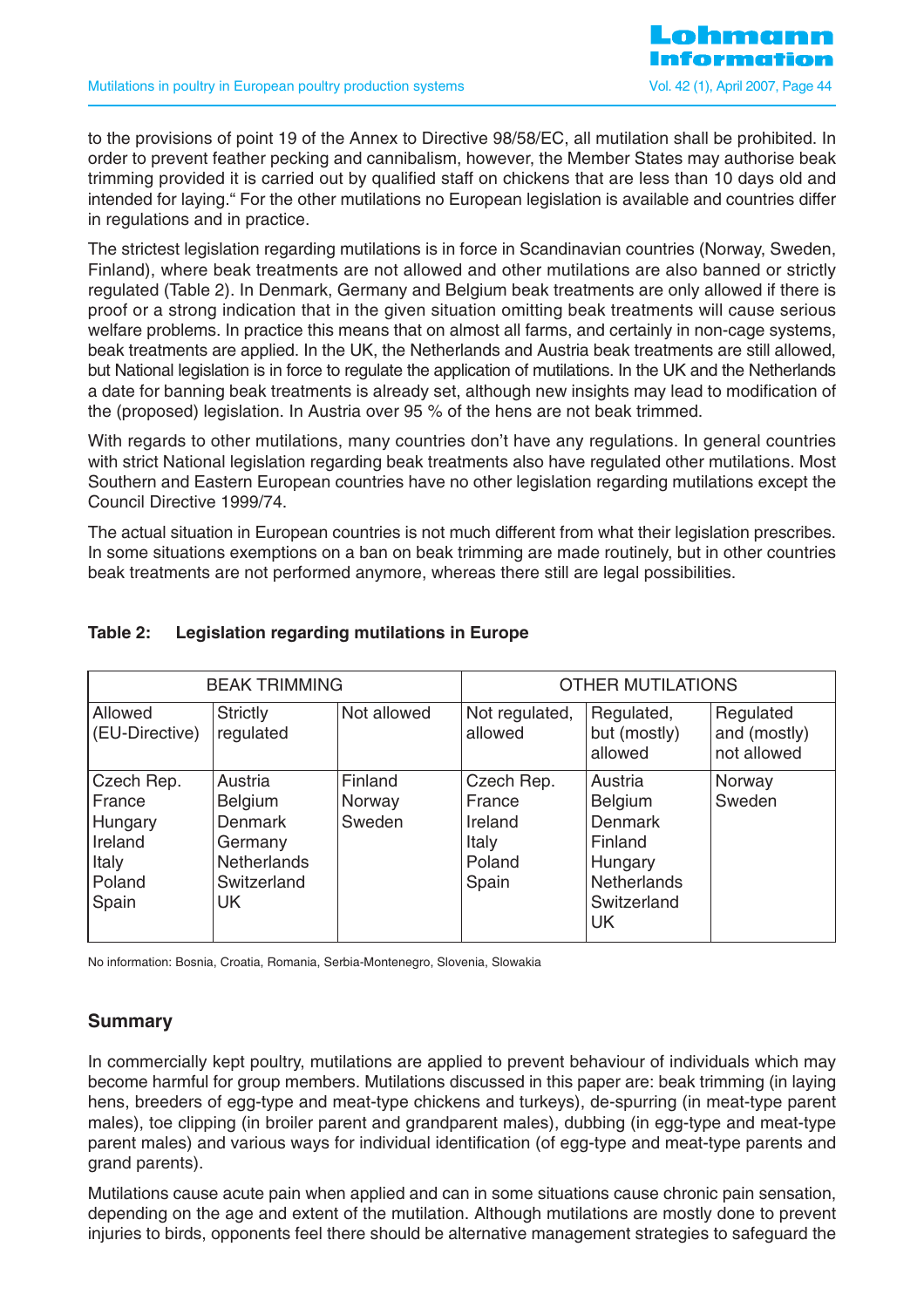animals from injurious behaviour. However, for the current intensive as well as organic poultry husbandry systems these alternatives do not provide a satisfactory control of injuries and mortality.

A European Directive is in force only for beak trimming of laying hens. Local governments may already have or plan to impose more strict regulations and in some countries even ban mutilations. In general the situation in practice is in accordance with the legislation.

### **Zusammenfassung**

#### **Eingriffe beim Geflügel in europäischen Haltungssystemen**

Eingriffe beim Geflügel werden vor allem praktiziert, um einem Verhalten von Tieren vorzubeugen, das sich nachteilig für die Tiere selbst und andere Tiere im Bestand auswirken kann. Im Einzelnen werden in dieser Übersicht folgende Eingriffe behandelt: Schnabelstutzen (bei Legehennen, Elterntieren und Puten), Sporenbrennen und Zehenschneiden (bei Broilerelterntierhähnen), Kämmeschneiden (bei Lege- und Mastelterntieren) und verschiedene Arten individueller Kennzeichnung.

Eingriffe können bei ihrer Anwendung akute Schmerzen und je nach Alter der Küken und Intensität der Eingriffe chronische Schmerzen verursachen. Obwohl die Eingriffe vor allem Leiden anderer Tiere durch Pickverletzungen verhindern sollen, fordern Gegner dieser Praktiken andere Lösungen. Nach heutigem Wissensstand lässt sich jedoch eine befriedigende Vorbeuge gegen Kannibalismus und Federpicken ohne Schnabelbehandlung nicht erreichen.

Eine Europäische Direktive zu Eingriffen gibt es bisher nur für das Schnabelstutzen von Legehennen. Einzelne Mitgliedsstaaten der EU können schärfere Regeln gegen Eingriffe erlassen und haben dies z.T. bereits getan. Die Praxis folgt im Allgemeinen den gesetzlichen Vorgaben.

#### **Acknowledgement**

This study has been financed by the Dutch National Egg Board. The authors also would like to thank WPSA Working Group 9 (Poultry Welfare and Management) for providing information from various European countries.

#### **Main References** (additional references cited available from the first author)

- ANDRADE, A.N. and J.R. CARSON (1975). The effect of age and method of debeaking of white leghorn pullets. Poultry Science 54: 666-674.
- BLOKHUIS, H.J., J.W. VAN DER HAAR and P.W. KOOLE (1987). Effects of beaktrimming and floor type on feed consumption and body weights of pullets during rearing. Poultry Science 66: 623-625.
- BLOKHUIS, H.J., T. FIKS VAN NIEKERK, W. BESSEI, A.. ELSON, D. GUÉMENÉ, J.B. KJAER, G.A. MARIA LEVRINO, C.J. NICOL, R. TAUSON, C.A. WEEKS and H.A. VAN DE WEERD (2007). The LayWel project: welfare implications of changes in production systems for laying hens. World's Poultry Science Journal 63: 103-116.
- CAREY, .B. (1990). Influence of age at final beak trimming on pullet and layer performance. Poultry Science 69: 1461-1466.
- CRAIG, J.V. and H.Y. LEE (1990). Beak trimming and Genetic Stock effects on behavior and Mortality from Cannibalism in White leghorn type Pullets. Applied Animal Behaviour Science 25: 107-123.
- CUNNINGHAM, D.L. (1992). Beaktrimming effects on performance, behaviour and welfare of chickens: a review. Journal of Applied Poultry Research 1: 129-134.
- DUNCAN, I.J.H., G.S. SLEE, E. SEAWRIGHT and J. BREWARD (1989). Behavioural consequences of partial beak amputation (beak trimming) in poultry. British Poultry Science 30: 479-488.
- EFSA (2005). Scientific report "Welfare aspects of various systems for keeping laying hens" EFSA-Q-2003-92. Annex to: The welfare aspects of various systems of keeping laying hens, EFSA Journal 197, 1-23.
- FAIRFULL, R.W., D.C. CROBER and R.S. GOWE (1985). Effects of comb dubbing on the performing of laying stocks. Poultry Science 64, 434-439.